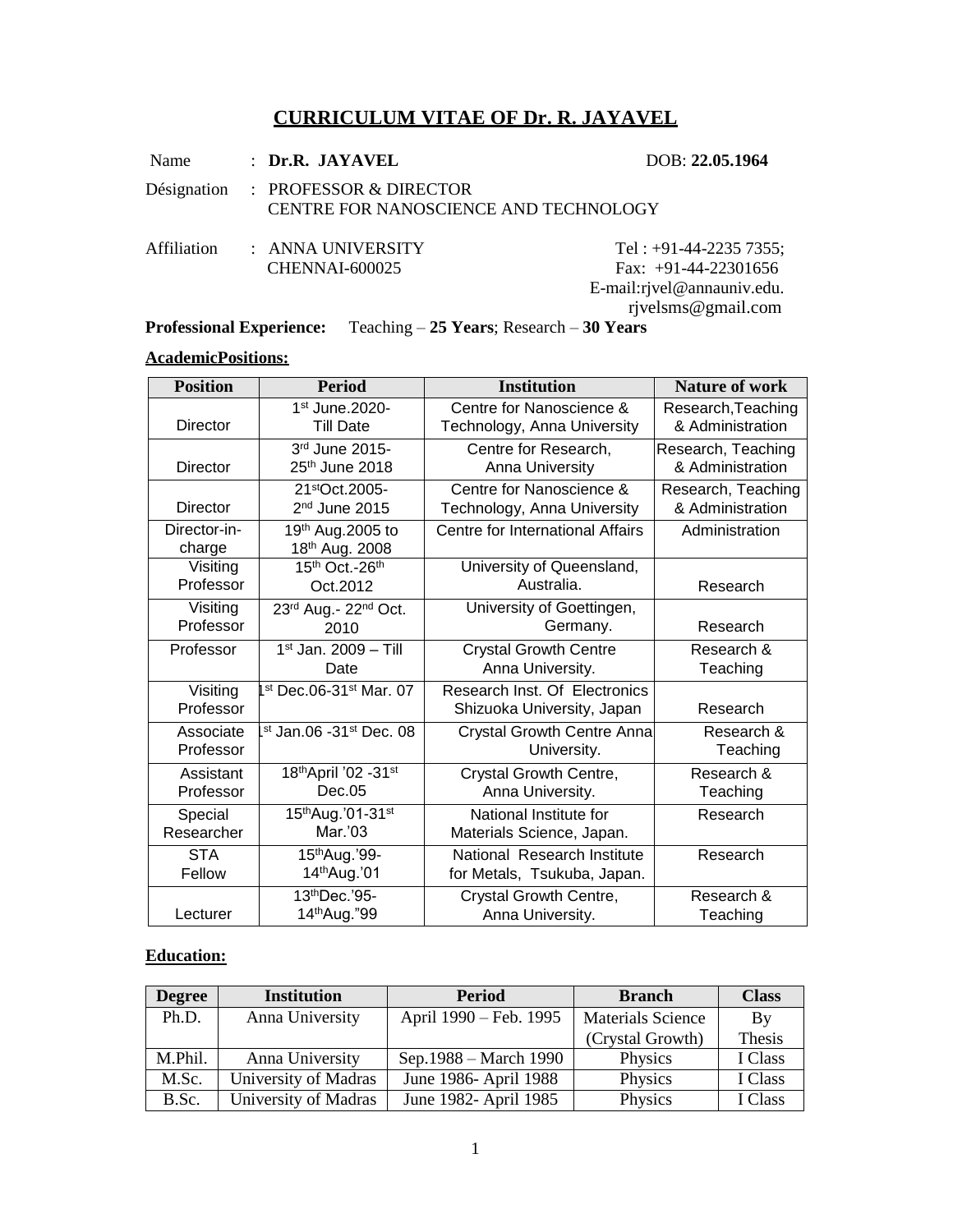### **Areas of Research:**

- Synthesis and characterization of Bulk Nanomaterials
- Nanocrystalline Thin Films for Sensor Applications
- Hybrid Nanostructures for Energy and Environmental Applications
- Development of functional Nanostructures
- Studies on the growth aspects of Laser and Nonlinear Optical Crystals

#### **Other Academic Responsibilities:**

| <b>Position</b> | Programme                       | <b>Duration</b> | <b>Institution</b>    | <b>Responsibility</b> |
|-----------------|---------------------------------|-----------------|-----------------------|-----------------------|
| Convener        | <b>International Workshop</b>   | $03-05,$        | <b>Crystal Growth</b> | Organization          |
|                 | on Crystalline Materials        | January         | Centre, Anna          | and Lecture           |
|                 | and Applications                | 2019            | University            |                       |
| Coordinator     | <b>International Workshop</b>   | $22 - 24$ ,     | Crystal Growth        | Organization          |
|                 | on Advanced Materials           | Nov.,           | Centre, Anna          | and Lecture           |
|                 | and Device Technology           | 2017            | University            |                       |
|                 | <b>International Conference</b> | $8-9th$ Sep.,   | Centre for            |                       |
| Chairman        | on Recent trends in             | 2017            | Nanoscience           | Organization          |
|                 | Applied Science and             |                 | and Technology,       | and Lecture           |
|                 | Technology                      |                 | AnnaUniversity        |                       |
| Convener        | Fourth International            | $22 - 24$ ,     | Centre for            | Organization          |
|                 | Workshop on Advanced            | March           | Nanaoscience          | and Lecture           |
|                 | <b>Funtional Nanomaterials</b>  | 2017            | and Technology        |                       |
| Convener        | National Workshop and           | $11-12,$        | Centre for            | Organization          |
|                 | Hands on Training on            | Nov. 2016       | Nanoscience           |                       |
|                 | Thin film solar cells           |                 | andTechnology         |                       |
| Convener        | Nanommet-2016                   | 6-7, Oct.       | Centre for            | Organization          |
|                 | "Recent Trends in               | 2016            | Nanoscience           | and Lecture           |
|                 | Nanoscience and Tech.           |                 | and Technology        |                       |
| Convener        | Third International             | $16-18$ ,       | Centre for            | Organization          |
|                 | Workshop on Advanced            | Dec.2015        | Nanoscience           | and Lecture           |
|                 | <b>Functional Materials</b>     |                 | andTechnology         |                       |
| Chairman        | Nanomeet-2014                   | $16-17,$        | Centre for            | Organization          |
|                 | Recent Trends in                | March           | Nanoscience           | and Lecture           |
|                 | Nanobiotechnology               | 2014            | and Technology        |                       |
| Chairman        | Nanomeet-2013                   | 19-20,          | Centre for            | Organization          |
|                 | Recent Trends in                | Sep.2013        | Nanoscience           | and Lecture           |
|                 | NanoBiotechnology               |                 | andTechnology         |                       |
| Convener        | Second International            | 28-30,          | Centre for            | Organization          |
|                 | Workshop on Advanced            | Jan. 2013       | Nanoscience           | and Lecture           |
|                 | <b>Functional Materials</b>     |                 | and Technology        |                       |
|                 |                                 | 27-28,          | Centre for            | Organization          |
| Coordinator     | Nanomeet-2012                   | Feb. 2012       | Nanoscience           | and Lecture           |
|                 |                                 |                 | andTechnology         |                       |
|                 |                                 | $7-8,$          | Centre for            | Organization          |
| Coordinator     | Nanomeet-2011                   | March           | Nanoscience           | and Lecture           |
|                 |                                 | 2011            | and Technology        |                       |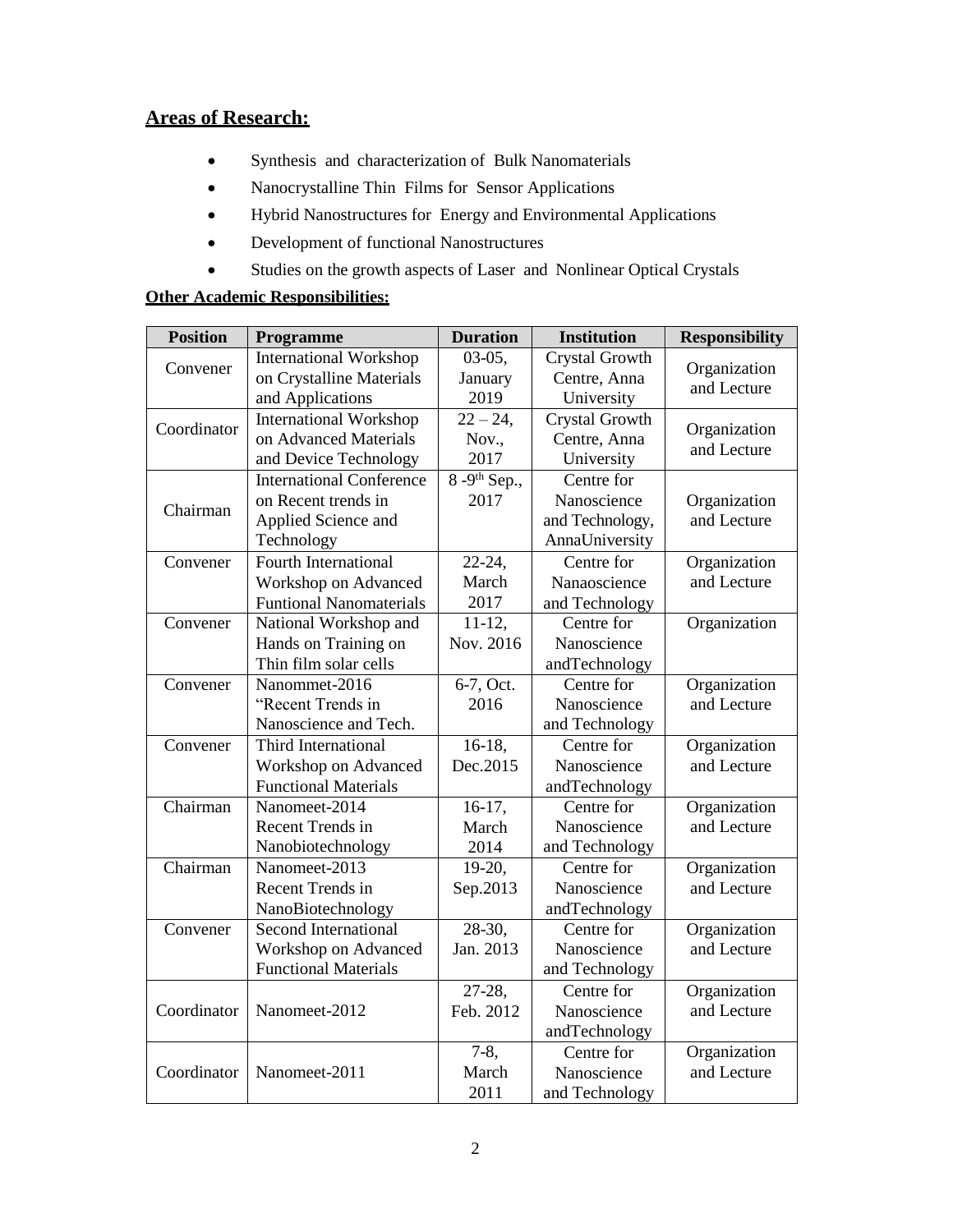| Convener     | <b>International Workshop</b>                 | $21 - 24$ <sup>th</sup> | Centre for               | Organization                |
|--------------|-----------------------------------------------|-------------------------|--------------------------|-----------------------------|
|              | on Advanced Functional                        | Feb. 2011               | Nanoscience              | and Lecture                 |
|              | Nanomaterials                                 |                         | andTechnology            |                             |
|              |                                               | $26-27,$                | Centre for               |                             |
| Convener     | Nanomeet-2010                                 | March                   | Nanoscience              | Organization                |
|              |                                               | 2010                    | andTechnology            | and Lecture                 |
|              | <b>International Workshop</b>                 |                         |                          |                             |
| Coordinator  | on Advances in                                | $28 - 30$ <sup>th</sup> | Anna University          | Organization                |
|              | Nanoscience and Tech.                         | Oct. 2009               | Chennai                  | and Lecture                 |
|              | Nanomeet-2009                                 |                         |                          |                             |
| Convener     | <b>Industry Meet on</b>                       | 29 <sup>th</sup> Nov.   | Anna University          | Organization                |
|              | Nanoscience and                               | 2008.                   | Chennai                  | and Lecture                 |
|              | Technology                                    |                         |                          |                             |
| Director-in- | Centre for International                      | 19.8.05 to              | Anna University          | Overseas                    |
| Charge       | Affairs                                       | 18.8.2008               | Chennai.                 | Collaboration               |
|              | Seminar on Energy                             | $10-11,$                | Anna University          | Organization                |
| Coordinator  | Materials & Systems                           | Jan., 2008              | Chennai                  | and Lecture                 |
|              | <b>Awareness Programme</b>                    | $19-20,$                | Anna University          | Organization                |
| Coordinator  | on Nanoscience and                            | September               | Chennai                  | and Lecture                 |
|              | Technology                                    | 2007                    |                          |                             |
|              | Japan-India Workshop                          | $22 - 23$ ,             |                          |                             |
| Chairman     | on Optronic Materials                         | March                   | NIMS, Japan.             | Organization                |
|              | and Devices                                   | 2007                    |                          | and Lecture                 |
|              | <b>International Workshop</b>                 | 23-28,                  |                          |                             |
| Coordinator  | on Nano Science and                           | January                 | Anna University          | Organization                |
|              | Technology                                    | 2006.                   |                          | and Lecture                 |
|              | <b>International Workshop</b>                 |                         |                          |                             |
|              | on Crystal Growth &                           | $9-13,$                 | Crystal Growth           | Organization                |
| Coordinator  | Applications of                               | January                 | Centre                   | and Lecture                 |
|              | <b>Advanced Materials</b>                     | 2006.                   | Anna University          |                             |
|              | Indo-Japan Workshop                           |                         | Crystal Growth           | Organization                |
| Convener     | on Crystal Growth of                          | 7-10, Dec.              | Centre                   | and Lecture                 |
|              | <b>Advanced Materials</b>                     | 2004                    | Anna University          |                             |
| $Co-$        | <b>UGC-Refresher Course</b>                   | $17th$ Nov.-            | Crystal Growth           | Organization                |
| Coordinator  | on Crystal Growth                             | $7th$ Dec.,             | Centre                   | and Lecture                 |
|              |                                               | 2004                    | Anna University          |                             |
|              | <b>International Workshop</b>                 |                         |                          |                             |
| Co-Director  | on Crystal Growth of                          | $24-28,$<br>Feb.2004    | Crystal Growth<br>Centre | Organization<br>and Lecture |
|              | Technologically<br><b>Important Materials</b> |                         | Anna University          |                             |
|              | Memorandum of                                 |                         |                          | Collaborative               |
|              | Understanding between                         | 2002-Till               | Anna University<br>$\&$  | Research and                |
| Coordinator  | Anna University and                           | Date                    |                          | Exchange                    |
|              | NIMS, Japan.                                  |                         | NIMS, Japan.             | Progamme                    |
|              | Visitor's Program under                       | 1995-99 &               | Crystal Growth           |                             |
| Coordinator  | Inter-University                              | 2003-05                 | Centre                   | Lectures and                |
|              | Scheme.                                       |                         | Anna University          | Demonstration               |
|              |                                               |                         |                          |                             |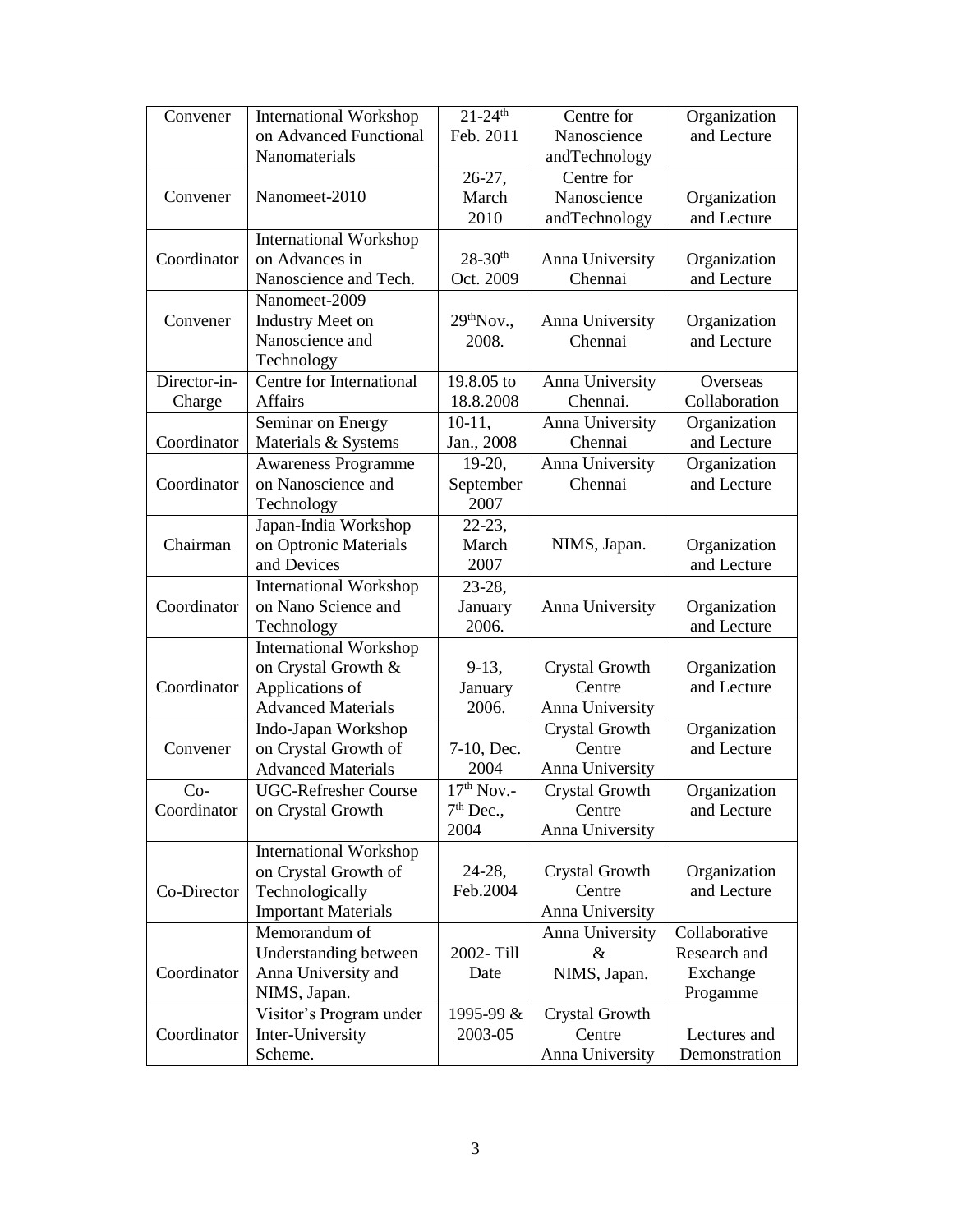# **Other Academic Credentials.**

| Number of Publications in International/National Journals: 435 |              |                 |
|----------------------------------------------------------------|--------------|-----------------|
| Papers presented in International/National conference          |              | : 567           |
| Invited Lectures in International/National conferences         |              | : 179           |
| No. of Ph.D. research scholars Guided                          |              | $\therefore$ 41 |
| No. of scholars currently working for their Ph.D.              |              | : 11            |
| No. of M.S. By Reserch scholars Guided                         |              | $\therefore$ 2  |
| No. of Post Doctoral Researchers – Completed                   | $\mathbf{L}$ | - 6             |
| No. of Post Doctoral Researchers – Ongoing                     |              | $\therefore$ 2  |
|                                                                |              |                 |

## **International Research Recognition:**

Google Scholar- Citations: **8424** *h*-Index: **47** Scopus - Citations: **6770 -***h*-Index: **42**. Web of Science (ID R-8016-2018) Citations-**6187;** *h*-Index**-40**

## **Research Scholars completed their Ph.D. under the guidance of Dr. R. Jayavel**

| Sl.No | Name of the<br><b>Scholar</b> | <b>Title of thesis</b>                                                  | Year |
|-------|-------------------------------|-------------------------------------------------------------------------|------|
|       |                               | An investigation on the nucleation, growth and charac-                  |      |
| 1.    | Dr. G. Arunmozhi              | terization of semi-organic LAP and TGSP family crystals                 | 1999 |
|       |                               | Investigation on the nucleation, growth and characteriza-               |      |
| 2.    | Dr. S. Aravazhi               | tion of pure and doped triglycine sulfate crystal                       | 1999 |
|       |                               | Investigation on the growth and characterization of pure                |      |
| 3.    | Dr. R. Varatharajan           | and doped BaCaTiO <sub>3</sub> and BaSrTiO <sub>3</sub> single crystals | 2000 |
|       |                               | Studies on nucleation and growth of non linear optical                  |      |
| 4.    | Dr. P. M. Ushasree            | ZTS family and BTCC crystals their characterization                     | 2000 |
|       |                               | Fabrication of barium strontium titanate, lead barium                   |      |
| 5.    | Dr. N.V.Giridharan            | titanate and Bismuth titanate thin films by sol-gel                     | 2001 |
|       |                               | technique and their characterization                                    |      |
|       |                               | Studies on nucleation kinetics, growth and characteri-                  |      |
| 6.    | Dr.R. Mohankumar              | zation of nonlinear optical and ferroelectric single crystals           | 2002 |
|       |                               | Investigations on the structural and optical properties of              |      |
| 7.    | Dr. S. Venkataraj             | $NbOx$ , $ZrOx$ and $ZrO1-xNx$ thin films prepared by reactive dc       | 2002 |
|       |                               | magnetron sputtering process                                            |      |
|       |                               | Studies on growth and characterisation of 1222 Type high                |      |
| 8.    | Dr. E. Srinivasan             | temperature superconducting single crystals and                         | 2004 |
|       |                               | synthesis aspects of Sr <sub>2</sub> GdRuO <sub>6</sub>                 |      |
|       |                               | Investigations on the growth aspects of Bi-2212 and Ru-                 |      |
| 9.    | Dr.S. Uthayakumar             | 1212 textured crystals and fabrication of Bi-2201 and                   | 2004 |
|       |                               | LSMO thin films                                                         |      |
|       |                               | Investigations on the growth aspects and property studies of            |      |
| 10.   | Dr.S.Madeswaran               | Co and Rh doped $Ba(Sr)TiO_3$ and $Pb[(Zn,Nb)Ti]O_3$                    | 2005 |
|       |                               | ferroelectric single crystals                                           |      |
|       |                               | Synthesis, Growth and Characterisation of Non-linear                    |      |
| 11.   | Dr. R. Sankar                 | Optical Single crystals of organometallic Thiourea,                     | 2008 |
|       |                               | Thiosemicarbazide and Glycine compunds.                                 |      |
|       |                               | Growth and Characterization of Amino Acid based                         |      |
| 12.   | Dr. D. Kalaiselvi             | Nonlinear Optical Single Crystals of Organic and                        | 2008 |
|       |                               | Semiorganic compounds.                                                  |      |
|       |                               | Investigations on the Growth Aspects and Optical                        |      |
| 13.   | Dr. D. Rajesh                 | Properties of Cesium <sub>A</sub> Triborate Single Crystals for UV      | 2008 |
|       |                               | generation                                                              |      |
|       |                               | Investigations on Growth and Characterisation of Pure and               |      |
| 14.   | Dr.S.V.                       | Nb doped 0.58Pb[Sc1/2Nb1/2]O3-0.42PbTiO3                                | 2008 |
|       | Rajasekaran                   | Ferroelectric Single Crystals                                           |      |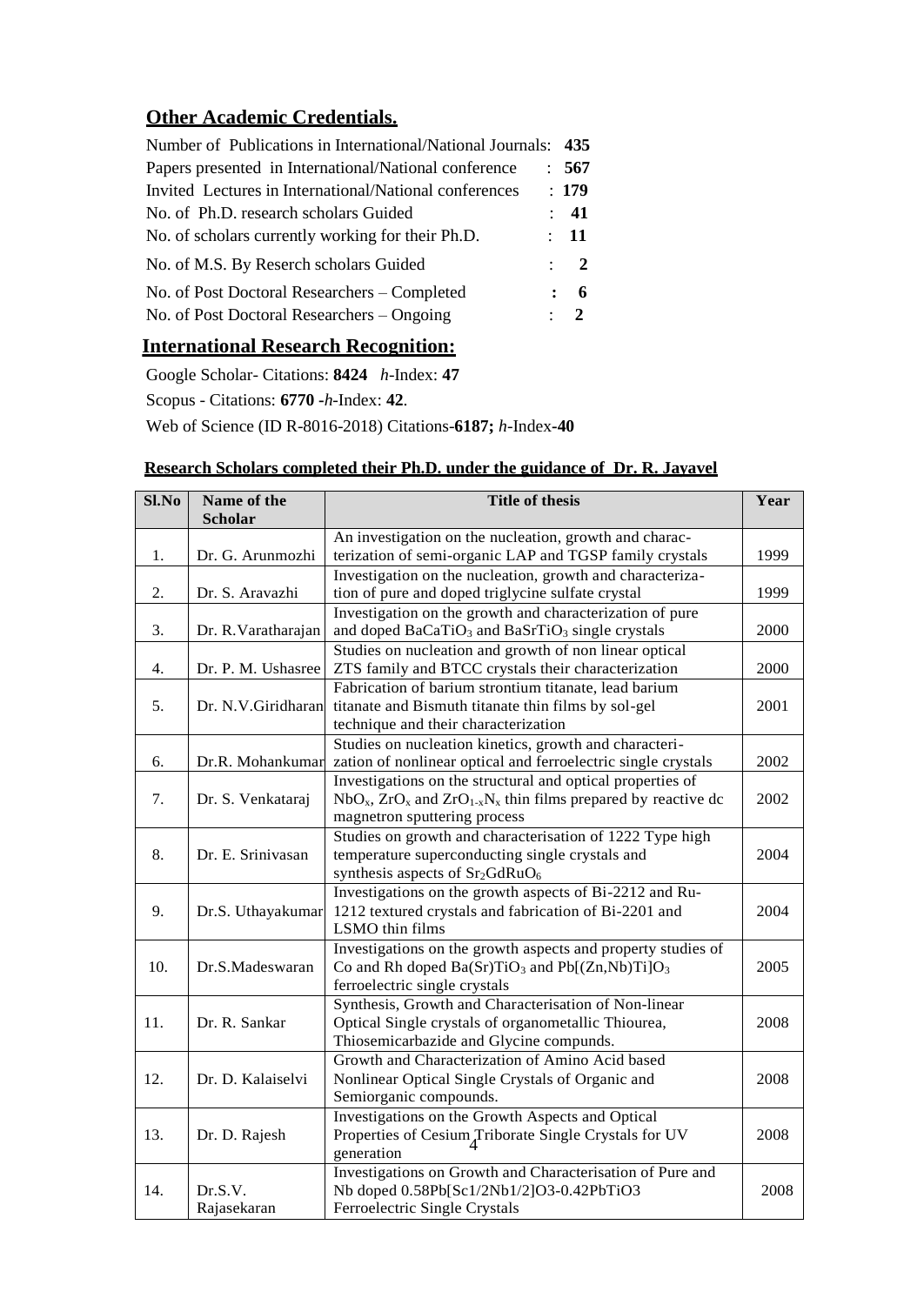| Sl.No | Name of the<br>Scholar  | <b>Title of thesis</b>                                                                                                                                                                        | Year |
|-------|-------------------------|-----------------------------------------------------------------------------------------------------------------------------------------------------------------------------------------------|------|
| 15.   | Dr. M.Subramanian       | Investigations on pure and doped $TiO2$ and $ZnO$ thin films<br>and the effect of swift heavy ion Irradiation on Mn<br>doped ZnO Thin Films                                                   | 2008 |
| 16.   | Dr. A. Bhaskaran        | Studies on the growth aspects and characterization of<br>thiocyanate and thiourea based metal-organic nonlinear<br>optical single crystals                                                    | 2009 |
| 17.   | Dr. C. M. Raghavan      | Studies on the Growth Aspects and Characterization of<br>Nonlinear Optical Metal-Organic Bimetallic Thiocyanate<br>based single crystals                                                      | 2009 |
| 18.   | Dr. M.Ramesh Babu       | Investigations on Growth and Characterisation of La-Pb-<br>MnO single crystals and Effect of Heavy Ion Irradiation<br>on the Physical Properties                                              | 2009 |
| 19.   | Dr. S. Vijayalakshmi    | Investigations on ZnO:M(M=Al,Cd),SnO2:Zn nd<br>Zn <sub>2</sub> SnO <sub>4</sub> Thin Films Deposited By Spray Pyrolysis Method                                                                | 2009 |
| 20.   | Dr. G. Mohankumar       | Investigations on Pure and Doped ZnO Nanostructures<br>for Spintronics and Nano Hybrid Systems for<br>Photovoltaic Applications                                                               | 2010 |
| 21.   | Dr. P. Ilanchezhiyan    | Investigations on the Preparation and characterization of<br>Pure and Rare-earth Doped ZnO Nanorods and Thin films                                                                            | 2011 |
| 22.   | Dr. P. Anandan          | Studies on the growth aspects and characterization of<br>acids based semi-organic nonlinear optical<br>someamino<br>single crystals                                                           | 2011 |
| 23.   | Dr. Krishna Chandar     | Investigations on the Synthesis and Characterisation of<br>some rare-earth oxides Nanostructures and Mesocrystals                                                                             | 2012 |
| 24.   | Dr. R. Pradeep<br>Kumar | Synthesis, Characterization and the Catalytic Activity of<br>Basic Metal Oxide Functionalized Mesoporous Carbon<br>Materials.                                                                 | 2013 |
| 25.   | Dr. Karl Chinnu         | Studies on the Synthesis and Characterization of and CdS<br>Nanostructures and Bilayer Films for Fuel Cell<br>Applications                                                                    | 2013 |
| 26.   | Dr. K. Satheesh         | Thiourea Assisted Synthesis of RGO, Pure and transition Metal<br>Ions Doped CdS/RGO Nanocomposites for Photocatalytic and<br>Energy Applications.                                             | 2013 |
| 27.   | Dr. A. Arivarasan       | Synthesis and Characterization of CdTe quantum Dots and<br>CdTe:CdS Nanocomposites for Solar Cell Applications                                                                                | 2014 |
| 28.   | Dr. R.Dhinesh<br>Kumar  | Investigation on the Synthesis and characterization of<br>YMnO <sub>3</sub> , TbMnO <sub>3</sub> Nanostructures and LaFeO <sub>3</sub> based<br>Nano-composite for Photocatalytic pplications | 2014 |
| 29.   | Dr. T. Saravanan        | Synthesis and Characterization of graphene based Nano-<br>composites for Supercapacitor and Environmental Applications                                                                        | 2015 |
| 30.   | Dr. R. Raja             | Synthesis and Characterization of Carbon based Metal-<br>oxide nanocomposites and layered material for<br>supercapacitor and Hydrogen generation Applications                                 | 2015 |
| 31.   | Dr. M. Shanmugam        | Synthesis and Characterization of Graphene-Metal<br>Oxide Nanocomposites for Photocatalytic Applications                                                                                      | 2016 |
| 32.   | Dr.N.Venkatachalam      | Investigation on the Synthesis and Characterization of binary<br>transition metal oxide electrodes for supercapacitor<br>applications.                                                        | 2017 |
| 33.   | Dr. D. Selvakumar       | Synthesis and Fabrication of Reduced Graphene Oxide<br>Based Thin Film Composites for Energy and<br>Electronic Applications.                                                                  | 2017 |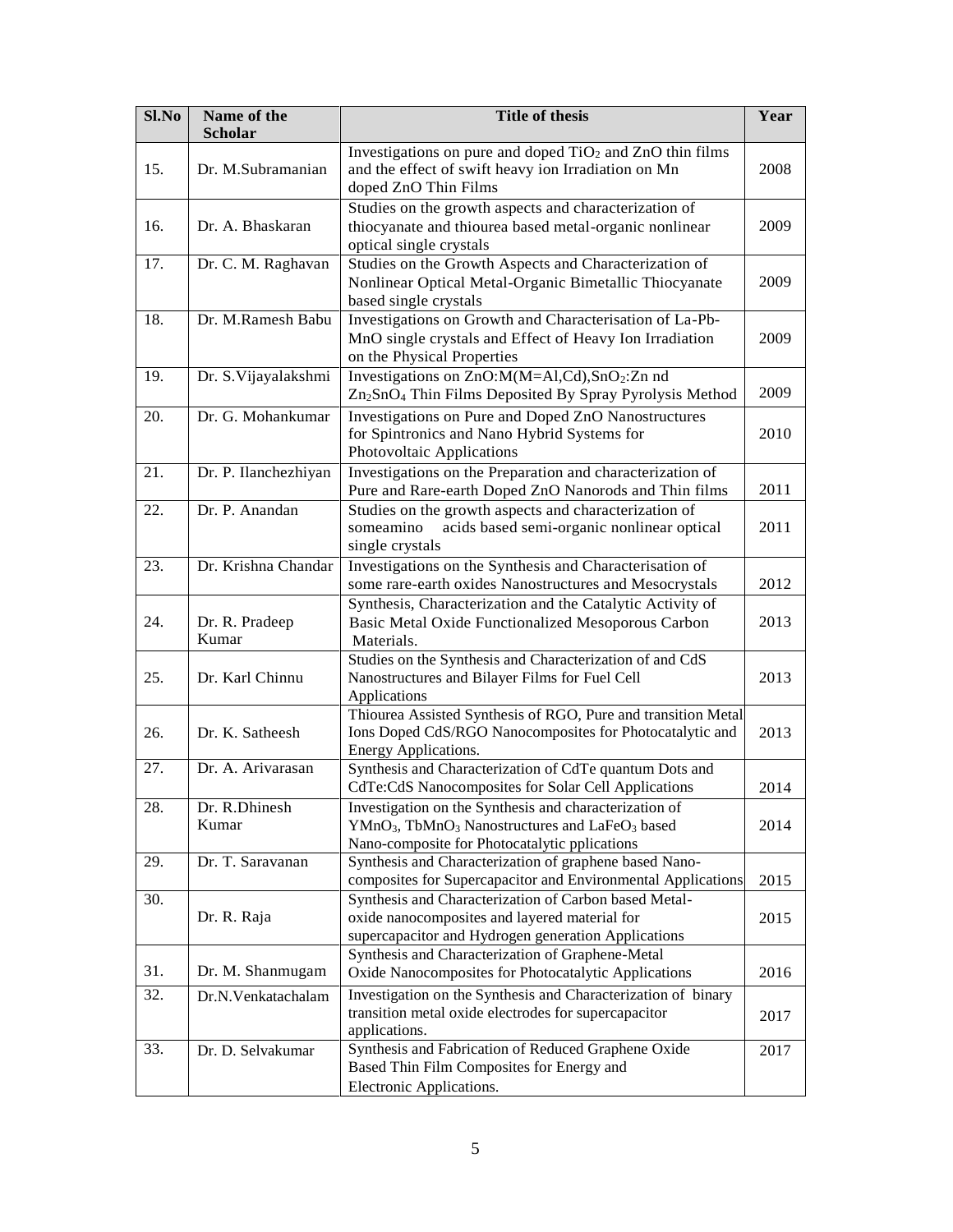| S1.No | Name of the         | <b>Title of thesis</b>                                                                                                                 | Year |
|-------|---------------------|----------------------------------------------------------------------------------------------------------------------------------------|------|
|       | <b>Scholar</b>      |                                                                                                                                        |      |
| 34.   | Dr. M. Geetha       | Tribological and Mechanical properties of Metal and Ceramic<br>Doped Dimond-like Carbon Thin films Prepared by Magnetron<br>Sputtering | 2017 |
| 35.   | Dr. P. Pughazhendhi | Synthesis of Silver and Gold nanoparticles for Non-<br>linear optical and Antibacterial Applications                                   | 2017 |
| 36.   | Dr. K. RamKumar     | Development of nanoformulations for leathers with<br>multifunctional performance properties                                            | 2018 |
| 37.   | Dr. C. Sengottaiyan | Reduced Graphene Oxide Based Metal Oxide and Sulphide<br>Nanocomposites for supercapacitor Applications                                | 2018 |
| 38.   | Dr. P. Nagaraju     | Investigation on Supercapacitive Characteristics of Metal<br>Oixde/Graphene Nanocomposites for Energy Storage<br>Applications          | 2018 |
| 39.   | Dr. H. Sivaram      | Reduced Graphene Oxide Based Metal Oxide Nanocomposites<br>for Supercapacitor Applications.                                            | 2019 |
| 40.   | Dr. M. Arun Kumar   | Fabrication and Characterization of Graphene Field Effect<br><b>Transistor for Biosensor Applications</b>                              | 2019 |
| 41.   | Dr. G. Dharunya     | Biodegradable Metal Nanomaterial Based Bio-Inspired<br>Materials for Tissue Engineering Applications                                   | 2019 |

#### **Membership in Professional bodies:**

- 1. Indian Association for Crystal Growth
- 2. Indian Science Congress Association
- 3. Electron Microscope Society of India
- 4. Materials Research Society of India
- 5. Indian Physics Association.
- 6. Indian Physical Society

### **Industry Collaboration:**

- 1. The Development of Silver and gold Nano paste for high reliability Electronic applications, VB Ceramic Consultants,Chennai.
- 2. Colour Stability in doped sapphire crystals for Synthetic Gem Applications. Industry: Indo-Swiss Synthetic Gem Manufacturing Co Ltd., Mettupalayam.

### **Membership in Academic bodies:**

- 1. Member Research Advisory Committee Anna University, Chennai. (2015-2019)
- 2. Member Board of Studies, Faculty of Technology, Anna University, Chennai.
- 3. Member Academic Council, Anna University (2015-2018)
- 4. Member Board of Studies in Nanoscience, Bharathiar University, Coimbatore.
- 5. Member Board of Studies in Nanoscience and Technology, Alagappa University.
- 6. Member Board of Studies in Biosensors and Bioeletronics, Alagappa University.
- 7. Member Board of Studies in Physics, Periyar University, Salem
- 8. Member Board of Research Studies, Periyar University, Salem.
- 9. Member Board of Studies in Nanoscience, M.S. University, Tirunelveli.
- 10. Member Board of Studies, Sri Ramachandra University, Chennai.
- 11. Member Board of Studies, Karunya University, Coimbatore.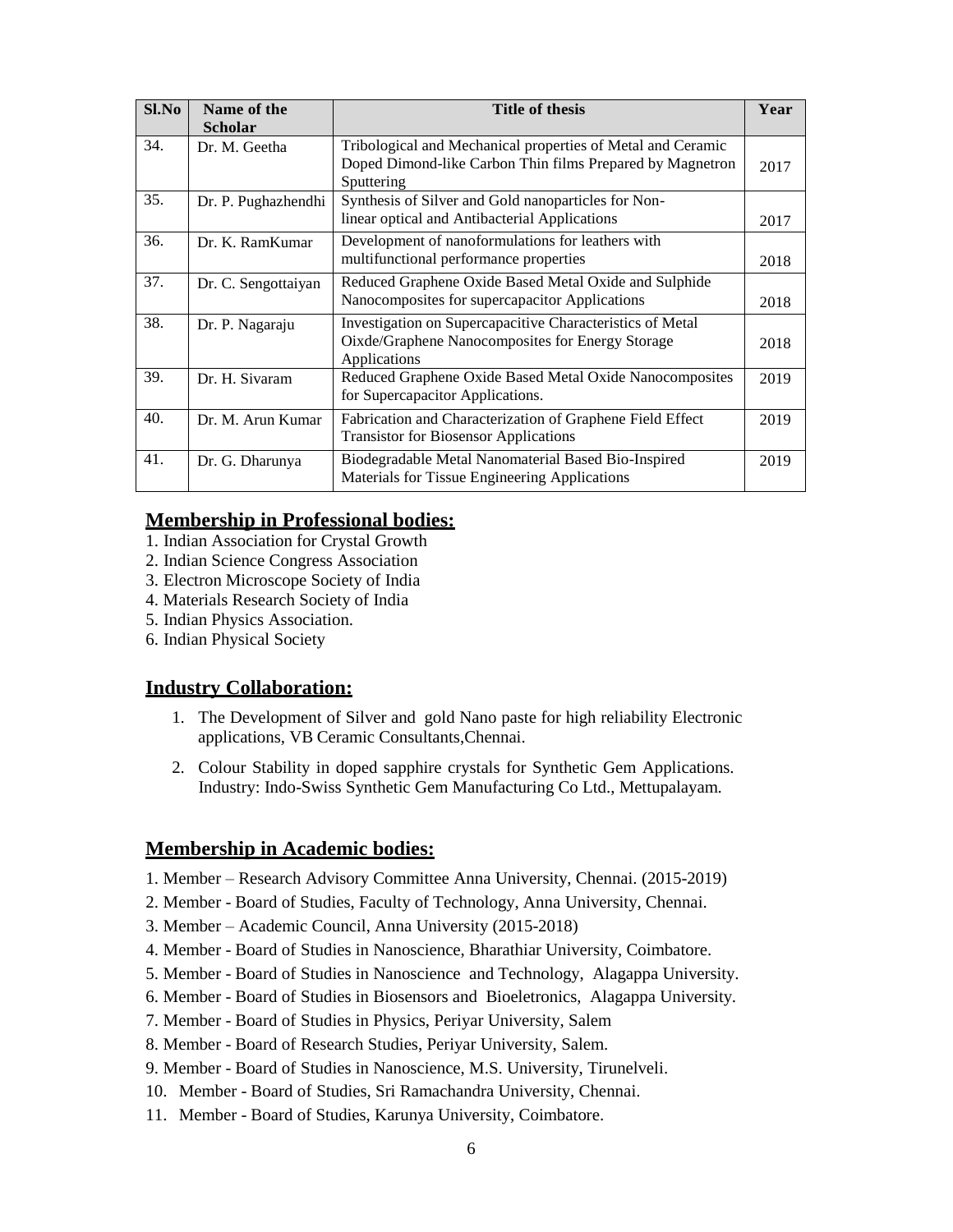- 12. Member- Board of Studies, Autonomous Colleges Affiliated to Anna niversity.
- 13. Member-Governing Council, Autonomous Colleges Affliliated to Anna University.
- 14. Member-Governing Council, School of Nano Technology, Pondichery University.
- 15. Member-Board of Management, VELS Institute of Science Technology & Advanced Studies (VISTAS)
- 16. Member-University Research Board, Kalasalingam Academy of Resarch and Education, Krishnankoil.
- 17. Member, Board of Academic Research, VIT, Vellore
- 18. Member-UNESCO Chair in Materials for Energy Conversion, Saving and Storage.

#### **Awards & Recognition:**

- Fellow of Academy of Sciences, Chennai (Since 1997).
- MRSI Medal-2019 by the Materials Research Society of India.
- Research Excellence Award-2019, Anna University
- Life Time Achievement Award-2019 by Indian Spectrophysics Association (ISPA)
- LEAP (Leadership for Academicians Programme) Fellowship-2019-MHRD, Govt. of India.
- Highly Cited Author-2018 Royal Society of Chemistry, UK.
- Tamil Nadu Scientist Award (TANSA)-2016
- Visiting Professor, University of South Australia, Adelaide (June 2016)
- MRSI Prize for Best Paper Presentation in the MRSI-Meeting-2013
- Visiting Professor, University of Queensland, Australia (Oct.2012)
- Active Researcher Award, Anna University-2012.
- Media Guild Award of Recognition-2012.
- Visiting Researcher, National Institute for Materials Science, Japan (June –2010)
- Visiting Professor, University of Goettingen, Germany under the European Union Academic Exchange Programme (Aug.-Oct.2010).
- Visiting Researcher, National Institute for Materials Science, Japan(Sep.-2009)
- Honorary Guest Professor, Shizuoka University, Japan(2009-2012).
- Visiting Professor, Shizuoka University, Japan (December 2006-March2007).
- Visiting Researcher, National Institute for Materials Science, Japan(June-2005)
- Best paper Award, "International Conference on Spectrophysics", Chennai(2005).
- Japanese Government Award for Foreign Expert (May-June2004)
- Special Researcher, National Institute for Materials Science, Japan(2001-2003)
- DAAD Sandwich Model Fellowship to visit Germany(2000)
- Science & Technology Agency (STA) Fellowship, Japan(1999-2001)
- Best paper Award, "Seminar on Materials and Characterization", CECRI(1998)
- Certificate of Achievement by Leica Cambridge Ltd, UK for SEM Training (1995)
- Selected for Young Physicists Colloquium by the Indian Physical Society(1993)
- CSIR-Visiting Research Associate for research at NPL, New Delhi(1993).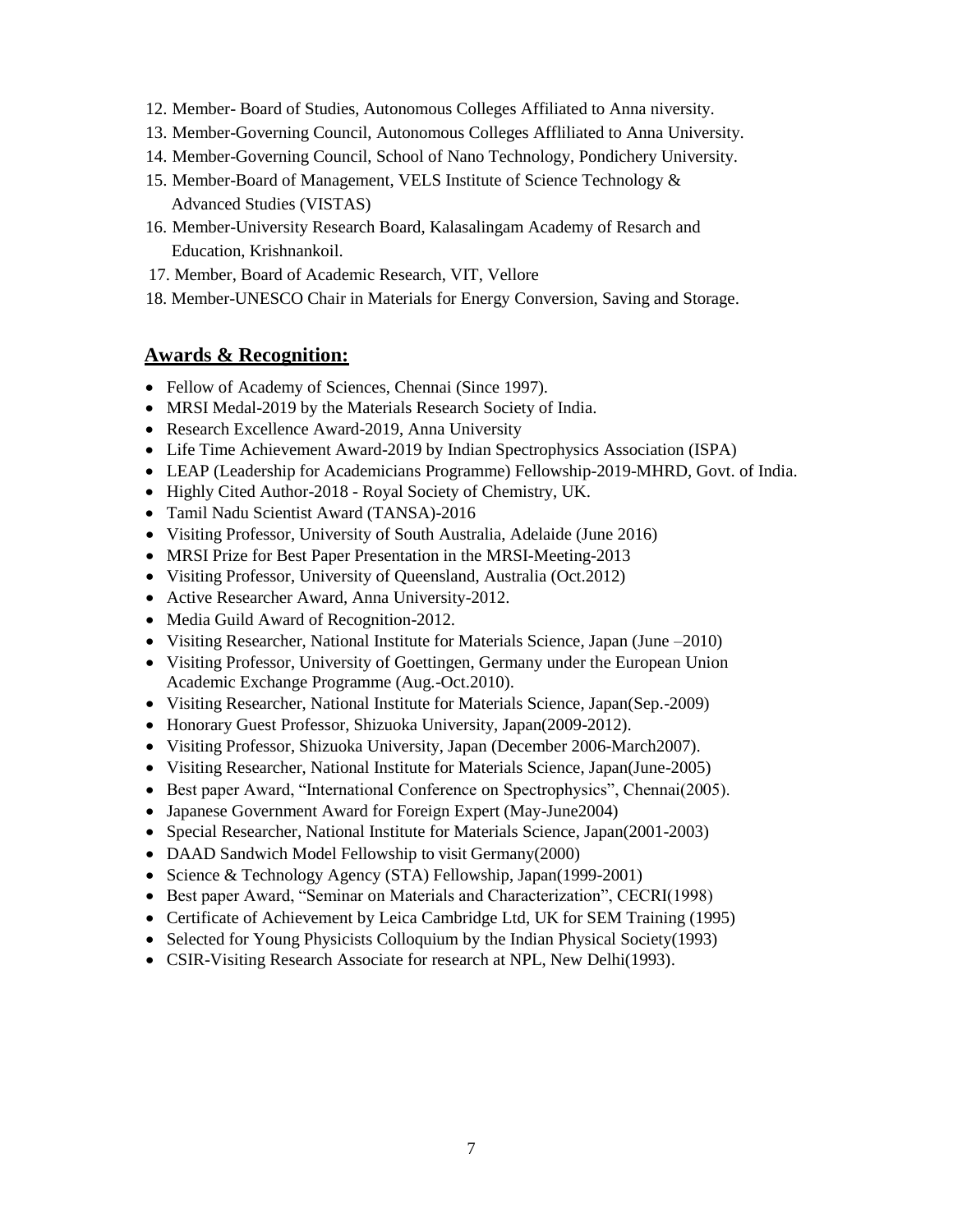### **Sponsored Research Projects Completed:**

| SI.<br>N <sub>0</sub> | Title of the project                               | <b>Position</b>           | <b>Funding</b><br>Agency | <b>Duration</b> | Grant<br>Lakh) |
|-----------------------|----------------------------------------------------|---------------------------|--------------------------|-----------------|----------------|
| 10                    | M.Tech. Programme on Nanoscience<br>and Technology | Principal<br>Investigator | <b>DST</b>               | 2008-2014       | 450.00         |

# **Ongoing Sponsored Research Projects**

| Sl.            | Title of the project                          | <b>Position</b> | <b>Funding</b> | <b>Duration</b> | Grant  |
|----------------|-----------------------------------------------|-----------------|----------------|-----------------|--------|
| N <sub>0</sub> |                                               |                 | <b>Agency</b>  |                 | (Lakh) |
| 1.             | M.Tech. Programme on Nanoscience              | Principal       |                |                 |        |
|                | and Technology                                | Investigator    | <b>DST</b>     | 2015-2020       | 462.00 |
| 2.             | Development of highly stable                  | Principal       |                |                 |        |
|                | platinum free nanostructures for dye          | Investigator    | <b>SERB</b>    | 2017-2020       | 42.31  |
|                | sensitized solar cell Applications            |                 |                |                 |        |
|                | Development of $NiCo2O4$ decorated            | Principal       | MHRD-          |                 |        |
| 3.             | MoS <sub>2</sub> and rGO nanocomposites based | Invesigator     | <b>STARS</b>   | 2019-2022       | 49.00  |
|                | flexible solid state supercapacitor for       |                 |                |                 |        |
|                | energy storage applications                   |                 |                |                 |        |

# **Consultancy Scheme-Completed**

| Sl.            | Title of the project               | <b>Position</b> | <b>Funding</b> | <b>Duration</b> | Grant  |
|----------------|------------------------------------|-----------------|----------------|-----------------|--------|
| N <sub>0</sub> |                                    |                 | Agency         |                 | (Lakh) |
|                | The Development of Silver and gold | Principal       | VB             |                 |        |
|                | Nano paste for high reliability    | Invesigator     | Ceramic        | 2018-2019       | 5.60   |
|                | Electronic applications,           |                 | Consultants    |                 |        |
|                |                                    |                 | ,Chennai.      |                 |        |

# **Overseas Visit:**

| Country        | <b>Period</b>    | Place and purpose of visit                                              |
|----------------|------------------|-------------------------------------------------------------------------|
|                |                  | SEM training at Cambridge and visit to Cambridge University             |
| U.K.           | May 1995         | and Birmingham University.                                              |
|                |                  | MRS Meeting at Boston and visit to Pennsylvania State                   |
| U.S.A.         | Dec.1995         | University and Argonne National Laboratory, Illinois.                   |
|                |                  | 10 <sup>th</sup> International workshop on superconductivity at Okinawa |
| <b>JAPAN</b>   | <b>July 1998</b> | and visit to several laboratories/Institutions.                         |
| <b>JAPAN</b>   | Aug. 1999-       | Research at National Institute for Materials Science, Tsukuba           |
|                | Mar.-2003        | Science City, Ibaraki.                                                  |
| <b>GERMANY</b> | May 2000         | Visit to RWTH, Aachen and Institute for Crystal Growth,                 |
|                |                  | Berlin under DAAD-Sandwich Model Fellowship                             |
| U.S.A.         | March 2001       | American Physical Society meeting at Seattle and visit to               |
|                |                  | Argonne National Laboratory, Illinois.                                  |
| <b>FRANCE</b>  | June 2002        | European Materials Research Society (E-MRS)-Spring                      |
|                |                  | Meeting, Strasbourg.                                                    |
| S. KOREA       | Aug. 2002        | Second Asian Conference on Crystal Growth and Crystal                   |
|                |                  | Technology (CGCT-2), Hanyang University, Seoul.                         |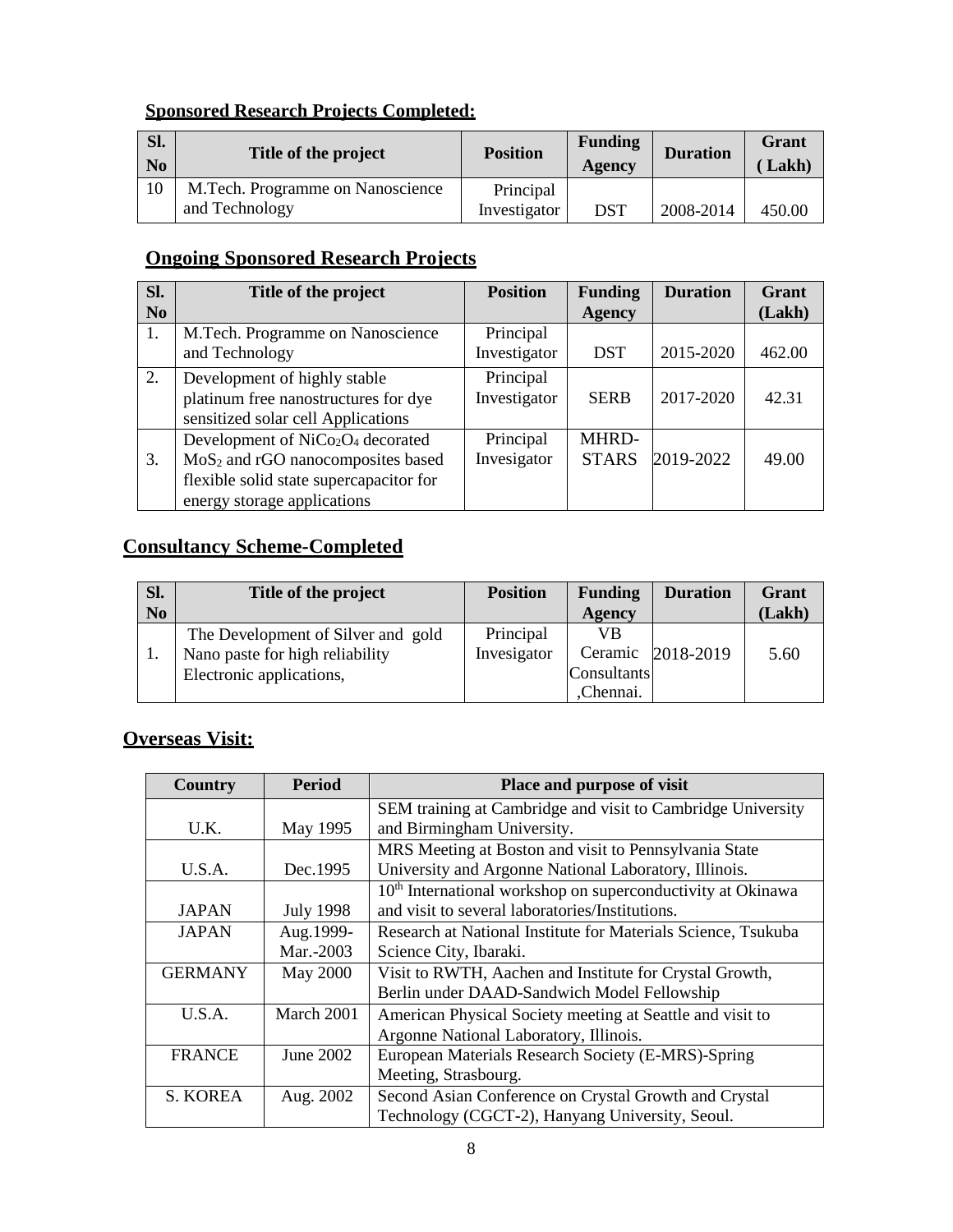| <b>Country</b>   | <b>Period</b>              | Place and purpose of visit                                         |
|------------------|----------------------------|--------------------------------------------------------------------|
| <b>JAPAN</b>     | May 2004                   | Exchange visits under the MoU between National Institute for       |
|                  |                            | Materials Science (NIMS) and Anna University.                      |
| <b>JAPAN</b>     | June 2005                  | Exchange visits under the MoU between National Institute for       |
|                  |                            | Materials Science (NIMS) and Anna University.                      |
| <b>SINGAPORE</b> | September                  | Visit to Nangyang Technological University and National            |
|                  | 2005                       | University of Singapore for Research Discussion.                   |
| <b>CHINA</b>     | October                    | Third Asian Conference on Crystal Growth and Crystal               |
|                  | 2005                       | Technology, Beijing.                                               |
|                  |                            | Visit to The University of Western Australia and University        |
| <b>AUSTRALIA</b> | April 2006                 | of Adelaide to establish collaborative researchprogrammes.         |
| <b>CHINA</b>     | <b>May 2006</b>            | Visit to Nanjing University and Wuhan University for signing       |
|                  |                            | MoU for research collaboration.                                    |
| <b>JAPAN</b>     | September                  | International Student Seminar on Materials and Prospects for       |
|                  | 2006                       | Nanotechnology, Nagoya Institute of Technology.                    |
| <b>NORWAY</b>    | November                   | Visit to Norwegian Geotechnical Institute and NANSEN               |
|                  | 2006                       | Environmental and Remote Sensing Centre for signingMoU             |
|                  |                            | for research collaboration                                         |
| <b>HOLLAND</b>   | November                   | Visit to University of Amsterdam for signing MoU for               |
|                  | 2006                       | research collaboration                                             |
| <b>GERMANY</b>   | November                   | Visit to University of Luneburg for signing MoU for research       |
|                  | 2006                       | collaboration                                                      |
| <b>ITALY</b>     | November                   | Visit to Ploitechnic di Torino, University of Torino and           |
|                  | 2006                       | University of Pisa for signing MoU for research collaboration      |
| <b>JAPAN</b>     | December                   | Visiting Professor at Shizuoka University, Hamamatsu and to        |
|                  | 2006 to                    | Organize the Japan-India Workshop at National Institute for        |
|                  | March 2007                 | Materials Science, Tsukuba.                                        |
| U.S.A.           | $23^{\text{rd}}$ Sep.-     | Visit to various Universities and Institutions for establishing    |
|                  | 4 <sup>th</sup> Oct.07     | collaborative research programs.                                   |
| S. KOREA         | $8th - 15th$ Oct.          | Visit to various Universities/Institutions to establish            |
|                  | 2007                       | collaborative research.                                            |
| <b>JAPAN</b>     | $22nd$ Sep. -              | Visit to National Institute for Materials Science, Tsukuba for     |
|                  | 2 <sup>nd</sup> Oct.2009   | collaborative research.                                            |
| <b>JAPAN</b>     | 21st June-2nd              | Visit to National Institute for Materials Science, Tsukuba for     |
|                  | July 2010.                 | collaborative research.                                            |
| <b>GERMANY</b>   | 23 Sep.-                   | Visiting Professor at the University of Goettingen under the       |
|                  | 22 Oct.2010                | European Union Academic Exchange Programme.                        |
| <b>SWEDEN</b>    | $25 - 28$ <sup>th</sup>    | Visit to Royal Institute of Technology, Stockohlm for              |
|                  | Sep. 2010                  | collaborative research.                                            |
| U.S.A.           | $13 - 17$ <sup>th</sup>    | Visit to New Jersey Institute of Technology and Steven's           |
|                  | Oct. 2010                  | Institute of Technology for research collaboration.                |
| <b>JAPAN</b>     | $2-12$ <sup>th</sup> Dec.  | Visit to National Institute for Materials Science, Tsukuba for     |
|                  | 2010                       | collaborative research.                                            |
| <b>AUSTRALIA</b> | $15-26$ <sup>th</sup> Oct. | Visiting Professor at the Australian Institute of Bio-             |
|                  | 2012                       | Engineering and Nanotechnology, University of Queensland.          |
| <b>CHINA</b>     | 9-14, Dec.                 | Visit to Changchun Institute of Applied Chemistry to attend        |
|                  | 2012                       | the 3 <sup>rd</sup> International Symposium on Advanced Materials. |
| U.A.E.           | 10-12, April               | Senate Meeting at the Middle East University, RAK, U.A.E.          |
|                  | 2013                       |                                                                    |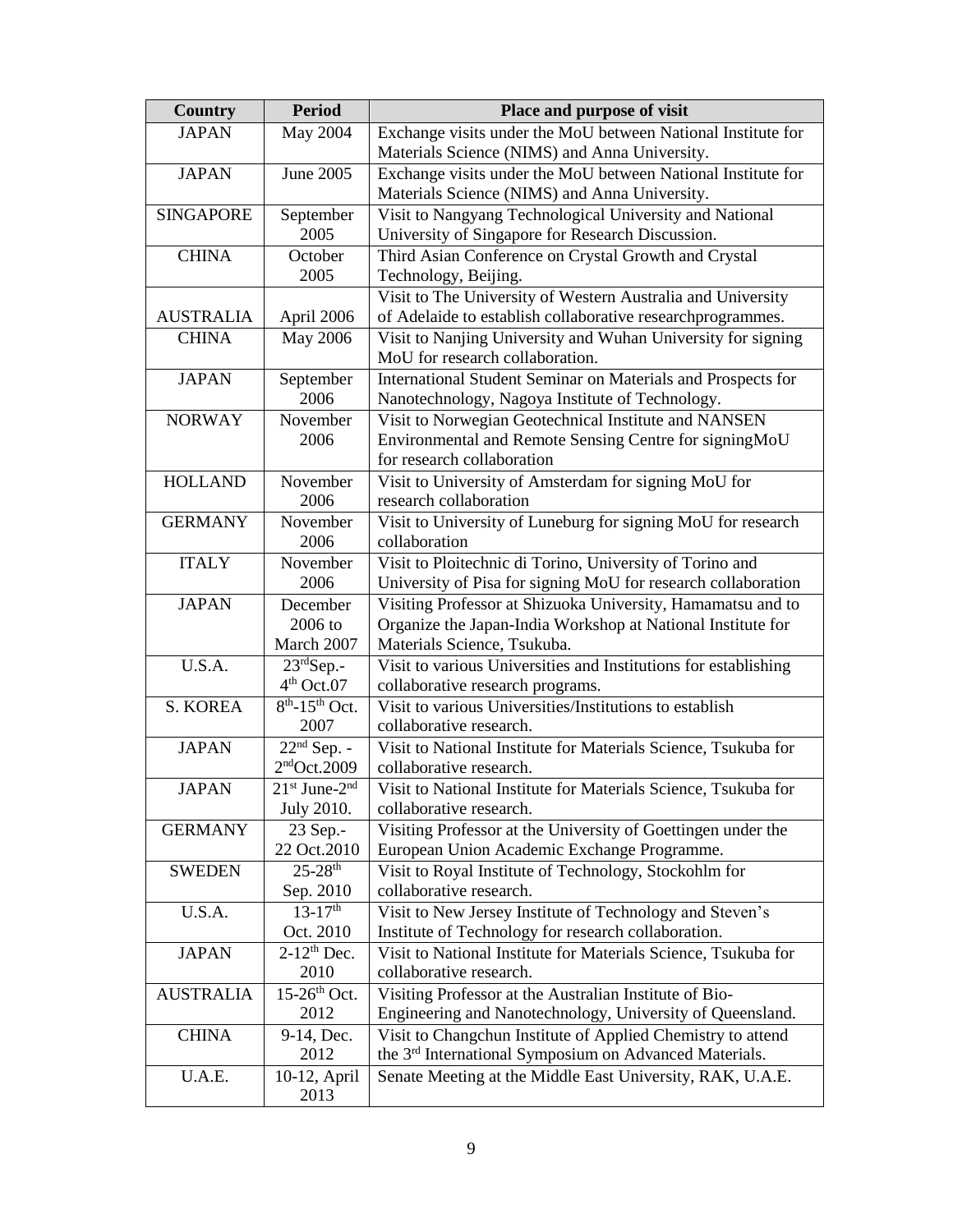| <b>Country</b>                | <b>Period</b>                                             | Place and purpose of visit                                                                                                                                                                        |
|-------------------------------|-----------------------------------------------------------|---------------------------------------------------------------------------------------------------------------------------------------------------------------------------------------------------|
| <b>KENYA</b>                  | 16-19, July<br>2013.                                      | University of Nairobi and industry visit to develop rainbow<br>roses using nano injection technology                                                                                              |
| <b>JAPAN</b>                  | $25th$ Nov.-<br>$6th$ Dec.13                              | Guest Researcher at the National Institute of Materials<br>Science, Tsukuba.                                                                                                                      |
| <b>JAPAN</b>                  | $17-20,$<br>Feb.2014                                      | Inter-Academia Asia Conference on Academic Cooperation<br>organized by the Shizhuoka University, Japan.                                                                                           |
| <b>SOUTH</b><br><b>KOREA</b>  | 27 <sup>th</sup> March.<br>-5 <sup>th</sup> April<br>2014 | 5 <sup>th</sup> International Workshop on New and Renewable Energy<br>organized by the Kyungpook National University, Daegu.                                                                      |
| <b>SAUDI</b><br><b>ARABIA</b> | $15-19$ ,<br>Nov. 2014                                    | Visiting Professor at King Saud University, Riyadh.                                                                                                                                               |
| <b>JAPAN</b>                  | $1-31,$<br>Dec.2014                                       | Exchange Researcher at the Shizuoka University under the<br>Asia-Bridge Academic Exchange Programme                                                                                               |
| <b>AUSTRALIA</b>              | 15-30, June<br>2016                                       | International Conference on Emerging Materials forEnergy<br>Storage applications at University of South Australia.                                                                                |
| <b>CHINA</b>                  | $16-19,$<br>August<br>2016.                               | 4 <sup>th</sup> International Symposium on Utilization of Rare earth<br>Resources & 7 <sup>th</sup> International Symposium on Functional<br>Materials, Changchun Institute of Applied Chemistry. |
| <b>NEW</b><br><b>ZEALAND</b>  | $30th$ . Oct.-<br>$4th$ Nov.2016                          | 20 <sup>th</sup> International Conference on Ion Beam modification of<br>Materials, Geosciences Centre, Wellington, New Zealand.                                                                  |
| <b>GREECE</b>                 | $2-4,$<br>May 2017                                        | Workshop On Quality Assurance in Higher Educationin<br>South Asia                                                                                                                                 |
| <b>SINGAPORE</b>              | 18-23,<br>June 2017                                       | 9 <sup>th</sup> International Conference on Materials for Advanced<br>Technology (ICMAT)                                                                                                          |
| <b>ITALY</b>                  | $15 - 17$<br>Jan., 2018                                   | Workshop on Quality Assurance in Higher Education in<br>South Asia                                                                                                                                |
| U.S.A                         | 13-16 May<br>2018                                         | World Innovation Conference on Nanotechnology, California                                                                                                                                         |
| <b>BELGIUM</b>                | 17-19, Aug.<br>2018                                       | 8th International Conference on Advanced Functional<br>Materials and Devices at KU, Leuven.                                                                                                       |
| <b>SWEDEN</b>                 | 20-24, Aug.<br>2018                                       | European Advanced Materials Congress and visit to Royal<br>Institute of Technology, Stockohlm.                                                                                                    |
| <b>AUSTRALIA</b>              | 22 Oct.,-2 <sup>nd</sup><br>Nov.2018                      | International Conference on Emerging Advanced Nanomaterials<br>and visit to Global Innovation Centre, New Castle University                                                                       |
| <b>HOLLAND</b>                | $4-26$ <sup>th</sup> April<br>2019                        | 8 <sup>th</sup> International Conference on Nanotechnology and Materials<br>Science.                                                                                                              |
| U.K.                          | $3-14$ <sup>th</sup> June<br>2019                         | LEAP training at University of Cambridge and visit to Oxford<br>University, Aston University and The Open University                                                                              |
| <b>SINGAPORE</b>              | $23-28,$<br>June 2019                                     | 10 <sup>th</sup> International Conference on Materials for Advanced<br>Technology (ICMAT)                                                                                                         |
| <b>JAPAN</b>                  | $17-24,$<br>August 2019                                   | Collaborative Research at Institute for Materials Research,<br>Tohoku University, Sendai.                                                                                                         |
| <b>TAIWAN</b>                 | 22 Nov. - 4 <sup>th</sup><br>Dec. 2019                    | Collaborative Research at National Taiwan University and<br>Acadmia Sinica, Taipei.                                                                                                               |

### **Books/Proceedings Authored**

Advanced Materials for Optoelectronics-(2005)-**Eds. R. Jayavel & K. Kitamura** *Proceedings of Indo-Japan Workshop on Crystal Growth and Applications of Advanced Materials for Optoelectronics,* Vijay Nichole In prints, P.Ltd. Chennai.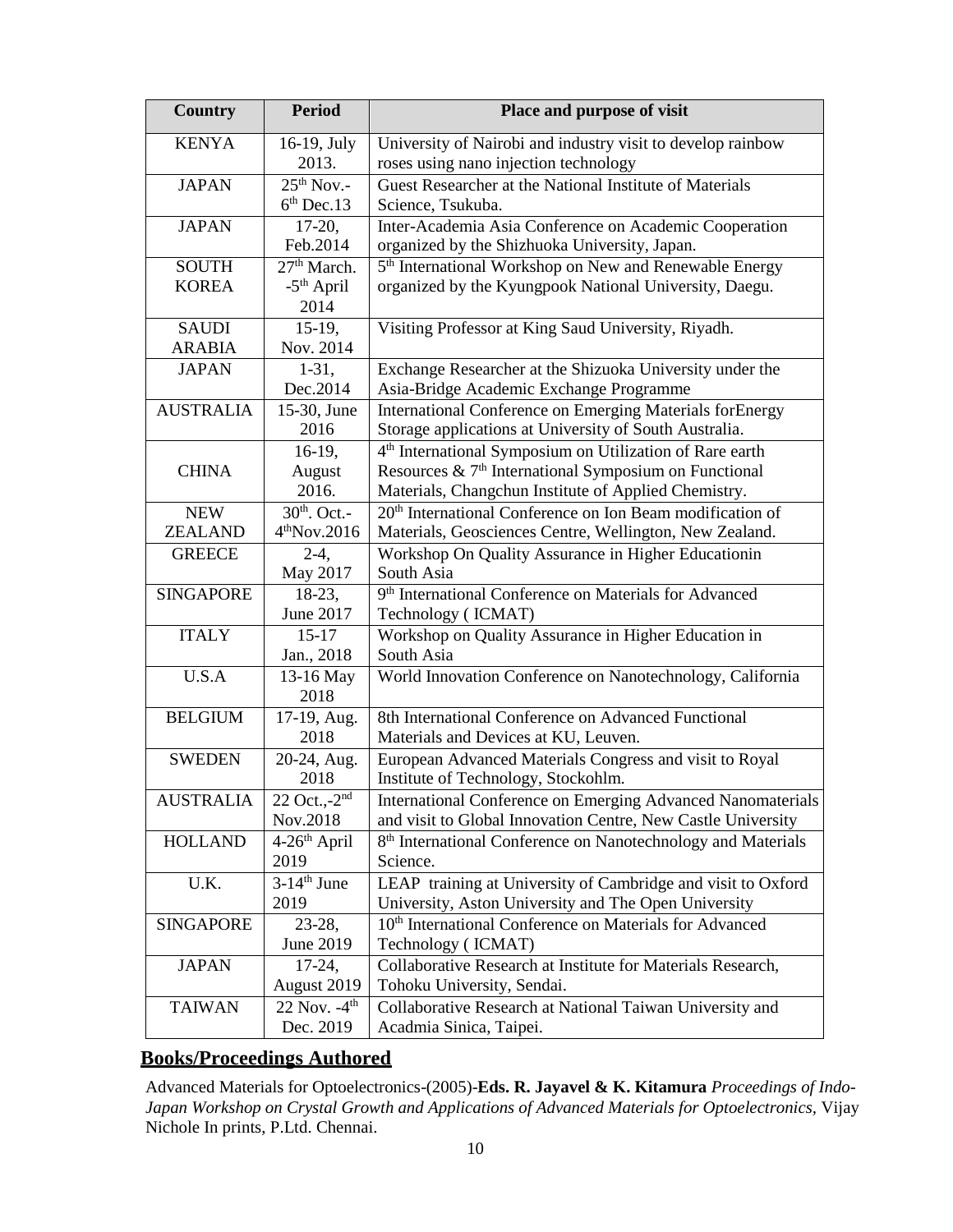#### **Patents**

1. "**A Process for the Production of water based nanocoolant using single walled carbon nanotubes functionalized with C1-site aminated D-glucose**" Indian Patent Filed **(2008)** Patent Appln.no:2831/CHE/2008 dated18.11.2008.

#### **LIST OF PUBLICATIONS IN INTERNATIONAL/NATIONAL JOURNALS:**

- 1. P.S. Kumar, **R. Jayavel**, P. Murugakoothan, C.R.V. Rao, C. Subramanian and P. Ramasamy, 'Growth of YBCO and NBCO single crystals', (1990), Modern Phys. Lett. B, Vol. 4,1289.
- 2. **R. Jayavel**, P. Murugakoothan, C.R.V. Rao, C. Subramanian, P. Ramasamy, B.V. Kumarasamy and A.V. Narlikar, 'Superconductivity and morphology studies of Bi<sub>2</sub>Sr<sub>2</sub>Ca<sub>1</sub>Cu<sub>2</sub>O<sub>8</sub>single crystals grown from stoichiometric and nonstoichiometric melts', (1991), Bull. Mater. Sci., Vol. 14,1343.
- 3. **R. Jayavel**, P. Murugakoothan, C.R.V. Rao, P.S. Kumar, C. Subramanian and P. Ramasamy, 'Growth and morphology studies on  $La<sub>2-x</sub>Sr<sub>x</sub>CuO<sub>4</sub>$  single crystals', (1991), Mater. Res. Bull., Vol. 26,945.
- 4. **R. Jayavel**, P. Murugakoothan, C.R.V. Rao, C. Subramanian, P. Ramasamy, A. Chakravarti, R. Ranganathan and A.K. Roy Chaudhuri, 'Preparation and characterisation of BiSrCaCuO through glassy route', (1991), Solid State Commun., Vol. 79,421.
- 5. P. Murugakoothan, **R. Jayavel**, C.R.V. Rao, C. Subramanian and P. Ramasamy, 'Growth and characterisation of  $Bi_2Sr_2Ca_1Cu_{2-x}Ni_xO_y$  single crystals', (1991), Modern Phys. Lett.B, Vol.5,1989.
- 6. C.R.V. Rao, P. Murugakoothan, **R. Jayavel**, C. Subramanian and P.Ramasamy, 'Growth, Characterisation and Superconductivity studies on  $CalaBaCu<sub>3</sub>O<sub>7-7</sub>$  single crystals', (1992), J. Mater. Sci. Lett., Vol.11,145.
- 7. **R. Jayavel**, P.Murugakoothan C.R.V.Rao, C.Subramanian and P. Ramasamy, 'Crystal Growth of High Temperature Superconductors', (1992), Ind. J. Pure & Appl. Phys., Vol.30,502.
- 8. P. Murugakoothan, **R. Jayavel**, C.R.V. Rao, C. Subramanian and P. Ramasamy, 'Textured growth and orientation dependence of hardness measurements on superconducting  $Bi_2Sr_2CaCu_2O_v$ , (1992), J. Mater. Sci. Lett., Vol.11,1650.
- 9. P. Murugakoothan, **R. Jayavel**, C.R.V. Rao, C. Subramanian and P. Ramasamy, 'Growth and Characterisation of  $Bi<sub>2</sub>Sr<sub>2</sub>CaCu<sub>2</sub>O<sub>y</sub>$  by the Floating Zone Method', (1992), Mater.Chem. Phys., Vol.31,281.
- 10. A. Thamizhavel, **R. Jayavel**, D. Arivuoli, C. Subramanian and P. Ramasamy, 'Growth of superconducting  $Bi_2Sr_2CaCu_2O_8whiskers$  bysplat quenching technique', (1992), Ind. J. Cryog., Vol.17, 27.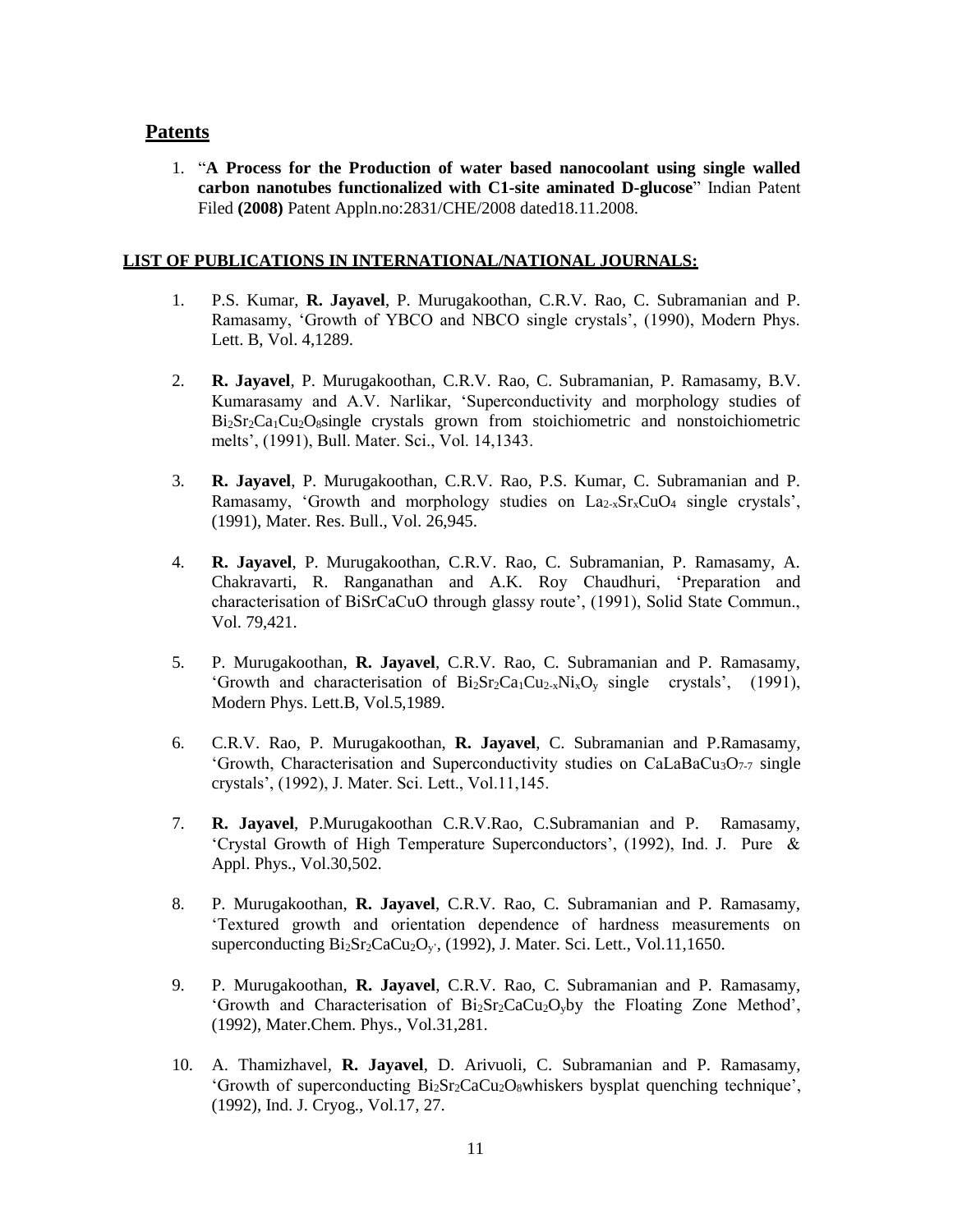- 11. **R. Jayavel**, A.Thamizhavel, P.Murugakoothan, C.Subramanian and P. Ramasamy, 'Growth, Twin and Domain structure studies of superconducting  $Bi2Sr2Ca1_xY_xCuO_8$ crystals', (1993), Physica C, Vol.215, 429.
- 12. **R. Jayavel**, C. Sekar, P. Murugakoothan, C.R.V. Rao, C. Subramanian and P. Ramasamy, 'Growth of Large size single crystals and whiskers of superconducting Bi<sub>2</sub>Sr<sub>2</sub>CaCuO<sub>8</sub>by step-cooling method', (1993), J. Crystal Growth, Vol.131,105.
- 13. C.R.V. Rao, P. Murugakoothan, **R. Jayavel**, C. Subramanian and P. Ramasamy, 'Growth of CaLnBaCu<sub>3</sub>O<sub>7-7</sub> (Ln=La, Pr, & Nd) Single crystals by Flux technique', (1993), Supercond. Sci. & Technol. Vol.6, 443.
- 14. **R. Jayavel**, P. Murugakoothan, C.R.V.Rao, C. Subramanian and P. Ramasamy, 'Growth of Superconducting  $Bi<sub>2</sub>Sr<sub>2</sub>CaCu<sub>2</sub>Oy$  single crystals using  $K<sub>2</sub>CO<sub>3</sub> Flux'$ , (1993), Supercond. Sci. & Technol., Vol.6,349.
- 15. P. Murugakoothan, **R. Jayavel**, C.R.V. Rao, C. Subramanian and P. Ramasamy, 'Growth and characterisation of Bulk textured  $Bi_2Sr_2Ca_{1-x}Y_xCu_2O_8$  Float zone technique', (1994), Supercond. Sci. and Technol., Vol.7,367.
- 16. **R. Jayavel**, A. Thamizhavel, P. Murugakoothan, C.R.V. Rao, C. Subramanianand P. Ramasamy, "Growth of Large size Twin Free YBa<sub>2</sub>Cu<sub>3</sub>O<sub>7-7</sub> single crystals by a temperature gradient technique", (1994), J. Crystal Growth, Vol. 137, 273.
- 17. P. Murugakoothan, **R. Jayavel** and C. Subramanian, 'Synthesis and characterization of bulk textured phases in the Bi(Pb)-Sr-Ca-Cu-O system', (1995), Cryst. Res. Technol., Vol.30,587.
- 18. S. Ariponnammal, **R. Jayavel** and S. Natarajan, 'High pressure electrical resistivity study on orthorhombic SnTe<sub>1-x</sub>Se<sub>x</sub>', (1996), Solid State Commn. Vol.100, 341.
- 19. G. Arunmozhi, R. Mohan Kumar, **R. Jayavel**, and C. Subramanian, 'Growth and Surface studies on Triglycine sulpho-phosphate (TGSP) single crystals', (1997), Mater. Sci. and Engg.B, Vol. 49,216.
- 20. S. Aravazhi, **R. Jayavel** and C. Subramanian, 'Growth and characterization of Lalanine and L-valine doped triglycine sulphate crystals', (1997), Mater. Res. Bull. Vol.32,1503.
- 21. S. Aravazhi, **R. Jayavel** and C. Subramanian, 'Growth and characterization of pure, Benzophenone and Urea doped TGS crystals', (1997), Ferroelectrics, Vol.200, 279.
- 22. S. Aravazhi, **R. Jayavel** and C. Subramanian, 'Growth and stability of pure and amino doped TGS crystals', (1997), Mater. Chem. & Phys. Vol.50, 233.
- 23. G.Arunmozhi, **R.Jayavel** and C.Subramanian, 'Experimental determination of metastable zone width, induction period and interfacial energy of LAP family crystals', (1997), J. Crystal Growth, Vol.178,387.
- 24. A. Thamizhavel, D. Prabhakaran, **R. Jayavel**, and C. Subramanian, 'Growth and charcterization of superconducting  $Bi_2Sr_2Ca_{1-x}Ce_xCu_2O_{8+7}$  single crystals', Physica C, Vol. 275(1997),279.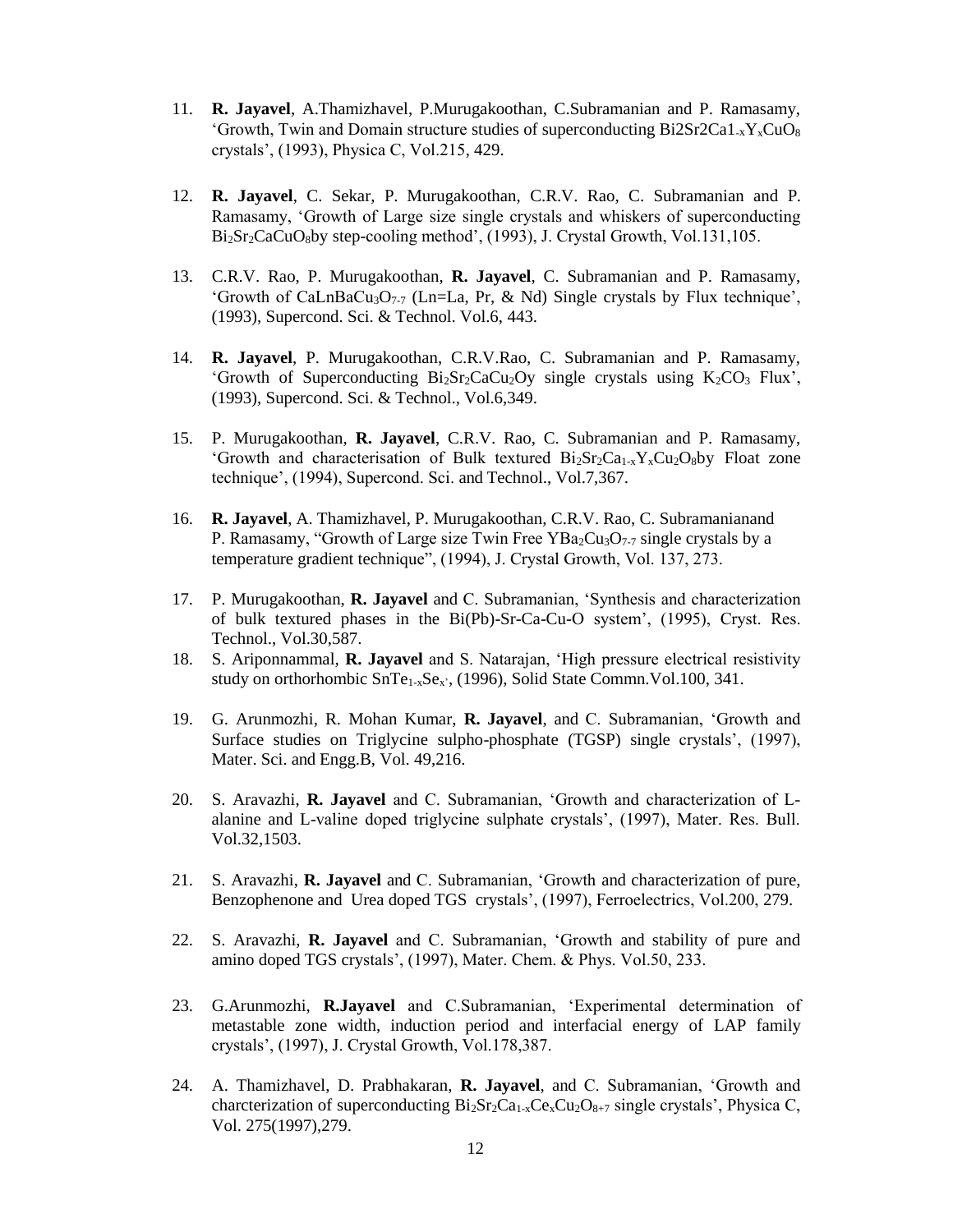- 25. A. Thamizhavel, D.P. Paul, D. Prabhakaran, **R. Jayavel** and C. Subramanian, 'Studies on simultaneous substitution of Pb and Y in  $Bi_2Sr_2CaCu_2O_{8+7}$  single crystals', Physica C, Vol. 288, (1997), 163.
- 26. M. Kamaludeen, I. Selvaraj, A. Visuvasam and **R. Jayavel,** 'LaB<sub>6</sub>crystals from fused salt electrolysis' J. Mater. Chem., Vol.8, , (1998), 2205
- 27. G. Arunmozhi, R. Jayavel, C. Subramanian, 'Ferroelectric studies on amino acids mixed TGSP crystals', (1998), Mater. Lett. Vol. 33,251.
- 28. D. Prabhakaran, A.Thamizhavel, **R. Jayavel** and C.Subramanian, 'Growth and texturing studies of  $Bi_{2.1}Y_{0.1}Sr_{1.9}CaCu_{2.5}Li_{x}O_{8}$  crystals by floating zone technique', J. Crystal Growth., Vol. 183, (1998), 573.
- 29. P.M. Ushasree, **R. Jayavel,** C. Subramanian and P. Ramasamy, 'Growth and micromorphology of as-grown ZTS single crystals and the etching studies', (1998), Bull. of Electrochem., Vol.14,407.
- 30. R. Varatharajan, **R. Jayavel**, and C. Subramanian, 'Growth and characterization of ferroelectric  $Ba_{1-x}Ca_xTiO_3$  single crystals' Ferroelectrics, Vol.215(1998)169.
- 31. S. Balakumar, J.B. Xu, G.Arunmozhi, **R. Jayavel,** N. Nakatani and T.Yamazaki, 'Atomic Force Microscopic Studies on Domain Dynamics in Phosphate Substituted Triglycine Sulfate Single Crystals: Evidence for the Domain Boundary Motion towards Negative Region and Holes Formation at the Domain Boundary', (1998), Jpn. J. Appl. Phys., Vol.37,6177-6182.
- 32. D.P. Paul, **R. Jayavel**, C. Subramanian and P. Ramasamy, 'Investigations on the nucleation thermodynamical parameters of NdBa<sub>2</sub>Cu<sub>3</sub>O<sub>7-7</sub>crystallizing from high temperature solution', (1999), Mater. Chem. Phys. Vol.59,175.
- 33. P.M. Ushasree, **R. Jayavel,** C. Subramanian and P. Ramasamy, 'Growth of ZTS Single Crystal: A potential semiorganic NLO Material', (1999), J. Crystal Growth Vol.197,216.
- 34. R. Mohan Kumar, N. Gopalakrishnan **R. Jayavel**, andP. Ramasamy, 'Investigations on the Nucleation Kintetics of L-Arginine Phosphate single crystals', (1999), Cryst. Res. Technol., Vol.34,1265.
- 35. P.M. Ushasree, **R. Jayavel** and P. Ramasamy, 'Influence of pH on the characteristicsofZTSsinglecrystals',(1999),Mater.Chem.Phys.,Vol.61,270.
- 36. P.M.Ushasree, **R. Jayavel**, P. Ramasamy, 'Growth and Characterisation of phosphate mixed ZTS single crystals',(1999) Mater.Sci.& Engg.B, Vol. 65, 153.
- 37. P. Murugakoothan, R. Mohankumar, P.M. Ushasree, **R. Jayavel**, R. Dhanasekaran and P. Ramasamy, 'Habit modification of potassium acid phthalate (KAP) single crystals by the influence of impurities',(1999),J.Crystal Growth,Vol.207,325.
- 38. P.M. Ushasree, R. Muralidharan, **R. Jayavel**, and P.Ramasamy, 'Experimental determination of metastable zone width, induction period and solubility of ZTS',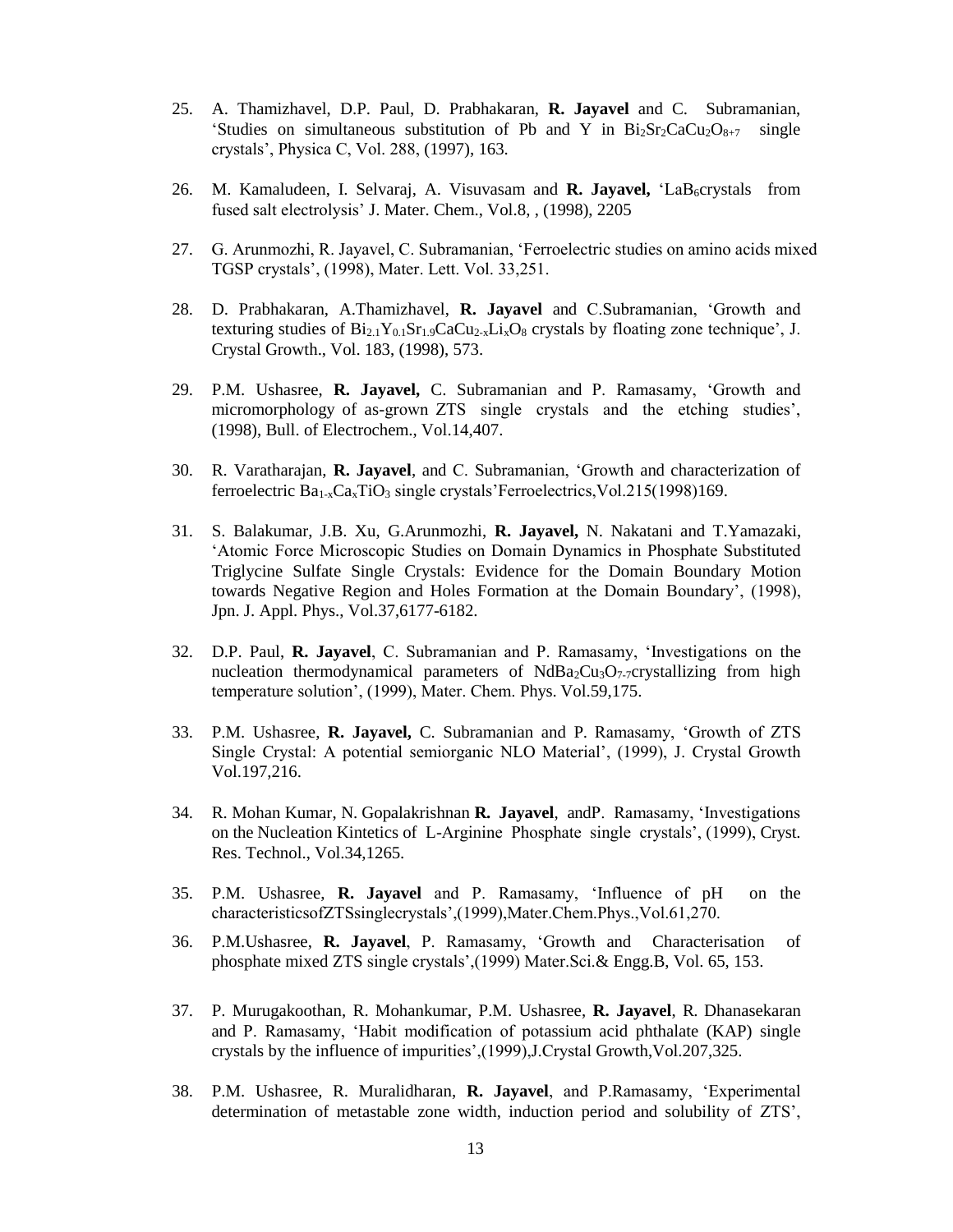(2000), J. Crystal Growth, Vol. 210,741.

- 39. N.V. Giridharan, R. Varatharajan, **R. Jayavel**, C. Subramanian and P. Ramasamy, 'Fabrication and characterization of  $(Ba, Sr)TiO<sub>3</sub>$  thin films by sol-gel technique through organic precursor route', (2000), Mat. Chem. & Phys., Vol. 65,261.
- 40. R. Varatharajan, P. Jayavel, J. Kumar, **R. Jayavel**, and K. Asokan, 'Effects of energetic ions in barium strontium titanate single crystals', (2000), Nuclear Instr. & Methods B, Vol. 170,145.
- 41. R. Varatharajan, **R. Jayavel**, C. Subramanian and P. Ramasamy, 'Growth and characterization of Ce and Nb doped barium strontium titanate single crystals', (2000), Mater. Res. Bull. Vol.35,603.
- 42. R. Varatharajan, P.Santhanaraghavan, **R. Jayavel**, G..Bocelli, L. Rightand P. Ramasamy, 'BaSrTiCeO<sub>3</sub>: growth and crystal structure', (2000), Crystal Engg. Vol. 3,195.
- 43. P.M. Ushasree, R. Muralidharan, **R. Jayavel**, and P. Ramasamy, 'Growth of bis(thiourea) cadmium chloride single crystals-a potential NLO material of organometallic complex', (2000), J. Crystal Growth, Vol.218,365.
- 44. S. Uthayakumar, E. Srinivasan, D.P. Paul, D. Prabhakaran, **R. Jayavel**, C. Subramanian and P. Ramasamy, 'Texturing studies on Sm substituted Bi-2212 high Tc superconductors grown by floating zone technique', (2000), Physica C, Vol. 341- 348,659.
- 45. E. Srinivasan, S. Uthayakumar, P. Murugakoothan, **R. Jayavel,** C. Subramanian and P. Ramasamy, 'Studies on the growth aspects of  $Eu<sub>1.4</sub>Ce<sub>0.6</sub>NbSr<sub>2</sub>Cu<sub>2</sub>O<sub>10-7</sub> single$ crystals', (2000), Physica C, Vol.341-348, 547.
- 46. R. Varatharajan, S. B. Samanta, **R. Jayavel**, C. Subramanian P. Ramasamy andA. V. Narlikar, 'Ferroelectric characterization studies on Barium calcium titanate single crystals', (2000), Mater. Character. Vol.45,89.
- 47. D. P. Paul, **R. Jayavel**, C. Subramanian, P. Ramasamy, "Investigations on nucleation thermodynamical parameters of  $NdBa_2Cu_3O_7-\hat{I}'$  (Nd123) crystallization by high temperature solution growth", Bulletin of Materials Science, Vol. 23 (2), (2000)79-82.
- 48. N. V. Giridharan, **R. Jayavel**, P. Ramasamy, 'Structural, Morphological and Electrical Studies on Barium Strontium Titanate Thin Films Prepared by Sol-Gel Technique', (2001), Cryst. Res. Technol. Vol.36,65.
- 49. R. Varatharajan, S. Madeswaran, **R. Jayavel**, **'**Nb:BST: Crytal growth and ferroelectric properties', (2001), J. Crystal Growth, Vol. 225,484.
- 50. R. Mohan Kumar, R. Muralidharan, D. Rajan Babu, K.V. Rajendran, **R.Jayavel**, D. Jayaraman, P. Ramasamy, 'Growth and characterization of L-Lysine doped TGS and TGSP single crystals', (2001), J. Crystal Growth, Vol.229, 568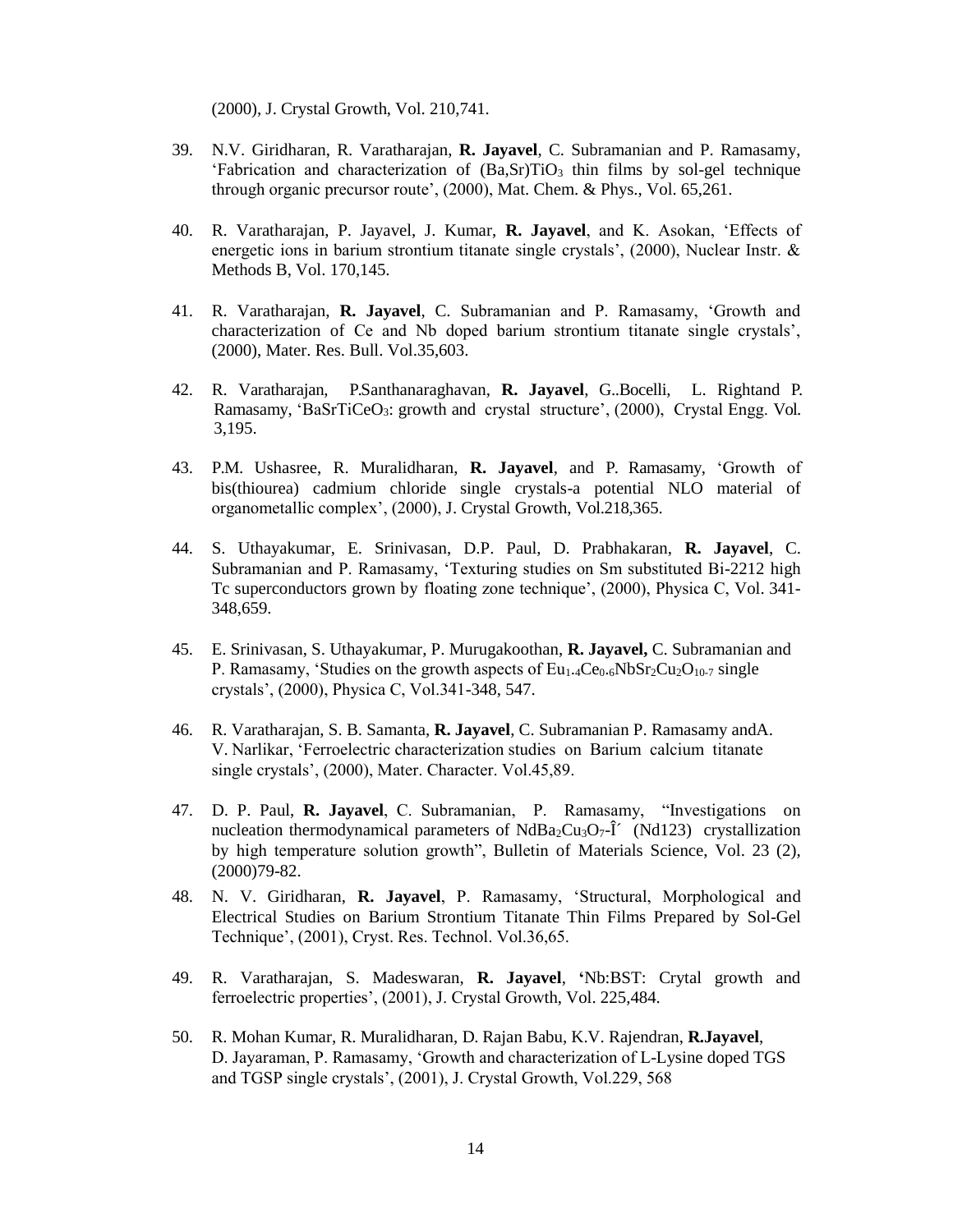- 51. E. Srinivasn, S. Uthayakumar, **R. Jayavel**, C. Subramanian and P. Ramasamy, 'Growth and characterisation of superconducting  $(GdCe)_{2}NbSr_{2}Cu_{2}O_{10-\delta}$  single crystals', (2001), J. Crystal Growth, Vol. 229,391.
- 52. K.V. Rajendran, D. Jayaraman, **R. Jayavel**, R. Mohan Kumar, P. Ramasamy, 'Growth and characterization of non-linear optical L-hystidine tetrafluoroborate (L-HFB) single crystals', (2001), J. Crystal Growth, Vol. 224,122.
- 53. R. Rajesekaran, P.M. Ushasree, **R. Jayavel**, P. Ramasamy, 'Growth and characterization of zinc thiourea chloride (ZTC): a semiorganic nonlinear optical crystal', (2001), J. Crystal Growth, Vol. 229,563.
- 54. B. Latha, V. Sridharan, **R. Jayavel** and S. Ramasamy, 'Kinetics and formation of  $(Pb_{0.5}Cd_{0.5})Sr_2(Y_{0.6}Ca_{0.4})Cu_2O_{7.7}$  superconductor by direct reaction process', (2001), Physica C, Vol.361,165.
- 55. R.R. Sumathi, N.V. Giridharan, **R. Jayavel**, J. Kumar, 'BaTiO3 as an insulating layer for InP based metal-insulator-semiconductor structures', (2001), Mater. Lett. Vol.51.
- 56. **R. Jayavel**, T. Mochiku, S. Ooi and K. Hirata, 'Vapour-Liquid-Solid (VLS) growth mechanism of superconducting Bi-Sr-Ca-Cu-O whiskers',(2001), J. Crystal Growth, Vol. 229,339.
- 57. Rajasekaran, R., Ushasree, P.M., **Jayavel, R**., Ramasamy, P., '' Growth and characterization of Zinc Thiourea Chloride (ZTC): A semiorganic nonlinear optical crystal '', Journal of Crystal Growth, Vol.229, (2001) 563-567.
- 58. **R. Jayavel**, T. Mochiku, S. Ooi and K. Hirata, 'Studies on the growth aspects of Bi<sub>2</sub>Sr<sub>2</sub>CaCu<sub>2</sub>O<sub>8+7</sub>whiskers byVapour-Liquid-Solid mechanism', (2001), Physica C, Vol.357-360,345.
- 59. S. Manikandan, **R. Jayavel**, S. Dhanuskodi, 'EPR study on irradiated single crystals of a non-linear optical material:3-methoxy-4-hydroxy benzaldehyde', (2001), Mater. Chem. Phys. Vol. 72,1.
- 60. S. Venkataraj, J. Geurts, H. Weis, O. Kappertz, W.K. Njoroge, **R. Jayavel**, M. Wutting, 'Structural and optical properties of thin lead oxide films produced by reactive direct current magnetron sputtering', (2001), J. Vac. Sci. Technol. A, Vol.19,2870-2878.
- 61. S. Venkataraj, R. Drese, O. Kappertz, **R. Jayavel** and M. Wutting, 'Characterization of niobium oxide films prepared by reactive DC magnetron sputtering',(2001), Phys. stat. sol. (a ), Vol.188,1047-1058.
- 62. S. Ariponnammal, **R. Jayavel**, S. Natarajan, 'X-ray photo-emission spectroscopic studyon Sm0.85Nd0.15Se', (2001), Int. J. Modern. Phys. B. Vol. 15, 3465-3470.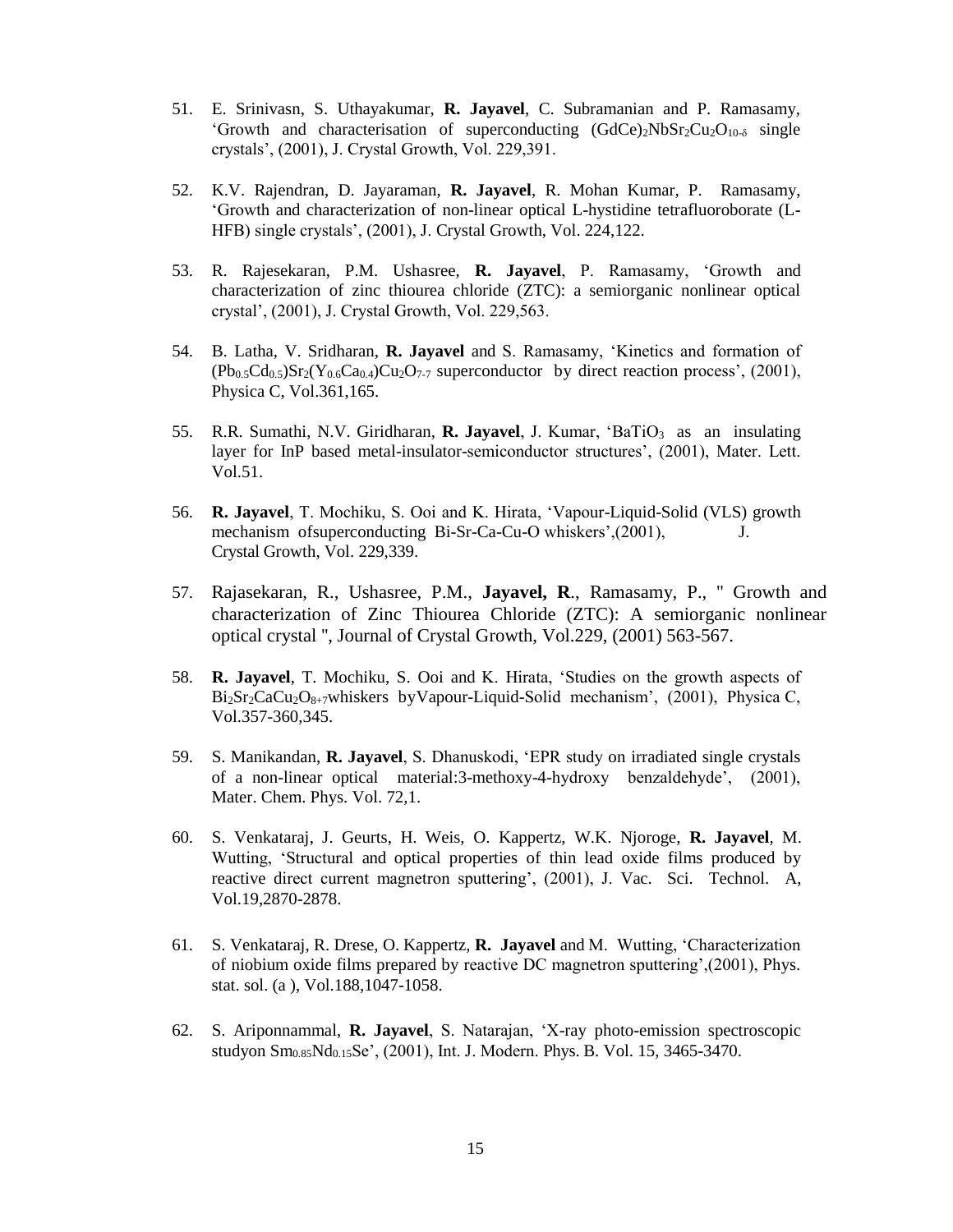- 63. P. M. Ushasree and **R. Jayavel**, 'Growth and micro-morphology of as-grown and etched bis(thiourea) cadmium chloride (BTCC) single crystals', (2002), Optical Mater. Vol. 21,599-604.
- 64. N.V. Giridharan, **R. Jayavel**, 'Fabrication of ferroelectric (Pb,Ba)TiO<sub>3</sub> thin films by sol-gel technique and their characterization'(2002), Matt. Lett.Vol.52, 57.
- 65. R. Muralidharan, R. Mohankumar, P.M. Ushasree, **R. Jayavel**, P. Ramasamy, 'Effect of rare-earth dopants on the growth and properties of triglycine sulphate single crystals', (2002), J. Crystal Growth, Vol. 234,545.
- 66. Xue, D., Wu, S., **Jayavel, R**., Terabe, K., Kurimura, S., Kitamura, K., '' Temperature dependant domain structures of lithium niobate single crystals '', IEEE International Symposium on Applications of Ferroelectrics, Vol., (2002) 37-40.
- 67. M. Senthil Kumar, R.R. Sumathi, N.V. Giridharan, **R. Jayavel**, and J. Kumar, 'Investigations on Al/BaTiO3/GaN MFS structure', Mater. Lett. Vol. 52 (2002), 80.
- 68. S. Venkataraj, R. Drese. Ch. Liesch, O. Kapperts, **R. Jayavel**, M. Wutting, 'Temperature stability of sputtered niobium-oxide films', (2002), J. Appl. Phys. Vol. 91,4863-4871.
- 69. M. Senthil Kumar, R.R. Sumathi, N.V. Giridharan, **R. Jayavel**, J. Kumar, 'On the Capacitance-Voltage characteristics of  $A/BaTiO<sub>3</sub>/GaN MFS$  structures', (2002), J. Crystal Growth, Vol.237-239,1176-1179.
- 70. S. Madeswaran, N.V. Giridharan, **R. Jayavel**, C. Subramanian, 'Growth of Codoped (Ba,Sr)TiO<sub>3</sub>single crystals and their characterization', (2002), J. Crystal Growth, Vol.237-239,858-863.
- 71. **R. Javavel**, T. Mochiku, S. Ooi and K. Hirata, 'Growth of bulk Pr<sub>2-x</sub>Ce<sub>x</sub>CuO<sub>4+7</sub> single crystals by  $B_2O_3$  encapsulated flux technique', (2002), J. Crystal Growth, Vol.237-239,792-795.
- 72. N.V. Giridharan, S. Madeswaran, **R. Jayavel**, 'Structural, morphological and electrical studies on ferroelectric bismuth titanate thin films prepared by sol-gel technique', (2002), J. Crystal Growth, Vol.237-239,468-472.
- 73. **R. Jayavel**, T. Mochiku, S. Ooi, K. Hirata, 'Growth of superconducting  $Bi<sub>2</sub>Sr<sub>2</sub>CaCu<sub>2</sub>O<sub>8+7</sub>$  whiskers by a modified annealing process', (2002), Physica C, 378-381,118.
- 74. S. Uthayakumar, E. Srinivasan, **R. Jayavel**, C. Subramanian, 'Substitutional effect of Mn on floating zone grown Bi-2212 bulk textured crystals', (2002), Physica C, Vol. 383,122-126.
- 75. Kitamura, K., Liu, Y., **Jayavel, R**., Nakamura, M., Kurimura, S., Hatano, H., '' UV light irradiation for optical damage control in near-stoichiometric LiNbO3 crystal '', Pacific Rim Conference on Lasers and Electro-Optics, CLEO - Technical Digest, Vol., (2002) 230-231.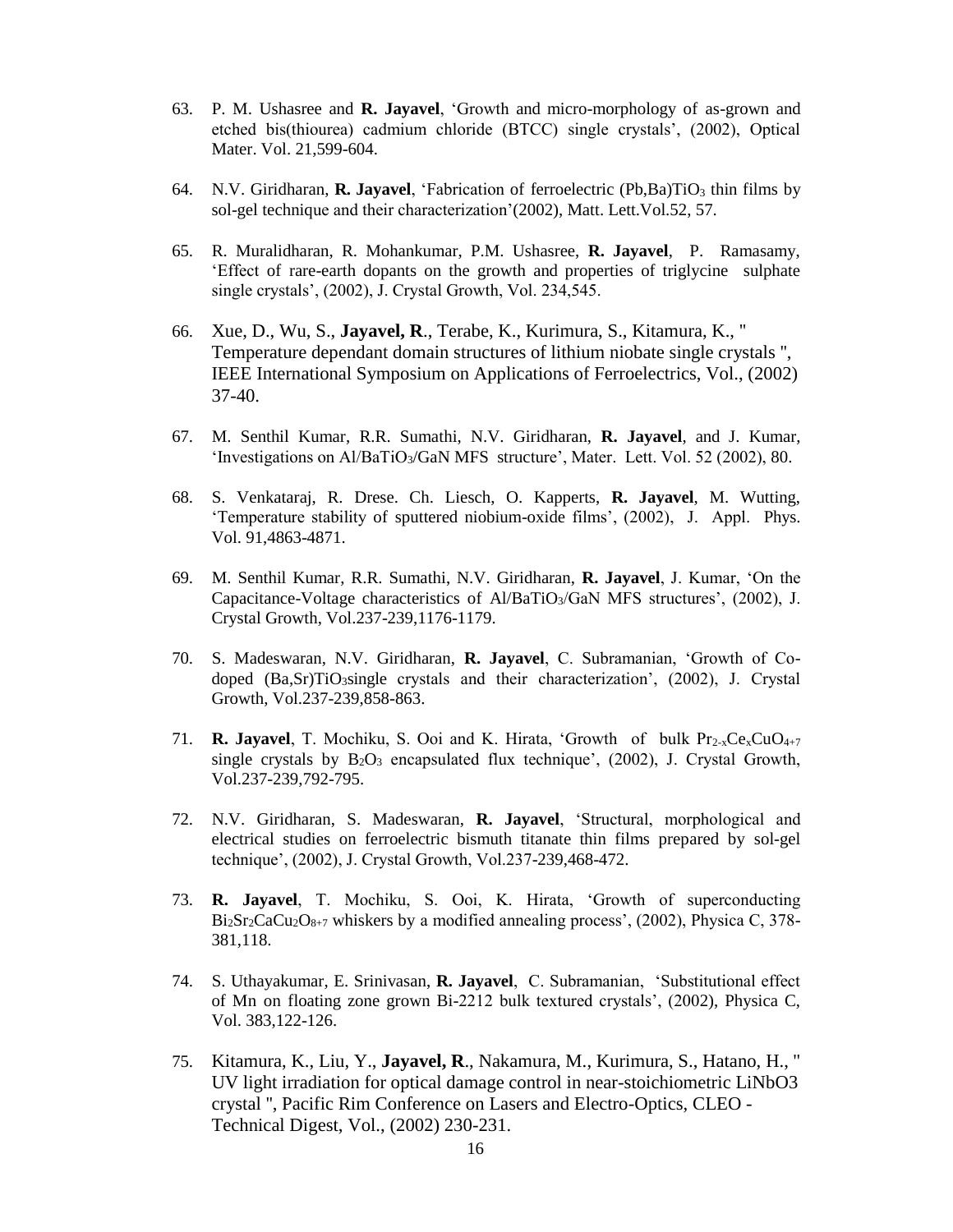- 76. **Jayavel, R**., Liu, Y., Nakamura, M., Kitamura, K., Hatano, H., Jazbinsek, M., Zgonik, M., '' Recovery of optical damage in near-stoichiometric LiTaO3 crystal by UV light irradiation '', Pacific Rim Conference on Lasers and Electro-Optics, CLEO - Technical Digest, Vol., (2002) 212-213.
- 77. S.Venkataraj, O. Kappertz, **R. Jayavel**, M. Wutting, 'Growth and characterization of zirconium oxynitride films prepared by reactive direct current magnetron sputtering', (2002), J. Appl. Phys. Vol.92,2461.
- 78. S. Venataraj, O. Kappertz, H. Weis, R. Drese, **R. Jayavel**, M. Wutting, 'Structural and optical properties of thin Zirconium oxide films prepared by reactive DC megnetron sputtering', (2002), J. Appl. Phys. Vol. 92,3599-3607.
- 79. Y. Liu, **R. Jayavel**, M. Nakamura, K. Kitamura, H. Hatano, 'Suppression of beam fanning in near-stoichiometric LiNbO<sub>3</sub> crystal by UV light irradiation',  $(2002)$ , J. Appl. Phys. 92,5578-5580.
- 80. D. Rajan Babu, D. Jayaraman, R. Mohan Kumar**, R. Jayavel,** "Growth and characterization of non-linear optical L-alanine tetrafluoroborate (L-AlFB) single crystals", (2002), J. Crystal Growth, Vol. 245,121-125.
- 81. R. Mohan Kumar, D. Rajan Babu, P. Murugakoothan and **R. Jayavel,** "Comparison between pure and deuterated potassium acid phthalate (DKAP) single Crystals", (2002), J. Crystal Growth, Vol. 245,297-303.
- 82. S. Venkatraj, O. Kappertz, R. Drese, Ch. Liesch, **R. Jayavel**, M. Wutting, "Thermal stability of lead oxide films prepared by reactive DC magnetron sputtering", (2002), Phys. stat. sol. (a), Vol. 194,192-205.
- 83. R.R. Choudhury, R. Chitra, M. Ramanadham, **R. Jayavel,** "Prevention of depoling in TGS by alanine substitution: an interpretation based on a neutron-diffraction study", (2002), Applied Physics-A, Vol. 74,S1667-1669.
- 84. A.S. Haja Hameed, P. Anandan, **R. Jayavel**, P. Ramasamy, G. Ravi, "Synthesis, growth and characterization of nonlinear optical material: L-arginine Fluoride", (2003), J. Crystal Growth, Vol. 249,316-320.
- 85. R. Mohan Kumar, D. Rajan Babu, G. Ravi, **R. Jayavel**, "Growth and characterization of 4-dimethylamino-N-methyl-4-stilbazoliumtosylate(DAST) single crystals", (2003), J. Crystal Growth, Vol. 250,113-117.
- 86. A.S. Haja Hameed, G. Ravi, **R. Jayavel** and P. Ramasamy, "Nucleation kinetics, growth and characterization of dLAP, dLAP:KF and dLAP:NaN3 Crystals",(2003), J. Crystal Growth, Vol. 250, 126-133.
- 87. G. Ravi, **R. Jayavel**, S. Takekawa, M. Nakamura, K. Kitamura, "Effect of niobium substitution in stoichiometric lithium tantalate (SLT) single crystals", (2003), J. Crystal Growth, Vol. 250,146-151.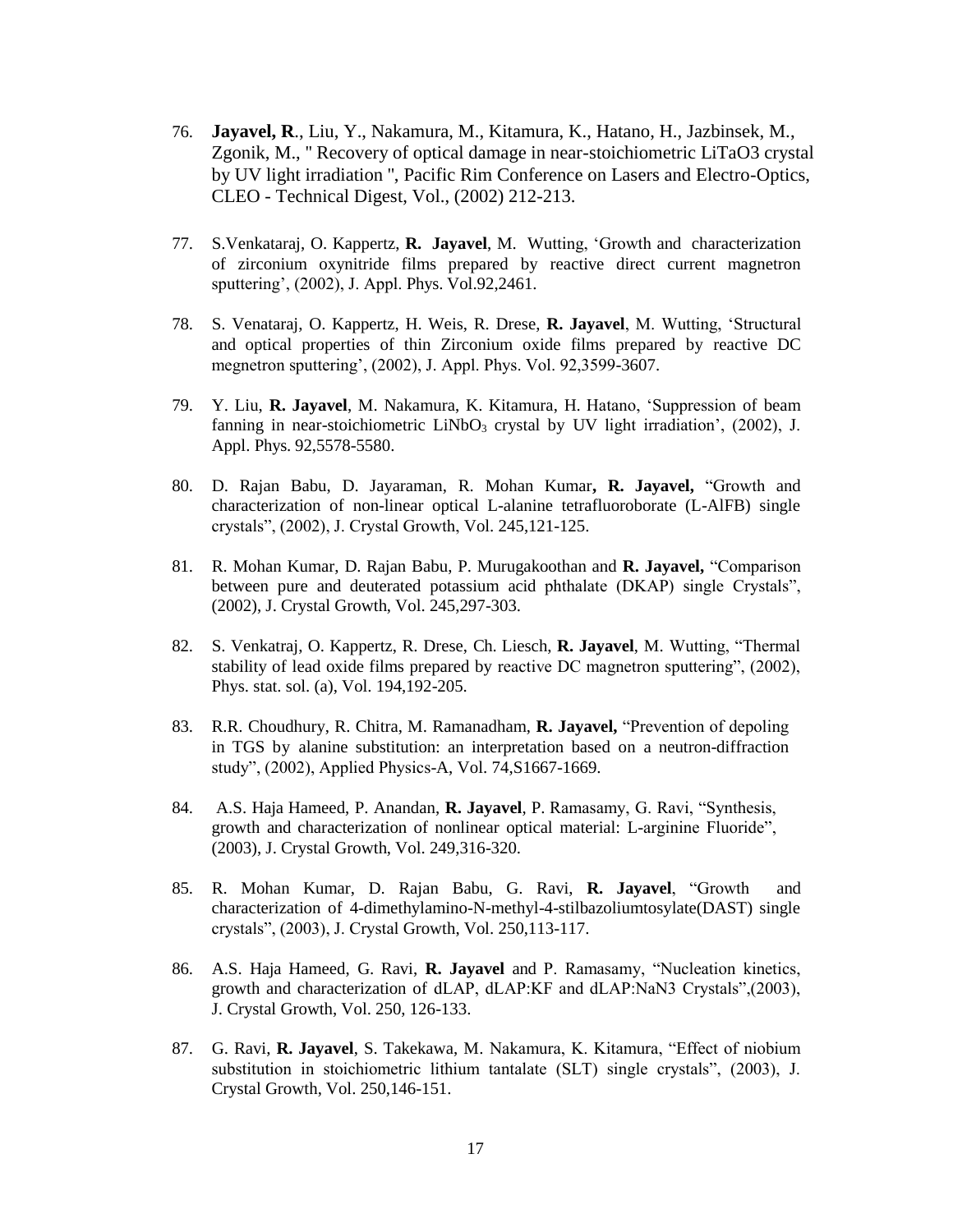- 88. D. Rajan Babu, D. Jayaraman, R. Mohan Kumar, G. Ravi, **R. Jayavel, "**Growth aspects of semi-organic nonlinear optical L-arginine tetrafluoroborate (L-AFB) single crystal", (2003), J. Crystal Growth, Vol. 250,157-161.
- 89. S. Madeswaran, N. V. Giridharan, **R. Jayavel**, "Sol-gel synthesis and property studies of layered perovskite bismuth titanate thin films", (2003), Mater. Chem. Phys. Vol.80,23-27.
- 90. R. Rajasekaran, R. Mohan Kumar, **R. Jayavel**, P. Ramasamy, "Influence of pH onthe growth and characteristics of nonlinear optical zinc thiourea chloride (ZTC) single crystals", (2003), J. Crystal Growth, Vol. 252,317-327.
- 91. G. Ahmad, A. Hashizume, S. Iwasaki, K. Yoshi, B. J. Reddy, M. Shahabuddin, S. Uthayakumar, **R. Jayavel**, T. Endo, "Microwave absorption spectrum and re-entrant phase in Bi-2212 single crystal: microwave power dependence", (2003), Physica C, Vol. 388-389,687-688.
- 92. K.V. Rajendran, R. Rajasekaran, D. Jayaraman, **R. Jayavel,** P. Ramasamy, "Experimental determination of metastable zonewidth, induction period, interfacial energy and growth of non-linear optical L-HFB single crystals", (2003), Mater. Chem.& Phys. Vol. 81,50-55.
- 93. R. Muralidharan, R. Mohankumar, R. Dhanasekaran, A.K. Tirupathi, **R. Jayavel,** P. Ramasamy, "Investigations on the electrical and mechanical properties of triglycine sulphate single crystals modified with some rare earth metal ions", (2003), Mater. Lett. Vol. 57,3291-3295.
- 94. K.V. Rajendran, D. Jayaraman, **R. Jayavel**, P. Ramasamy, "Growth and characterization of nonlinear optical crystal: L-histidinium bromide", (2003), J. Crystal Growth, Vol. 255,361-368.
- 95. K.V. Rajendran, D. Jayaraman, **R. Jayavel**, P. Ramasamy, "Effect of pH on the growth and characterization of L-HFB single crystals", (2003), J. Crystal Growth, Vol. 254,461-468.
- 96. S. Uthayakumar, E. Srinivasan, **R. Jayavel**, C. Subramanian and T. Endo, "Growth of  $Bi_2Sr_2Ca(Cu_{1-x}Mn_x)_{2}O_8$  bulk textured crystals by IHFZ technique", (2003), Physica C, Vol. 392-396,463-467.
- 97. E. Srinivasan, S. Uthayakumar, **R. Jayavel**, C. Subramanian and T. Nagarajan, "Studies on the growth aspects of superconducting  $Eu_{1.5}Ce_{0.5}Sr_2Cu_2TiO_{10-7}$  (Ti-1222) single crystals", (2003), Physica C, Vol. 392-396,71-76.
- 98. R. Mohan Kumar, D. Rajan Babu, G. Ravi and **R. Jayavel**, "Effect of EDTA additive on the nucleation kinetics and growth aspects of semi-organic nonlinear optical LAP single crystals", (2003), J. Korean Crystal Growth & Crystal Technol. Vol. 4,153-156.
- 99. R. Rajasekaran, R. Mohan Kumar, **R. Jayavel**, P. Ramasamy, "Investigation on the nucleation kinetics of zinc thiourea chloride (ZTC) single crystals", (2003), Mater. Chem. Phys. Vol. 82,273-280.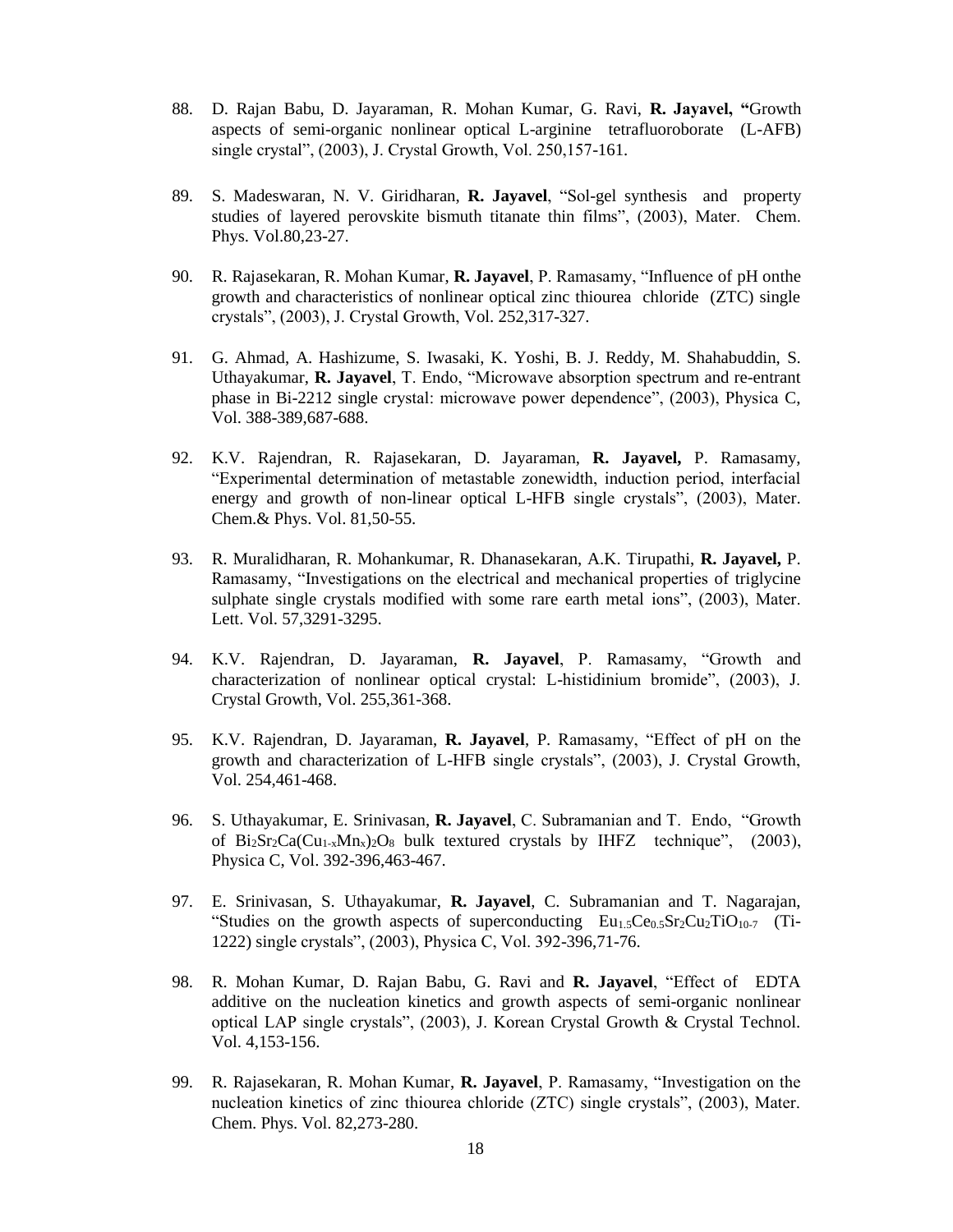- 100. R. Muralidharan, R. Mohankumar, **R. Jayavel** and P. Ramasamy, "Growth and characterization of L-arginine acetate single crystals: a new NLO material",(2003), J. Crystal Growth, Vol. 259, 321-325.
- 101. P. Premchander, K. Baskar, **R. Jayavel**, D. Arivuoli and M. Palanichamy, "Growth and characterization of selenium sulfide (SeS) and selenium tin sulfide(SeSnS2) microcrystals", (2004), J. Crystal Growth, Vol. 263,498-503.
- 102. P. Premchander, **R. Jayavel**, D. Arivuoli and K. Baskar, "Effect of SeS<sub>2</sub> treatment on the surface modification of GaAs and adhesive wafer bonding of GaAs with Silicon", (2004), J. Crystal Growth, Vol. 263,454-458.
- 103. S. Venataraj, O. Kappertz, Ch. Liesch, R. Detemple, **R. Jayavel**, M. Wutting, "Thermal stability of sputtered zirconium oxide films",(2004), Vacuum,Vol.75,7- 16.
- 104. S. Madeswaran, N.V. Giridharan, R. Varatharajan, G. Ravi and **R. Jayavel,** "Effect of rhodium doping on the growth and characteristics of  $BaTiO<sub>3</sub>$  single crystals grown by step-cooling method", (2004), J. Crystal Growth, Vol. 266,481-486.
- 105. G. Ramesh Kumar, S. Gokul Raj, R. Sankar, R. Mohan, S. Pandi, **R. Jayavel**, "Growth, structural, optical and thermal studies of non-linear optical Lthreonine single crystals", (2004), J. Crystal Growth, Vol. 267, 213-217.
- 106. R. Shanmugavadivu, G. Ravi, **R. Jayavel**, R. Mohankumar and A. Nixon Azaria, "Growth and characterization of L-arginine fluro phosphate-a new additive for fluent growth microbes", (2004), J. Crystal Growth, Vol. 271,252-256.
- 107. S. Gokul Raj, G. Ramesh Kumar, R. Mohan, S. Pandi, **R. Jayavel,** "Structural, optical and dielectric studies on solution-grown semi-organic L-histidine tetrafluoroborate single crystals", (2005), Mater. Chem. & Phys.Vol.90,144.
- 108. G. Ramesh Kumar, S. Gokul Raj, R. Mohan, **R. Jayavel,** "Growth, structural and spectral analyses of nonlinear optical L-threonine single crystals", **(2005),** J. Crystal Growth, Vol.275,e1947-e1951.
- 109. R. Mohan Kumar, D. Rajan Babu, D. Jayaraman, **R. Jayavel**, K. Kitamura, "Studies on the growth aspects of semi-organic L-alanine acetate: A promising NLO Crystal", **(2005),** J. Crystal Growth, Vol. 275,e1935-e1939.
- 110. N.V.Giridharan, S. Madeswaran, **R. Jayavel,** "Growth of c-axis oriented Bi0.15Nd0.85Ti3O<sup>12</sup> thin films for ferroelectric memory Applications", **(2005),** J. Crystal Growth, Vol. 275,e965-969.
- 111. D. Jayalakshmi, R. Sankar, **R. Jayavel**, J. Kumar, "Metastable zone width, induction period and interfacial energy of bis thiourea zinc acetate (BTZA)", **(2005),** J. Crystal Growth, Vol. 276,243-246.
- 112. G. Ramesh Kumar, S. Gokul Raj, R. Mohan, **R. Jayavel,** "Growth and characterization of new nonlinear optical L-Threonium acetate single crystals", **(2005),** J. Crystal Growth, Vol. 283,193-197.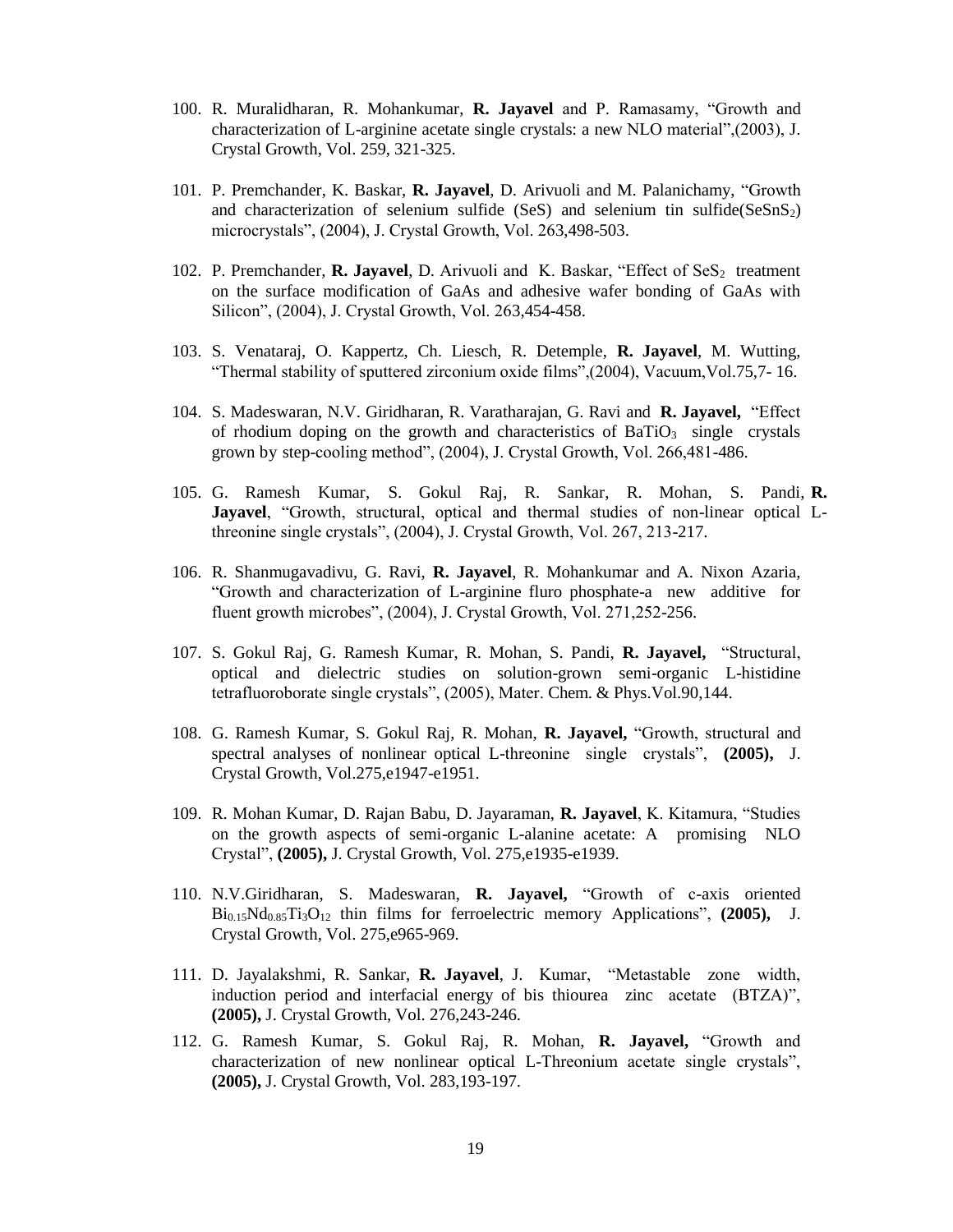- 113. C.V. Kannan, S. Ganesamoorthy, D. Rajesh, **R. Jayavel** and H. Kimura, "Anisotropic properties of self-flux grown LiB3O<sup>5</sup> single crystals", **(2005),** Solid State Commun. Vol. 136,215-219.
- 114. S. Madeswaran, S.V. Rajasekaran, **R. Jayavel**, S. Ganesamoorthy, G. Behr, "Domain structure studies on  $Pb(Zn_{1/3}Nb_{2/3}O_3-PbTiO_3$  mixed crystal system", **(2005),** Mater. Sci. Engg. B, Vol. 120,32-36.
- 115. **R. Jayavel,** S. Madeswaran, R. Mohan Kumar, K. Terabe, K. Kitamura, "Domain patterns on ferroelectric Rh:BaTiO<sub>3</sub> single crystals", (2005), Mater. Sci. Engg. B, Vol. 120,137-140.
- 116. R. Siddheswaran, R. Sankar, M. Ramesh babu, M. Rathnakumari**, R. Jayavel**, P. Murugakoothan, P. Sureshkumar, "Preparation and Characterization of ZnO Nano fibers by Electrospinning", **(2006),** Crystal Res. Technol. Vol.41,446-449.
- 117. N.V. Giridharan, M. Subramanian, and **R. Jayavel**, "Enhancement of polarization in Bismuth Titanate thin films co-modified by La and Nd for non-volatile memory applications", **(2006),** Appl. Phys. A Vol. 83,123-126.
- 118. R. Siddheswaran, R. Sankar, M.Ranthnakumari, **R. Jayavel**, P.Murugakoothan, and P. Sureshkumar, "Nucleation, Growth and Characterization Studies of a Nonlinear Optical Crystal – Tris allylthiourea Cadmium Chloride (ATCC)", **(2006),**  Laser Phys. Lett.1-6.
- 119. R.Siddheswaran, R. Sankar, M. Rathnakumari, **R. Jayavel,** P. Murugakoothan,and P. Sureshkumar, "Growth and characterization of a new semi-organic non-linear optical crystal L-Arginine hydrochlorofluride monohydrate(LAHCLF) Surface Review and Letter Vol.13(2006)803-808
- 120. R.Siddheswaran, R. Sankar, M. Rathnakumari, **R. Jayavel,** P. Murugakoothan,and P. Sureshkumar, "Growth and characterization of tris allylthiourea mercuric chloride crystals, **(2006),** Cryst. Res. Technol. 41, No. 8,771–774.
- 121. R. Kanagadurai, R. Sankar, G. Sivanesan, S. Srinivasan, and **R. Jayavel,** "Growth andproperties of ferroelectric potassium ferrocyanide trihydrate single crystals", **(2006),** Cryst. Res. Technol. Vol.41, No. 9, 853 –858.
- 122. S. Gokul Raj, G. Ramesh Kumar, R. Mohan, and **R. Jayavel, "**L-Hysitidinium trifluoroacetate", **(2006),** Acta Cryst. E 62,o5-o7.
- 123. Siddheswaran, R., Sankar, R., Rathnakumari, M., **Jayavel, R**., Murugakoothan, P., Sureshkumar, P., ''Nucleation, growth and characterization studies of a nonlinear optical crystal - Tris allylthiourea cadmium chloride (ATCC) '', Laser Physics Letters, Vol.3, (2006) 588-593.
- 124. M.B. Margaret, R.Sankar, S. Kalainathan, **R. Jayavel**, and T. Irusan, "Thermal and electrical properties of Tri Glycine Sulpho Phosphate (TGSP) and L-Asparagine doped TGSP crystals", **(2006),** Cryst. Res. Technol. 41, 712–717.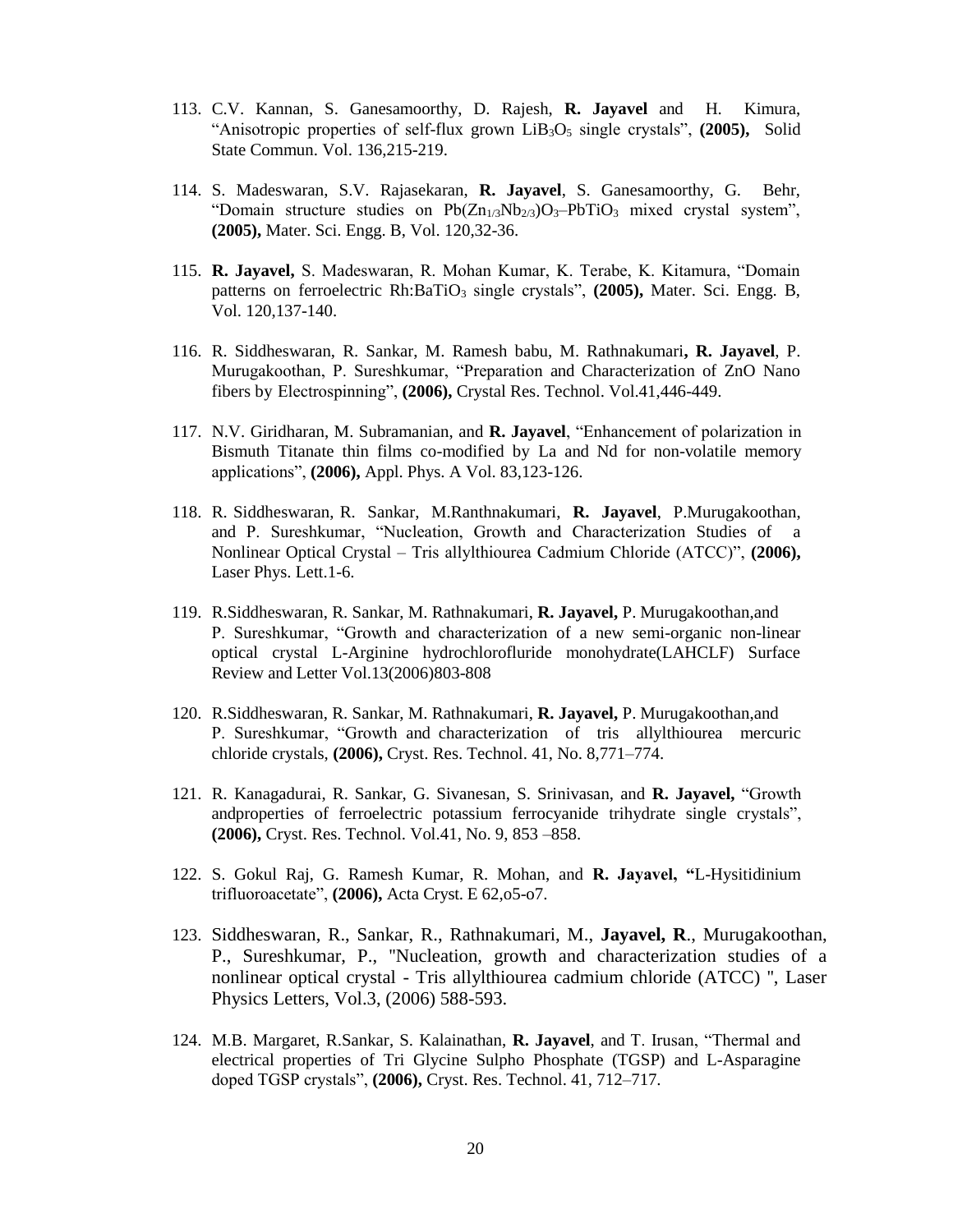- 125. S. Gokul Raj, G. Ramesh Kumar, T. Raghavalu, R. Mohan, **R. Jayavel**, "L-Hysitidinium tetrafluoroborate", **(2006),** Acta Cryst. E 62,o1178-o1180.
- 126. S. Gokul Raj, G. Ramesh Kumar, R. Mohan, **R. Jayavel** and Babu Varghese, "L-Hysitidinium trichloroacetate", **(2006),** Acta Cryst. E 62,o1704-o1706.
- 127. R.Sankar, C.M.Raghavan, and **R. Jayavel**, "Nucleation kinetics and growth aspects of semi organic non-linear optical bis thiourea cadmium acetate single crystals", **(2006),** Cryst. Res. Technol. Vol.41, No. 9, 919 –924,
- 128. S. Gokul Raj, G. Ramesh Kumar, R. Mohan, Babu Varghese, **R. Jayavel**, "Crystal structure of single crystals of nonlinear optical L-histidinium Trichloroacetate", **(2006),** J. Mol. Struc. Vol.825 158 –164.
- 129. G. Ramesh Kumar, S. Gokul Raj, R. Mohan, **R. Jayavel**, "Influence of Isoelectric pH on the Growth Linear and Nonlinear Optical and Dielectric Properties of L-Threonine Single Crystals", **(2006),** Crystal Growth & Design. 6 (6), 1308– 1310.
- 130. S.G. Raj, G.R. Kumar, T. Raghavalu, P. Kumar, R. Mohan, **R. Jayavel**, "Structural, spectral, linear and nonlinear optical properties of new nonlinear optical Lhistidinium trichloroacetate crystals", **(2006),** Spectrochimica Acta: Part A 65(5), 1021-1024.
- 131. G. Ramesh Kumar, S. Gokul Raj, R. Mohan, **R. Jayavel**, "Structural, optical, spectral and thermal properties of nonlinear optical DL-threonium trichloroacetate single crystals", **(2006),** J. Rare Earths, Vol.24, 249 –252.
- 132. S. Gokul Raj, G. Ramesh Kumar, R. Mohan, **R. Jayavel**, "Crystal structure and vibrational analysis of novel nonlinear optical L-histidinium tetrafluorborate (LHFB)singlecrystals",**(2007)**,Phys.Stat.Sol.(b)Vol.244,558-568.
- 133. R.Sankar, C.M. Raghavan, M.Balaji, R. Mohan Kumar, and **R. Jayavel,** "Synthesis and Growth of Triaquaglycinesulfatozinc(II),  $[Zn(SO)_4)(C_2H_5NO_2)(H_2O)_3]$  a New Semi organic Nonlinear Optical Crystal", **(2007)**, Crystal Growth & Design Vol.7,348-353.
- 134. R. Sankar, C.M. Raghavan, and **R. Jayavel**, "Bulk Growth and Characterization of Semi-Organic Nonlinear Optical Bis Thiourea Bismuth Chloride Single Crystals", **(2007)**, Crystal Growth & Design Vol.7,501-505.
- 135. R.Sankar, C.M.Raghavan, R.Mohan Kumar, **R. Jayavel,** "Growth and Characterization of bis-glycine sodium nitrate(BGSN), a novel new semiorganic nonlinear optical crystal" J. Crystal Growth, Vol.309(2007)30-36
- 136. A. Bhaskaran, C. M. Ragavan, R. Sankar, R. Mohankumar, and **R. Jayavel,**  "Growth and characterization of semiorganic nonlinear optical tetrakis thiourea nickel chloride single crystals"**(2007)**, Cryst. Res. Technol. 42, 477-482.
- 137. P. Thakur, K.H.Chae, J.Y. Kim, M. Subramaniyan,**R. Jayavel** and K. Asokan, "X– ray absorption and magnetic circular dichroism characterizations of Mn doped ZnO', **(2007),** Appl. Phys.Lett, Vol. 91,pp.162503.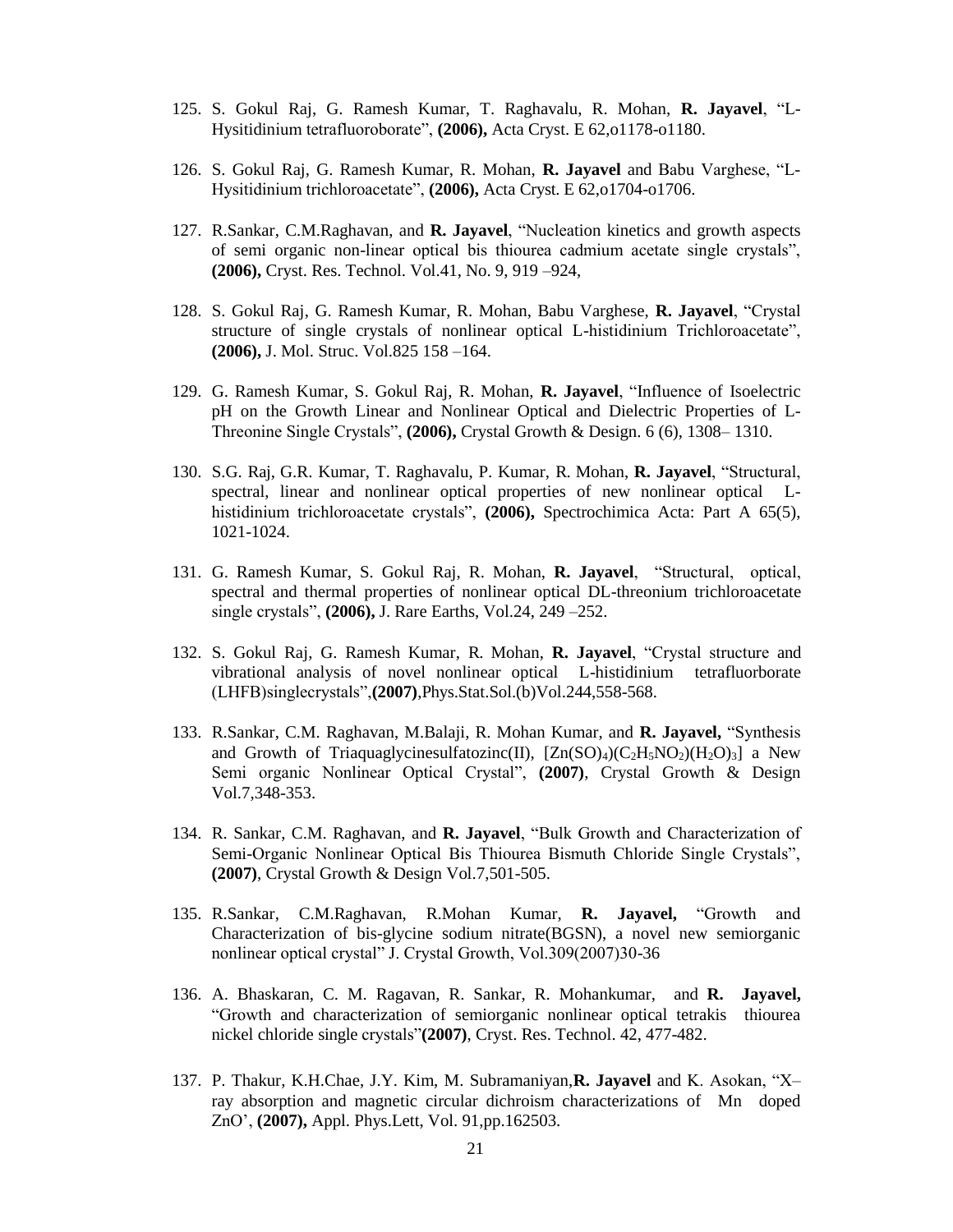- 138. R.Sankar, C.M.Raghavan, R.Mohan Kumar, **R. Jayavel,** "Growth and Characterization of a new semiorganic nonlinear optical Thiosemicarbazide Cadmium Chloride Monohydrate (Cd(NH<sub>2</sub>NHCSNH<sub>2</sub>)Cl<sub>2</sub>.H<sub>2</sub>O) single crystals", **(2007)**, J. Crystal Growth, Vol. 305,pp.156-161.
- 139. G. R. Kumar, S.G. Raj, T.Raghavalu, V. Mathivanan, M. Kovendhan, R.Mohan, **R. Jayavel, "**Effect of pH, thermal, electrical and thermomechanical properties of nonlinear optical L-threonine single crystals" **(2007)**, Spectrochimica Acta Part A, Molecular and Biomolecular Spectroscopy, 68 (2007)300-304.
- 140. S.V. Rajasekaran and **R. Jayavel**, 'Influence of niobium doping on the electrical properties of 0.58Pb(Sc1/2Nb1/2) 03-0.42 PbTiO3 single crystal', **(2007)**, Solid State Commun. Vol. 143 (2007)466-470.
- 141. V.S.Gowri, R.Nagendra, **R. Jayavel**, S.Ramachandran, I.R.R.S.Pramiladevi "Semiquantitative studies on clay mineralogy of the bed sediments of Cooum, Adyar rivers and Marina Beach, Chennai", Poll. Res. Vol 26(2) **(2007)**305
- 142. D. Balasubramanian, R. Sankar, V. Siva Shankar P. Murugakoothan, P. Arulmozhichelvan, and **R. Jayavel**, "Growth and characterization of semiorganic nonlinear optical Rubidium Bis-DL Malato Borate single crystals", Mater. Chem. and Phys. Vol. 107 **(2008)**57-60.
- 143. R.Sankar, R. Muralidharan, C.M.Raghavan, R. Mohan Kumar and **R. Jayavel**, "Synthesis, Growth and Characterization of L-Arginine Double iodate: A Potential Nonlinear optical material", Mater. Lett. 62, **(2008)**133-136.
- 144. P. Thakur, K.H.Chae, M. Subramaniyan, **R. Jayavel** and K. Asokan, "Electronic structure of Mn-doped ZnO studied by Using X-ray absorption spectroscopy", **(2008),** J. Korean. Phys. Soc, Vol.53,pp.2821-2825.
- 145. R. Kanagadurai, R. Sankar, G. Sivanesan, S. Srinivasan, R.Rajasekaran and **R. Jayavel, "**Growth and characterization studies of ferroelectric diglycine nitrate (DGN) single crystals", **(2008),** Mat. Chem. Phys. Vol.108,pp.170-175.
- 146. S. Arjunan, R. Mohankumar, R. Mohan and **R. Jayavel, "**Nucleation kinetics and growth aspects of organic nonlinear optical L-Arginine Trifluroborate single crystals", **(2008)** Crys. Res. Technol. Vol. 43, pp. 417-422.
- 147. C.M. Raghavan, R. Sankar, R. Mohan Kumar and **R. Jayavel,** "Effect of amino acid doping on the growth and ferroelectric properties of triglycine sulphate single crystals", Mater. Res. Bull. Vol. 43**, (2008)**305-311.
- 148. V. Siva Shankar, R.Siddheswaran R. Sankar, P. Murugakoothan, ,and **R. Jayavel"**  Growth and characterization of tetra L-Lysine alanine monohydrochloride dihydrate(TLAMHCl) a new semiorganic nonlinear optical single crystal" Mater. Chem. Phys. Vol.109,pp.119-124.
- 149. R. Sankar, R.Muralidharan, C.M. Raghavan, and **R. Jayavel**, "The structural, thermal, mechanical and optical characterizations of L-Arginine Double Iodate Crystal: a new nonlinear optical material", **(2008)**, Mater. Chem. Phys. Vol.107, pp.51-56.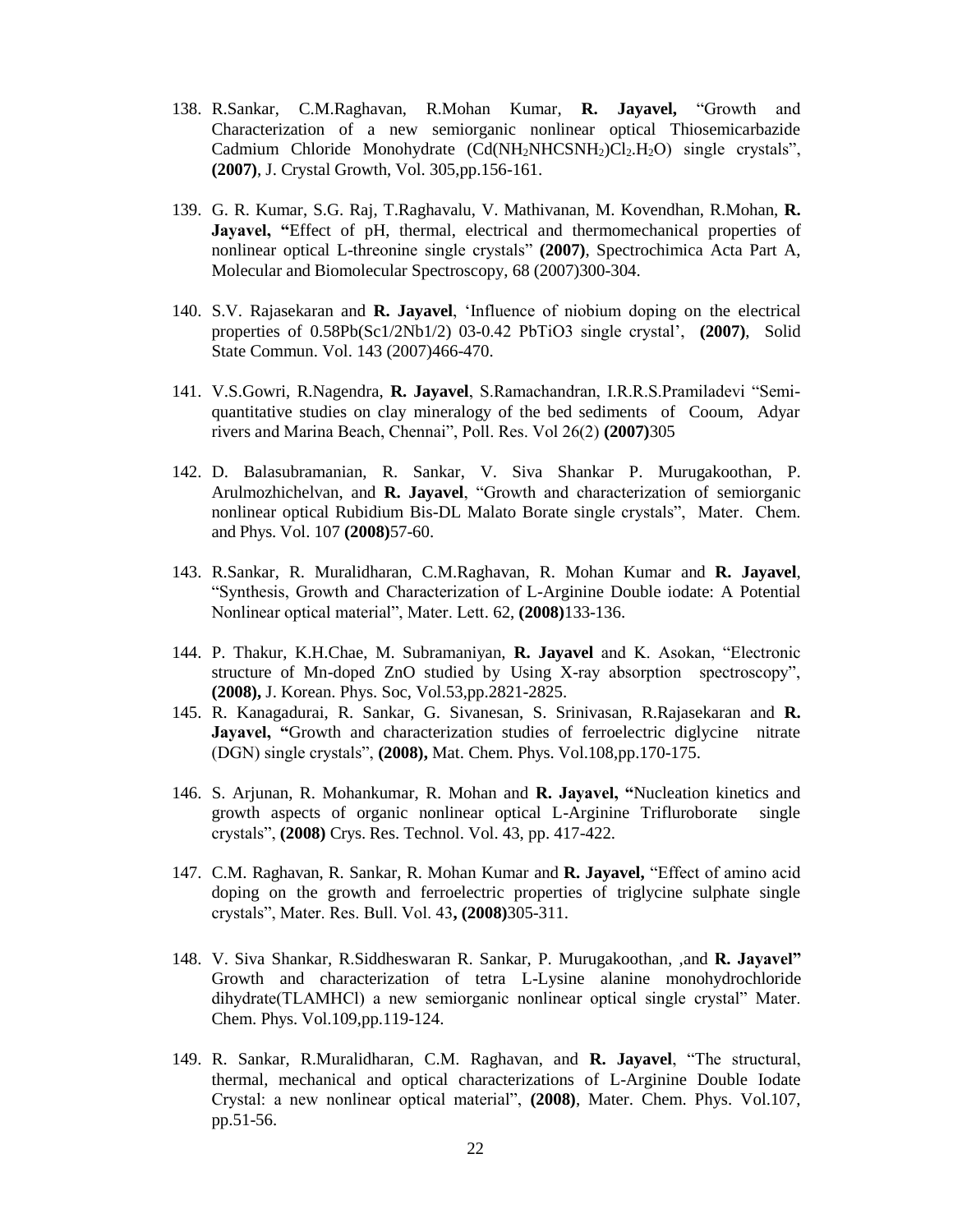- 150. C.M. Raghavan, R. Sankar, R. Mohankumar and **R. Jayavel, "**Nucleation kinetics andgrowth of nonlinear optical bis (dimethyl sulfoxide) manganese mercury thiocyanate single crystals", **(2008),** Cryst. Res.Technol, Vol.43,pp.1083-1086.
- 151. D.Kalaiselvi, R.Mohan Kumar and **R. Jayavel**, 'single crystal growth and properties of semi organic nonlinear optical L-arginine hydrochloride monohydrate crystals', Crys. Res. Technol. Vol. 43**,(2008**)851-856.
- 152. D.Kalaiselvi, R.Mohan Kumar and **R. Jayavel**, 'Growth and Characterization of nonlinear optical L-arginine maleate dehydrate single crystals', Mater. Lett. Vol, 62**, (2008)** pp.755-758.
- 153. C.M. Raghavan, R. Sankar, R. Mohankumar and **R. Jayavel** "Growth and characterization of nonlinear optical bis- (dimethyl sulfoxide) cadmium mercury thiocyanate single crystal", **(2008),** J. Cryst. Growth,Vol.310 pp.4570-4575.
- 154. M.Subramanian, S. Vijayalakshmi, S. Venkataraj, and **R. Jayavel**, 'Effect of Cobalt doping on the structural and Optical Properties of  $TiO<sub>2</sub>$  films prepared by sol-gel process', **(2008)**, Thin Solid Films Vol. 516, pp.3776-3782.
- 155. A. Bhaskaran, S.Arjunan, C.M. Raghavan, R. Mohankumar and **R. Jayavel,**  "Investigation on synthesis, growth, structural, optical, thermal, and dielectric properties of organometallic nonlinear optical tetrathiourea cadmium tetrathiocyanato zincate (TCTZ) single crystas", **(2008),** J. Cryst. Growth, Vol.310 pp.4549-4553.
- 156. D. Kalaiselvi, R. Mohankumar and **R. Jayavel,** "Redetermination of poly[µchlorido-heptachlorido-µ3-L-proline-µ2-L-proline-tetramercury(II)]", **(2008),** Acta. Cryst. E Vol. 64,pp.m1048-m1049.
- 157. S Vijayalakshmi, S Venkataraj, M Subramanian and **R Jayavel**, "Physical properties of zinc doped tin oxide films prepared by spray pyrolysis technique, J. Phys. D: Appl. Phys. Vol. **41 (2008)**035505.
- 158. S. V. Rajesekaran, V. Sivasubramanian and R. Jayavel, Raman Spectroscopy of Polar Nano-regions in [Pb(Sc1=2Nb1=2)O3]0:58–[PbTiO3]0:42 Single Crystal, Jpn. J. Appl. Phys. Vol. 47 (2008)6410–6412.
- 159. S Vijayalakshmi, S Venkataraj and R Jayavel, "Characterisation of Cadmium dopedzincoxide(Cd:ZnO)thinfilmspreparedbyspraypyrolysismethod",(2008), J. Phys. D: Appl. Phys. Vol. 41, pp. 245403 (7 pp).
- 160. S.V. Rajasekaran, Akilash Kuamar Singh and R. **Jayavel,** "Growth and morphological aspects of Pb  $(Sc_{1/2}Nb_{1/2})_{0.58}Ti$  O<sub>3</sub>single crystals by slow cooling technique", J. Cryst .Growth, Vol.310, **(2008)**pp.1093-1098.
- 161. D. Rajesh, M. Yoshomura, T. Erio, Y. Mori, T. Sasaki, **R. Jayavel,** T. Kamimura, T.Katsura, T.Kojima, J. Nishimae and K. Yasui, "UV laser-induced damage tolerance measurements of  $Cs<sub>3</sub>B<sub>5</sub>$  crystals and its applications for UV light generation", **(2008),** Opt. Mater., Vol. 31pp.461-463.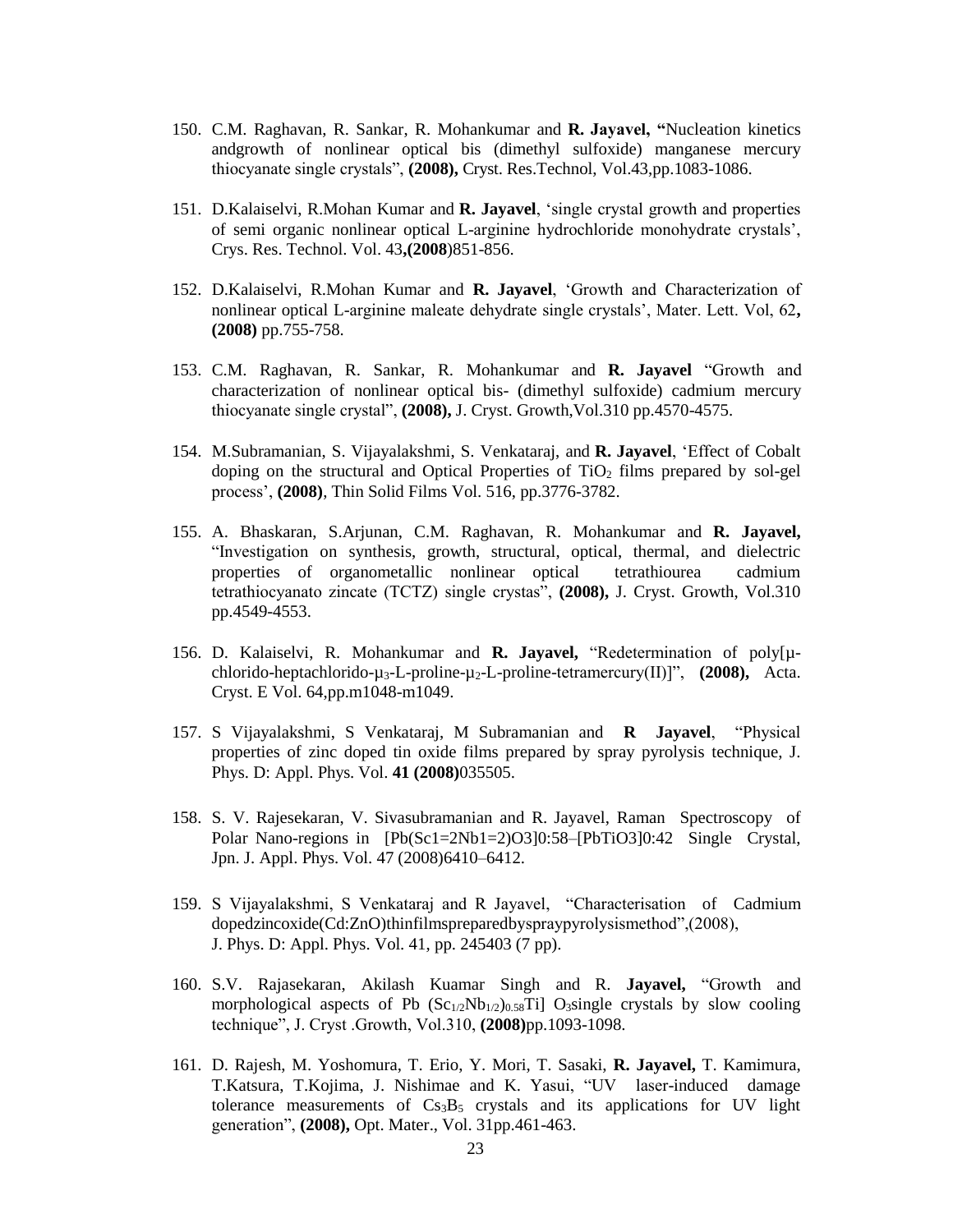- 162. D.Rajesh, M. Yoshomura, H.Shimatani, Y. Mori, **R. Jayavel** and T. Sasaki, "Investigations on scattering centres in CsB3O<sup>5</sup> crystals", **(2008)**, Cryst. Growth Des, V0l.18, 3713-3716.
- 163. D.Rajesh, T. Erio, M. Yoshomura, Y. Mori, **R. Jayavel** and T. Sasaki, "Removal of scattering centres in CBO crystals by the vapour transport equilibration process", **(2008),** J. Crystal Growth, Vol. 310, pp.1950-1953.
- 164. L. Saravanan, S. Tamilselvan, A. Pandurangan and **R. Jayavel**, "Synthesis and characterization of cadmium sulphide nano crystals for energy applications", Metals Mater. And Proc. **(2008),** Vol.20, pp209-214.
- 165. D. Kalaiselvi, R. Mohan Kumar and **R. Jayavel** "Crystal growth, thermal and optical studies of semi organic nonlinear optical material: l-lysine hydrochloride dehydrate", Mat. Res. Bull., Vol 43, **(2008)**1829.
- 166. Rajesh, D., Yoshimura, M., Shimatani, H., Mori, Y., **Jayavel, R**., Sasaki, T., '' Investigations on scattering centers in CsB3O5 crystals '', Crystal Growth and Design, Vol.8, (2008) 3713-3716.
- 167. D. Kalaiselvi, R. Mohan Kumar and **R. Jayavel** "Growth and characterization of nonlinear optical l-arginine maleate dehydrate single crystals", Mater. Lett. Vol 62, **(2008)**755.
- 168. D. Kalaiselvi, R. Mohan Kumar and **R. Jayavel,** "Growth, optical and thermal studies of nonlinear optical L-arginine perchlorate single crystals", Crystal Research and Technology, Vol. 43 **(2008)**645-650.
- 169. S. Arjunan, R. Mohan Kumar, R.Mohan and **R. Jayavel** "Growth and dielectric, mechanical, thermal and etching studies of an organic nonlinear optical L-arginine trifluoroacetate (LATF) single crystal",Mat. Res. Bull., Vol 43, **(2008)** 2018.
- 170. S.Gautam, P.Thakur, K.H.Chae, G.S.Chang, M.Subramanain, **R. Jayavel** and K.Asokan "Electronic Structure of Co-doped ZnO Thin Films by X-ray Absorption and Emission Spectroscopy", J. Korean. Phys. Soc, Vol.55, **(2009)**167
- 171. 165 P.Thakur, S.Gautam, K.H.Chae, M.Subramanian, **R. Jayavel,** and K.Asokan "Xray Absorption and Emission Studies of Mn-doped ZnO Thin Films", J. Korean. Phys. Soc, Vol.55, **(2009)**177.
- 172. C.M. Raghavan, R. Sankar, R. Mohankumar and **R. Jayavel, "**Synthesis, Growth and Characterization of nonlinear optical Diaqua (thiocyanato) Manganese mercury-N,N-Dimethyl acetamide single crystals", **(2009),** J. Crystal Growth, Vol.311, pp.1346-1351.
- 173. V. Siva Shankar, R.Siddheswaran R. Sankar, P. Murugakoothan, ,and **R. Jayavel, "**Growth and characterization of a new semiorganic nonlinear optical single crystal L-Phenlaanine L-Phenylalainium perchlorate(LPPAPC)" Mater. Lett. Vol,63 **(2009)**  363-365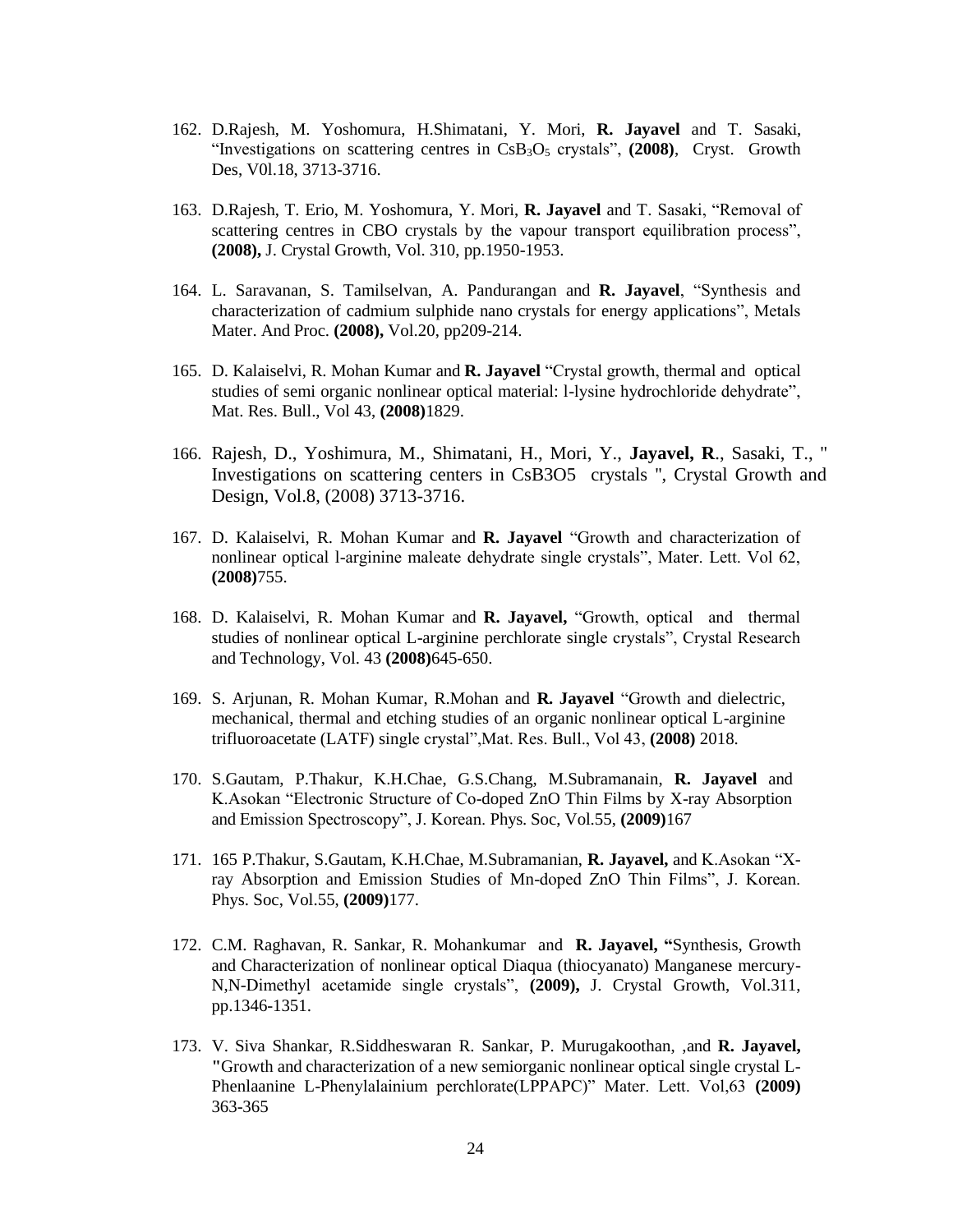- 174. Munisamy Subramanian, Vijayalakshmi Selvaraj, Pugajendhi Ilanchezhiyan, Ganesan Mohankumar, **Ramasamy Jayavel**, Tetsuo Soga, "Band gap variation of Mn doped ZnO films prepared by Spray Pyrolysis", Jap. J. Appl. Phys. Vol. 48 **(2009)** 06FF071.
- 175. M. Ramesh Babu, X.F. Han, Wei Ning, Zhao-hua Cheng, Young Sun, and **R. Jayavel, "Electron Spin Resonance and AC susceptibility Studieson La<sub>0.9</sub>Pb<sub>0.1</sub>MnO<sub>3</sub>** single Crystals, Mater. Lett. Vol. 63 **(2009)**1528-1530.
- 176. Siva Shankar, R.Siddheswaran, R.Sankar, **R. Jayavel**, and P.Murugakoothan, "Synthesis and growth of sodium bitartrate monohydrate a new organometallic nonlinear optical single crystal", Current App. Phys., Vol 9, **(2009)** 1125-1128.
- 177. M Subramanian, P Thakur, S Gautam, K H Chae, M Tanemura, T Hihara, S Vijayalakshmi, T Soga, S S Kim, K Asokan and **R. Jayavel,** "Investigations on the structural, optical and electronic properties of Nd doped ZnO thin films" J. Phys. D: Appl. Phys. Vol. 42 **(2009)**105410.
- 178. S. Uthayakumar, M. Gombos, P. Santhosh, M. Ramesh Babu, **R. Jayavel**, Vecchione, and S. Pace, "Physical properties and characterization of RuSr2GdCu2O8 (Ru-1212) grown by top seeded melt textured technique" Mater. Sci. &Engg. B, Vol 163 **(2009)**165.
- 179. D. Balasubramanian, **R. Jayavel**, P. Murugakoothan, "Studies on the growth aspects of organic L-alanine maleate: a promising nonlinear optical crystal, Natural Science, Vol.1**, (2009)**63-66.
- 180. Bharthasarathi, V.SivaShankar, **R. Jayavel,** and P.Murugakoothan, "Growth and characterization of biadmixtured TGS single crystals", J. Crystal Growth, Vol.311, **(2009)**1147.
- 181. C.M. Raghavan, R.Pradeepkumar, G.Bhagavannarayan, and **R. Jayavel**, "Growth of cadmium mercury thiocyanate single crystals using acetone water mixed solvent and their characterization studies", J. Crystal Growth, Vol.311, **(2009)**3174-3178.
- 182. N. Karthick, R. Sankar, **R**. **Jayavel**, S. Pandi, Synthesis, growth and characterization of semi-organic nonlinear optical bis thiourea antimony tri bromide (BTAB) single crystals, ", J. Crystal Growth, Vol.312,**(2009)** 114-119.
- 183. M. Ramesh Babu, X.F. Han, P. Mandal, Ravi Kumar, K.Asokan, **R. Jayavel**, "90 MeV 16O heavy-ion irradiation effects on La0.9Pb0.1MnO3 single crystals", Mater. Chem. Phys. Vol. 117 **(2009)**113.
- 184. K. Vijai Anand, M. Karl Chinnu, R.Mohan Kumar, R. Mohan, and **R. Jayavel**, "Formation of Zinc Sulfide nanoparticles in HMTA Matrix", Appl. Surf. Sci', Vol 255**(2009)**8879.
- 185. Kanagadurai, R., Durairajan, R., Sankar, R., Sivanesan, G., Elangovan, S.P., Jayavel, R., " Nucleation kinetics, growth and characterization studies of a diamagnetic crystal-zinc sulphate heptahydrate (ZSHH)'',E-Journal of Chemistry, Vol.6, (2009) 871-879.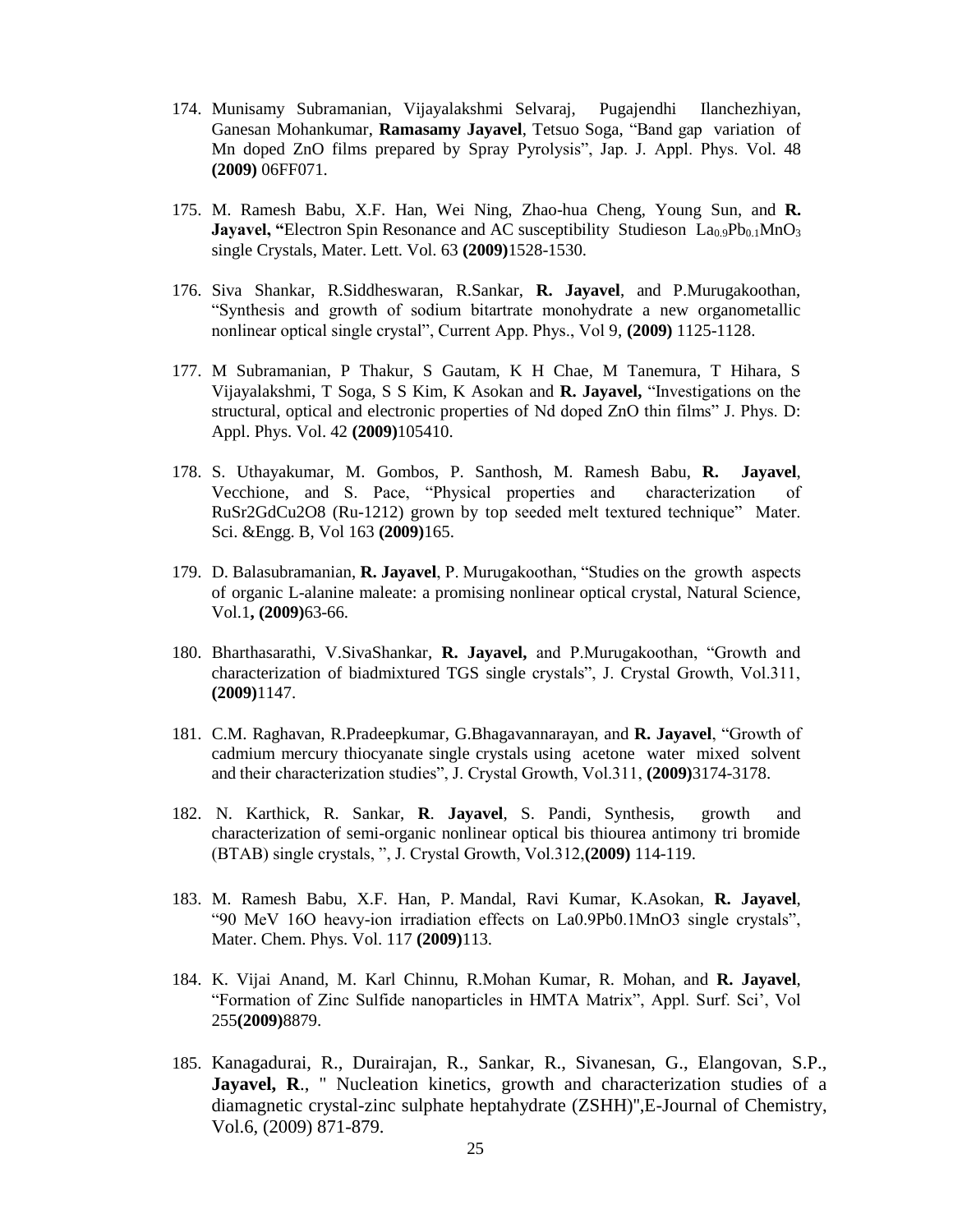- 186. C.M. Raghavan, A. Bhaskaran, R. Sankar, **R**. **Jayavel, "**" Studies on the growth, structural, optical, thermal and electrical properties of nonlinear optical cadmium mercury thiocyanate glycol monomethyl ether single crystal, Current Appl. Phys. Vol. 10 **(2010)**479-483.
- 187. P. Anandan, T.Saravanan, S.Vasudevan, R.MohanKumar, **R. Jayavel**, Crystal growth and characterization of L-tyrosinebromide (LTB) nonlinear optical single crystals, J. Crystal Growth, Vol. 312**,( 2010)**837-841.
- 188. D. Balasubramanian, P. Murugakoothan, **R**. **Jayavel,** Synthesis, growth and characterization of organic nonlinear optical bis-glycine maleate (BGM) single crystals, J. Cryst. Growth, Vol. 312, **(2010)**1855-185.
- 189. K. Vijai Anand, M. Karl Chinnu, R. Mohan Kumar, R. Mohan, **R. Jayavel**, Thermal stability and optical properties of HMTA cappedzinc sulfide Nanoparticles, J.of Alloys and Compounds, Vol. 496 **(2010)**665–668.
- 190. A. Bhaskaran, C. M. Raghavan, R. Mohan Kumar and **R. Jayavel**, "Studies on the structural, Optical, dielectric and mechanical properties of non-linear optical manganese mercury Tetrathiocyanate glycol mono methyl ether (MMTG) single crystals" Current Appl. Phys. Vol. 10 (2010)1261-1266.
- 191. S. Arjunan, A. Bhaskaran, R. Mohan Kumar, R. Mohan, **R. Jayavel**, 'Effect of rareearth dopants on the growth and structural, optical, electrical and mechanical properties of L-arginine phosphate single crystals', J. Alloys and Compounds, Vol.506 (2010)784.
- 192. G. Mohan Kumar, P. Ilanchezhiyan, Jin Kawakita, M. Subramanian and **R. Jayavel**  Magnetic and optical property studies on controlled low-temperature fabricated onedimensional Cr doped ZnO nanorods, Cryst. Eng. Comm.,Vol. 12 (2010)1887-92.
- 193. B. Sathyaseelan, C. Anand, A. Mano, Javaid S.M. Zaidi, R. Chakravarti, El-Refaie Kenawy, Salem S. Al-Deyab, **R. Jayavel**, K. Sivakumar, A. Vinu, High temperature microwave-assisted synthesis and the physicochemical characterization of mesoporous crystalline titania, Intl. J.NanoTech**.** Vol.7(2010)1065-1077.
- 194. P. Ilanchezhiyan and G. Mohan Kumar, A. Vinu, Salem S. Al-Deyab, **R. Jayavel**, "Structural and optical properties of Dy doped ZnO thin films prepared by pyrolysis technique, Int. J. Nanotechnol., Vol. 7, (2010)1087-1097
- 195. G. Mohan Kumar, V. Raman, Jin Kawakita, P. Ilanchezhiyan and **R. Jayavel**  Fabrication of polypyrrole/ZnCoO nanohybrid systems for solar cell applications, Dalton Trans., Vol. 39 (2010)8325–8330.
- 196. P.Thakur,K.H.Chae,V.Bisogni,J.C.Cezar,M.Subramanian,N.B.Brookes, **R. Jayavel,** G. Ghiringhelli, and K. Asokan, Electronic structure of Cu-doped ZnO thin films by x-ray absorption, magnetic circular dichroism, and resonant inelastic xray scattering, J. Appl. Phys., Vol. 107, (2010) 103915.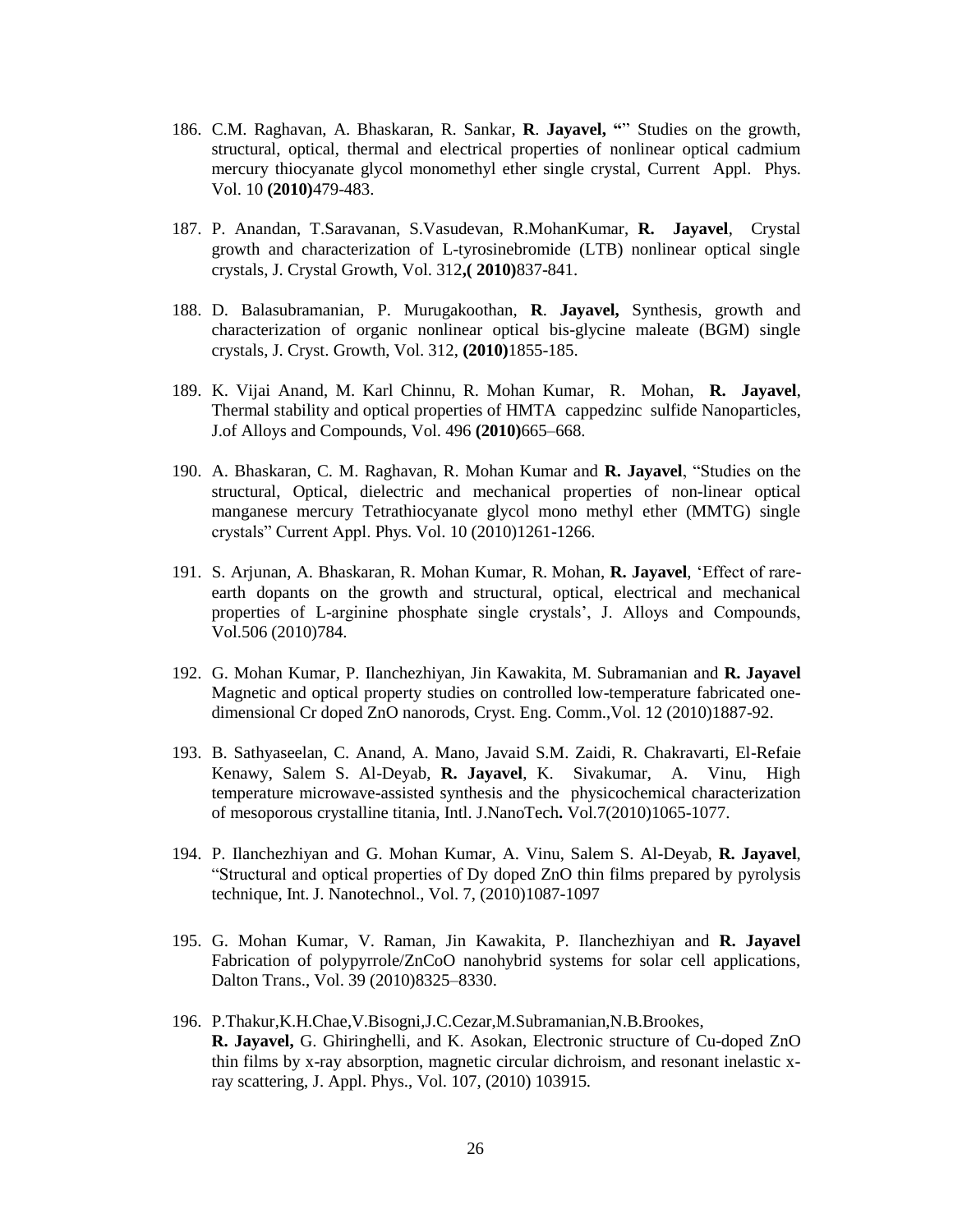- 197. Balaraman Sathyaseelan, Chokkalingam Anand, Ajayan Mano, S. M.Javaid Zaidi, **R. Jayavel**, Kandasamy Sivakumar, Katsuhiko Ariga, and Ajayan Vinu, "Ultrafast Microwave Assisted Synthesis of Mesoporous SnO2 and its Characterization", J. Nanosci. Nanotechnol.**,**Vol. 10 (2010)8362-8366**.**
- 198. Subramaninan Munisamy, Masaki Tanemura, Tetsuo Soga, Takehiko Hihara, Pardeep Thakur, **R. Jayavel**, Takashi Jimbo, and V. Ganesan, Intrinsic ferromagnetism and magnetic anisotropy in Gd doped ZnO thin films synthesized by pulsed spray pyrolysis method, J. Appl. Phys., Vol.108 (2010)053904.
- 199. L. Saravanan, R. Mohankumar, A. Pandurangan, **R. Jayavel**, "Synthesis and photophysical studies of PVP capped Titania Nanostrips for photocatalytic applications" Optoelectronics &Adv. Mater.-Rapid Commun. Vol. 4 (2010) 1676 – 1680.
- 200. P. Ilanchezhiyan and G. Mohan Kumar, **R. Jayavel, "** Effect of Pr doping on the structural and optical properties of ZnO nanorods, Mater. Sci.& Engg. B Vol, 175, (2010)238.
- 201. P. Anandan, G. Parthipan,T. Saravanan, R. MohanKumar, G. Bhagavannarayana, **R. Jayavel**, Crystal growth, Structural and Optical Characterization of a semiorganic single crystal for frequnecy conversion applications, Physica B: Condensed Matter, Vol. 405 (2010)4951.
- 202. B. Sathyaseelan, K. Senthilnathan, T. Alagesan, **R. Jayavel**, K.Sivakumar, "A study on structural and optical properties of Mn- and Co-doped SnO2 nanocrystallites" Mater. Chem. & Phys. 124 (2010)1046.
- 203. Kanagadurai, R., Durairajan, R., Sankar, R., Sivanesan, G., Elangovan, S.P., Jayavel, R., " Determination of metastable zone width, induction period and interfacial energy of a ferroelectric crystal - Potassium ferrocyanide trihydrate (KFCT) '', E-Journal of Chemistry, Vol.7, (2010) 137-142.
- 204. Kalaiselvi, D., **Jayavel, R**., '' Synthesis, growth and characterization of Lprolinium trichloroacetate single crystal for nonlinear optical applications '', Optoelectronics and Advanced Materials, Rapid Communications, Vol.4, (2010) 1400-1403.
- 205. Pandurangan Anandan, **R. Jayavel**, Crystal growth and characterization of semiorganic single crystals of L -histidine family for NLO applications, J. Crystal Growth, Vol. 322 (2011)69-73.
- 206. D. Kalaiselvi and **R. Jayavel** "Second harmonic generation of semiorganic dichlorobis(L-proline)zinc(II) single crystals for laser applications" Optoelectronics and Adv. Mater., Rapid Comm. 5 (2011)58.
- 207. P.Anandan,T.Saravanan,G.Parthipan,R.MohanKumar,G.Bhagavannarayana, G. Ravi, **R. Jayavel**, "Crystal growth, structural and thermal studies of amino acids admixtured L -arginine phosphate monohydrate single crystals, Solid State Sci., Vol. 13 (2011)915-922.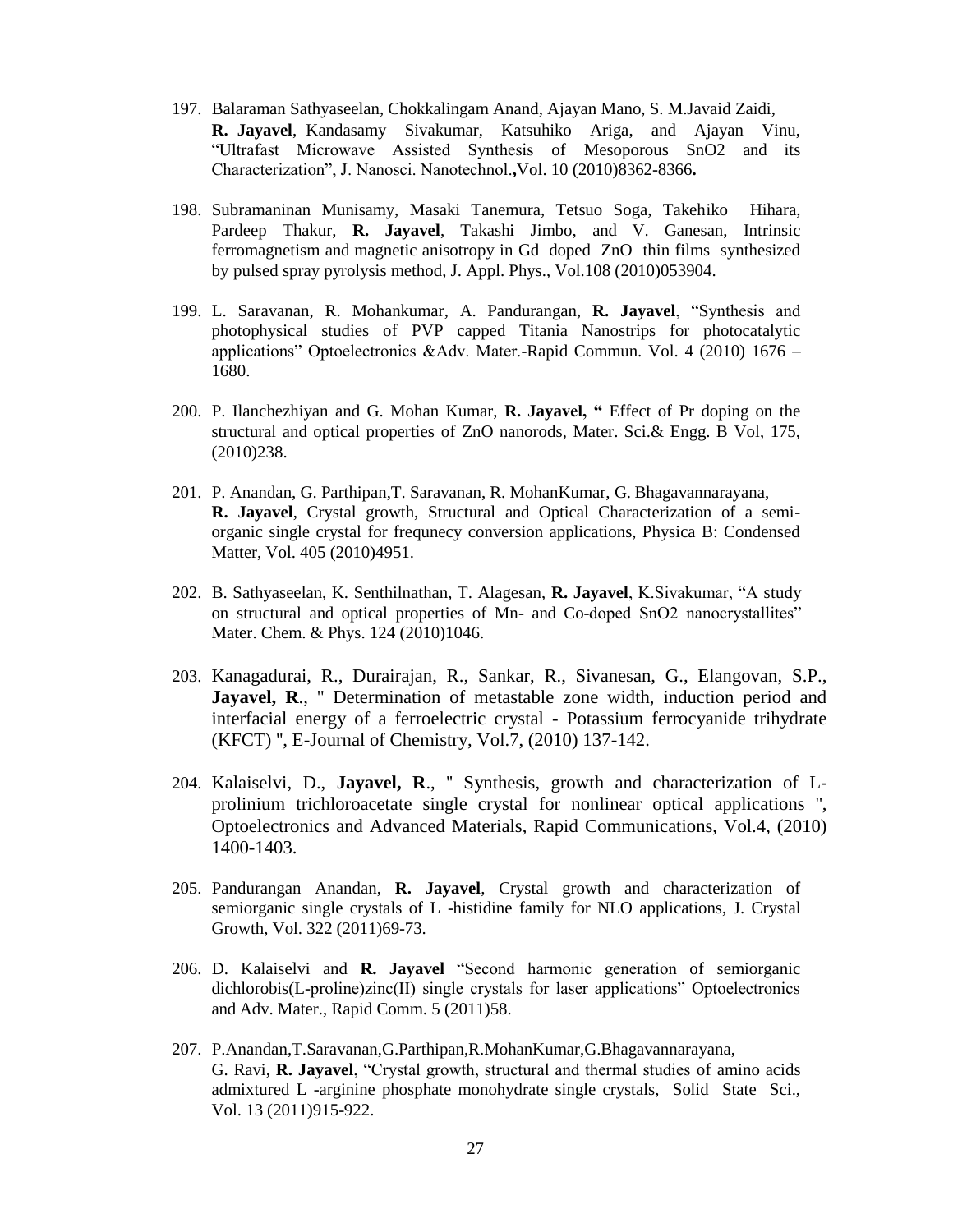- 208. M. Karl Chinnu, L. Saravan, C. M. Raghavan, K. Vijai Anand, R . MohanKumar, T. Alagesan, **R. Jayavel**, "Synthesis and characterization of Hexamethylene tetramine (HMTA ) capped CdS nanoparticles by hydrothermal method", Intl. J. Nanosci., Vol.10, (2011)441-445.
- 209. K. Vijai Anand, R. Mohan, R. Mohan Kumar, M. Karl Chinnu, **R. Jayavel**, "Controlled synthesis and characterization of cerium-doped ZnS nanoparticles in HMTA matrix, Intl. J. Nanosci., Vol.10, (2011)487-493.
- 210. Ganesan Mohan Kumar, Jin Kawakita, and **R. Jayavel,** "Fabrication and Interfacial Electronic Structure Studies on Polypyrrole/TiO<sup>2</sup> Nano Hybrid Systems for Photovoltaic Aspects" J. Nanosci. Nanotechnol. Vol. 11,(2011) 3867-3874.
- 211. Lakshmanan Saravanan, **R. Jayavel**, Salem S. Aldeyab, Javaid SM Zaidi, Katsuhiko Ariga, Ajayan Vinu, Synthesis and Morphological Control of Europium Doped Cadmium Sulphide Nanocrystals, J. Nanosci. Nanotechnol. Vol. 11(2011) 7783-7788.
- 212. L. Saravanan, A. Pandurangan and **R. Jayavel**, "Synthesis and luminescence Enhancement of Cerium doped CdS nanoparticles", Mater. Lett. Vol.66(2012)343- 345.
- 213. M. Lavanya, K. Shenbaga Vidhya, R. Vasudevan, **R. Jayavel**. "Microwave Synthesis of ZrO<sub>2</sub> Nanoparticles". Intl. J. Nanotechnol. & Appl., Vol. 5 (2011) 359-364.
- 214. L. Saravanan, S. Diwakar, R. Mohankumar, A. Pandurangan and **R. Jayavel**, "Synthesis, Structural and Optical Properties of PVP Encapsulated CdS Nanoparticles, Nanomater. Nanotechnol., Vol. 1 (2011)42-48.
- 215. L. Saravanan, A. Pandurangan and **R. Jayavel**, Synthesis of cobalt-doped cadmium sulphide nanocrystals and their optical and magnetic properties, J. Nanoparticle Res. Vol. 13 (2011)1621.
- 216. Chinnu, M.K., Saravanan, L., **Jayavel, R**., Raghavan, C.M., Anand, K.V., Kumar, R.M., Alagesan, T., '' Synthesis and characterization of hexamethylene tetramine (HMTA) capped CdS nanoparticles by hydrothermal method '', International Journal of Nanoscience, Vol.10, (2011) 441-445.
- 217. G. Mohan Kumar, S. Nagarajan, Jin Kawakita and **R. Jayavel**, **"**Low Temperature Synthesis and Structural, Electrical Property Studies on Gd-doped ZrO Nanocorns" Intl. J. Mater. Sci. Vol. 6 (2011)401-411.
- 218. S.Arjunan, R. Bhaskaran, R. Mohan Kumar, R. Mohan and **R. Jayavel**, "Effect of iodic acid dopant on the growth and structural, optical and electrical properties of Larginine phosphate single crystals, Mater. & Manufact. Proc. Vol.27 (2012)49-52.
- 219. P. Pandi, G. Permaiyan, M. Krishnakumar, R. Mohankumar and **R. Jayavel**, "Synthesis, structural, optical and thermal studies of an organic nonlinear optical 4 aminopyridinium maleate single crystal", Spectrochimica Acta-A 88 (2012) 77–81.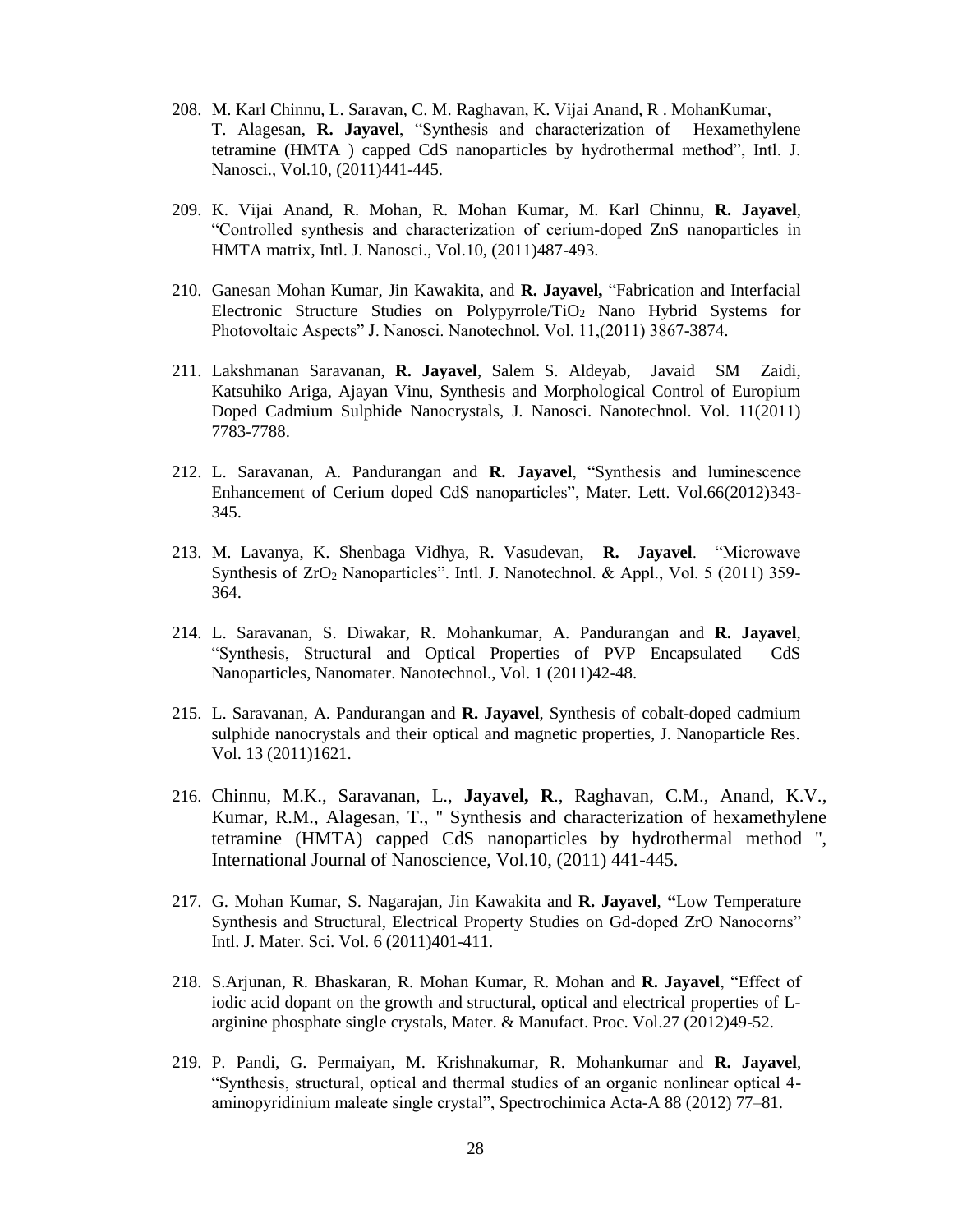- 220. P. Pandi, G. Peramaiyan, R. Mohan Kumar and **R. Jayavel** "Growth, optical, dielectric and hardness studies of an organic nonlinear optical picolinium maleate single crystal", Adv. Mater. Res., 584, (2012)24.
- 221. P. Pandi, G. Peramaiyan, S. Sudhahar, G. Chakkaravarthi, R. Mohan Kumar, G. Bhagavannarayana and **R. Jayavel "**Studies on synthesis, growth, structural, thermal, linear and nonlinear optical properties of organic picolinium maleate single crystals" Spectrochimica Acta - Part A: Molecular and Biomolecular Spectroscopy 98, (2012)7.
- 222. P. Anandan, S. Vetrivel, S. Karthikeyan, **R. Jayavel** G. Ravi "Crystal growth, spectral and thermal analyses of a semi organic nonlinear optical single crystal: Ltyrosine hydrochloride" Optoelectronics & Adv. Mater., Rapid Comm., 6, ( 2012) 1128.
- 223. D. Kalaiselvi and **R. Jayavel** "Synthesis, growth and characterization of L-proline dimercuricchloride single crystals for frequency conversion applications" Applied Physics A, 107 (2012)93.
- 224. R. Saravanan, D. Rajesh, S.V. Rajasekaran, R. Perumal M. Chitra and **R. Jayavel**  "Effect of  $B_2O_3$  flux on the crystal structure, Dielectric properties of sodium potassium Niobate single crystal grown by flux method" Adv. Mater. Res., 584, (2012)150-154.
- 225. P. Anandan, **R. Jayavel**, T. Saravanan, G. Parthipan, C. Vedhi, R. Mohankumar, Crystal growth and characterization of L-histidine hydrochloride monohydrate semiorganic nonlinear optical single crystals, Opt. Mater. Vol. 34 (2012) 1225.
- 226. N. Krishna Chandar and **R. Jayavel**, "Synthesis and photoluminescence properties of HMT passivated Dy<sub>2</sub>O<sub>3</sub> nanoparticles" Physica E: Low-dimensional Systems and Nanostructures, Vol. 44 (2012)1315-1319.
- 227. N. Krishna Chandar and **R. Jayavel**, "Wet-chemical synthesis and characterization of Pure and Cerium doped Dy2O<sup>3</sup> nanoparticles", J. Phys. Chem. Solids. Vol. 73 (2012)1164-1169.
- 228. P. Anandan, S. Vetrivel, **R. Jayavel**, C. Vedhi, G. Ravi, G. Bhagavannarayana, "Crystal growth, structural and photoluminescence studies of L-tyrosine hydrobromide semi organic single crystal", J. Phys. Chem. Solids, Vol. 73 (2012)1296-1301.
- 229. B. Srimathy, **R. Jayavel**, S. Ganesamoorthy, I. Bhaumik, A. K. Karnal, V. Natarajan, E. Varadarajan, J. Kumar, "Crystal growth of PZN-PT single crystals and critical issues for higher piezoelectric coefficient", Cryst. Res. Technol. Vol 47, (2012) 523 –529.
- 230. Pradeep Kumar Raja, Anand Chokkalingam, Subramaniam V. Priya, Veerappan V. Balasubramanian, Mercy R. Benziger, Salem S. Aldeyab, **R. Jayavel**, Katsukiho Ariga, Ajayan Vinu, "Highly Basic CaO Nanoparticles in Mesoporous Carbon Materials and Their Excellent Catalytic Activity", J. Nanosci. Nanotech. Vol. 12 (2012)4613–4620.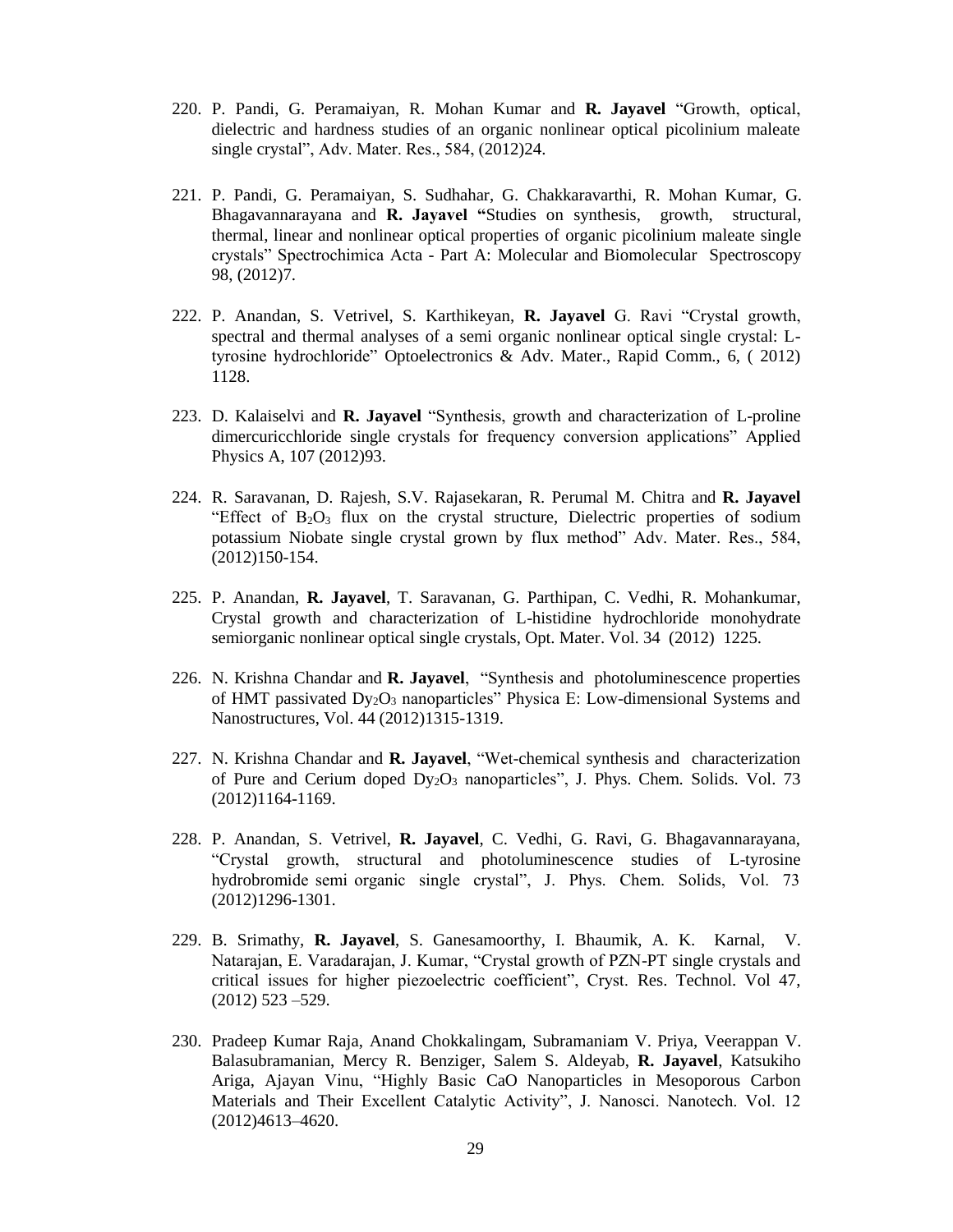- 231. Pradeepkumar Raja, C. Anand, V. Priya, V. Balasubramanian, R. Benziger, S. Aldeyab, **R. Jayavel,** K. Ariga, A. Vinu, "Mesoporous Carbon Encapsulated with SrO nanoparticles for the Transesterfication of Ethyl Acetoacetate", J. Nanosci. and Nanotech., Vol. 12 (2012) pp.8467-8474.
- 232. N. Krishna Chandar, **R. Jayavel,** "C14TAB-assisted CeO<sup>2</sup> mesocrystals: selfassembly mechanism and its characterization", Appl. Nanosci., Vol.3 (2013) pp.263- 269.
- 233. R. Dinesh Kumar, **R. Jayavel,** "Hydrothermal synthesis and Magnetic property studies of multiferroic YMnO<sub>3</sub> Nanorods", Adv. Mater. Res., Vol. 584 (2012) pp. 253-257.
- 234. Vasudevan R, Kattamanchi S, Ganesan S, **Jayave R**, "Effect of microwave sintering on the structural and electrochemical behavior of Yttria substituted  $BaCeO<sub>3</sub>$ nanocomposites for solid oxide fuel cell (SOFC) applications, Adv. Mater. Res., Vol. 584 (2012)303-308.
- 235. Kattamanchi S, Vasudevan R, **Jayavel R**, Ganesan S, "The improved behavior of Gd substituted BaCeYO<sub>3</sub> nanocomposites for IT-SOFC electrolytes", Adv. Mater. Res., Vol. 584 (2012) pp. 308-312.
- 236. Chandar, N.K., **Jayavel, R**., '' Room temperature synthesis and properties of pure and gadolinium doped Dy2O3 nanoparticles '', Advanced Materials Research, Vol.584, (2012) 285-289.
- 237. R. Thangappan, S. Kalaiselvam, A. Elayaperumal, **R. Jayavel,** "Fabrication of  $Gd_2O_3$  nanfibres by electrospinning technique using PVA as a structure directing template", Appl. Surface Sci., Vol. 261 (2012)pp.770-773.
- 238. R. Sankar, GJ Shu, B Karunakara Moorthy, **R**. **Jayavel,** FC Chou, " Growing of fixed orientation plane of single crystal using the flux growth technique and ferrimagnetic ordering in  $Ni_3TeO_6$  of stacked 2D honeycomb rings, Dalton Transactions, 42, (2013)10439-10443.
- 239. R. Parameshwaran, **R. Jayavel,** S. Kalaiselvam, "Study on thermal properties of organic ester phase-change material embedded with silver nanoparticles", J. Therm. anal. Calorim., Vol. 114 (2013) pp.845-858.
- 240. R. Saravanan, D. Rajesh, S.V. Rajasekaran, R. Perumal M. Chitra and **R. Jayavel**  "Crystal structure dielectric properties of  $K_{0.5}Na_{0.5}NbO_3$ single cyrstal grown by flux method using  $B_2 O_3$  flux" Crystal Res. Technol. 48 (2013)22-28.
- 241. R. Saravanan, D. Rajesh, S.V. Rajasekaran, R. Perumal M. Chitra and **R. Jayavel**  "Investigation of the Dielectric properties of Antimony Doped  $K_{0.5}Na_{0.5}NbO<sub>3</sub>$ single crystal Grown by Flux" Adv. Mater. Res. 622 (2013)224-228.
- 242. R. Vasudevan, T. Karthik, S. Ganesan, **R. Jayavel,** "Effect of microwave sintering on the structural and densification behaviour of sol-gel derived Zirconia toughened alu,ina (ZTA) nanocomposites", Ceram. Intl., Vol. 39(2013) pp.3195-3204.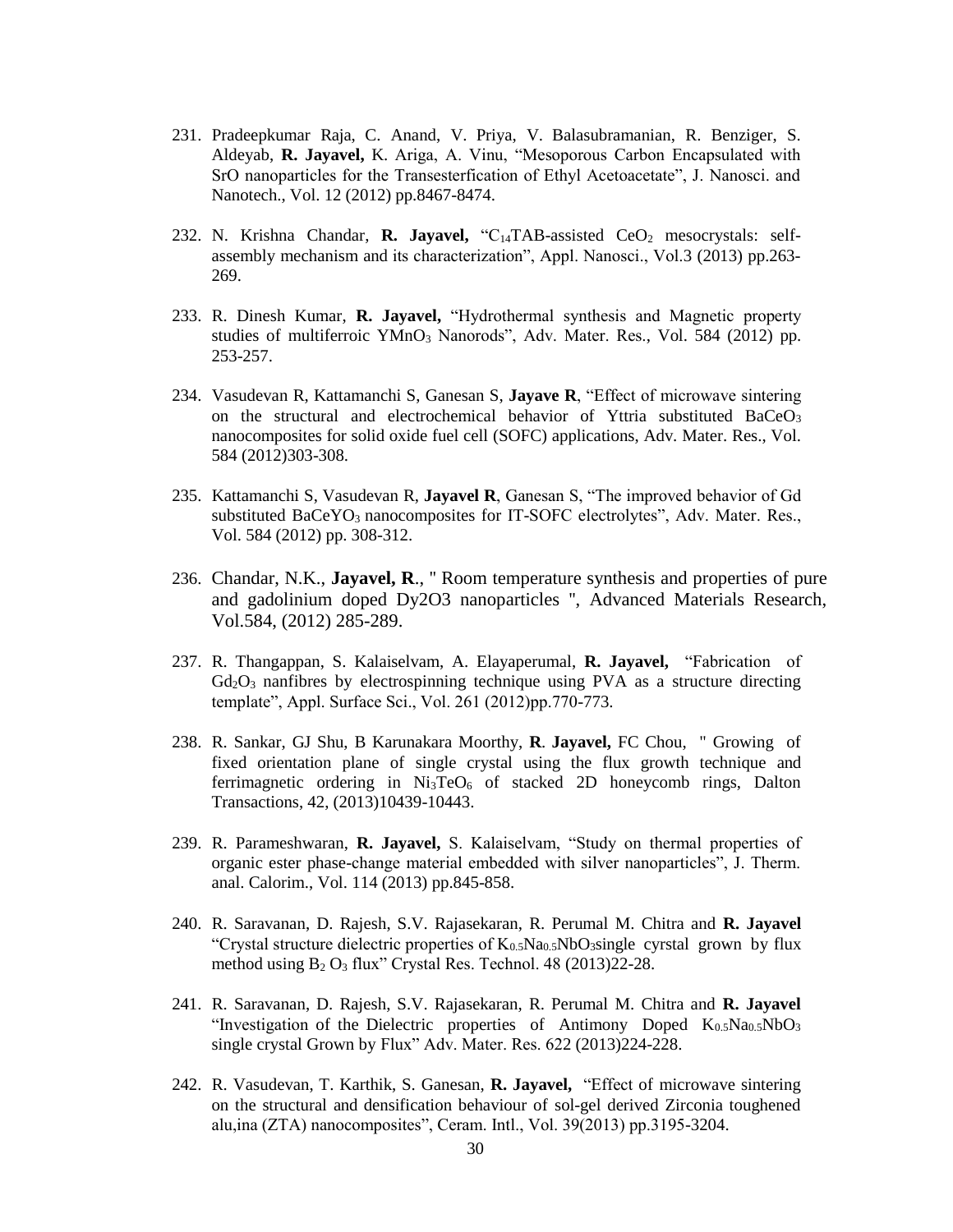- 243. P. Ilanchezhiyan, G. Mohan Kumar, S. Suresh, Tae Won Kang, **R. Jayavel,** "A Structural property study on the role of Sm ions in nano-textured  $Zn_{(1-x)}Sm_xO$  thin films for green emission", J. Mater. Sci. Mater. Elect., Vol. 24 (2013) pp.2796- 2802.
- 244. G. Mohan Kumar, P. Ilanchezhiyan, Jin Kawakita, Jinsub Park, **R. Jayavel,**  "Structural and electrical property studies on polypyrrole based organic-inorganic nanocomposites for photodiode related applications", Sensors and Actuators A: Physical., Vol. 199 (2013)pp.283-288.
- 245. R. Parameshwaran, S. Kalaiselvam, **R. Jayavel,** "Green synthesis of silver nanoparticles using Beta Vulgaris: Role of process conditions on size distribution and surface structure", Mater. Chem. & Phys., Vol. 140 (2013)pp.135-147.
- 246. A. Venkatesan, N. Krishna Chandar, S. Arjunan, K.N. Marimuthu, R. Mohan Kumar, **R. Jayavel,** "Structural, morphological and optical properties of highly monodispered PEG capped  $V_2O_5$  nanoparticles synthesized through a non-aqueous route", Mater. Lett., Vol. 91(2013) pp.228-231.
- 247. M. Geetha, N. Kumar, K. Panda, S. Dhara, S. Dash, B.K. Panigrahi, A.K. Tyagi, **R. Jayavel,** V. Kamaraj, "Tribological and electrical properties of nanocrystalline Cu films deposited by DC magnetron sputtering with varying temperature", Tribology Intl., Vol. 58 (2013)pp.79-84.
- 248. G. Mohan Kumar, P. Ilanchezhiyan, Jin Kawakita, Jinsub Park, **R. Jayavel,**  Suppression of defect level emissions in low temperature fabricated onedimensional Mn doped ZnO nanorods, J. Mater. Sci. Mater. Elect., Vol. 24 (2013) pp.2989-2994.
- 249. Kaveri Satheesh, **R. Jayavel,** "Synthesis and electrochemical properties of reduced graphene oxide via chemical reduction using thiourea as a reducing agent, Mater. Lett., Vol 113(2013). pp5-8.
- 250. Karl Chinnu. M, Vijai Anand. K, Mohan Kumar. R, Alagesan. T and R. **Jayavel**  "Synthesis and enhanced electrochemical properties of  $Sm:CeO<sub>2</sub>$  nanostructure by hydrothermal route" Mater. Lett., 113 (2013)170-173.
- 251. R. Dhinesh Kumar, **R. Jayavel, "**Synthesis, Morphology and Magnetic Studies of YMnO<sup>3</sup> Nanorods by Hydrothermal method", Mater. Lett. Vol. 113 (2013) 210- 213.
- 252. S. Gautam, P. Thakur, P. Bazylewski, R. Bauer, A.P. Singh, J.Y. Kim, M. Subramanian, **R. Jayavel**, K. Asokan, K.H. Chae, G.S. Chang, "Spectroscopic study of  $Zn_1_xCo_xO$  thin films showing intrinsic ferromagnetism" Mater. Chem. & Phys. Vol. 140 (2013). pp.130-134.
- 253. Karl Chinnu. M, Vijai Anand. K, Mohan Kumar. R, Alagesan. T and R. **Jayavel, "**Synthesis and structural, optical and thermal properties of ceria and rare earth doped ceria nanocrystals", Optoelect. and Adv. Mat., Rapid Comm.7 (2013) 976- 979.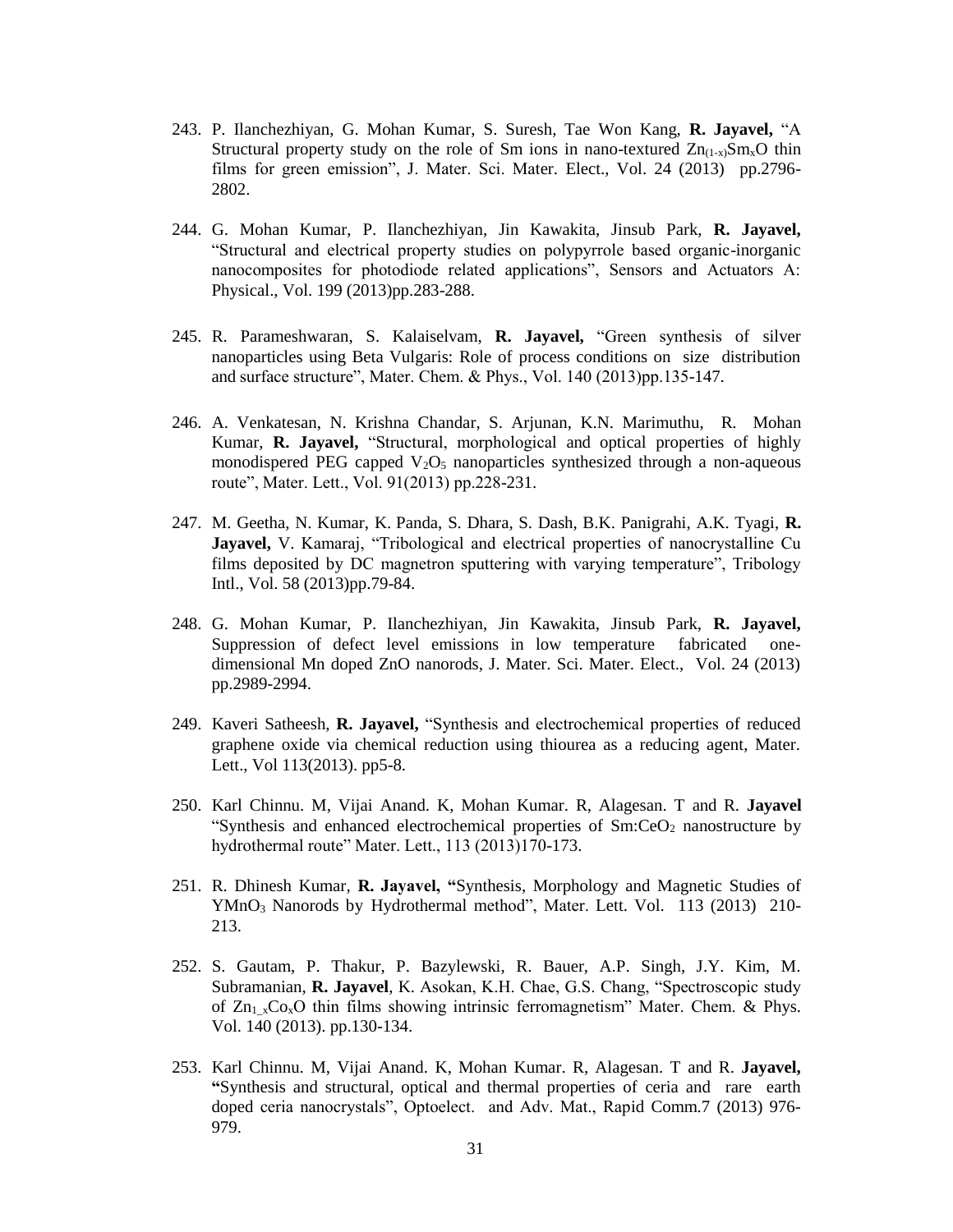- 254. B. Uma, K. Sakthi Murugesan, S. Krishnan, **R. Jayavel**, B. Milton Boaz, "Growth, optical, thermal and dielectric studies of a highly polarisable semi organic NLO crystal: Bis D-phenyl glycinium sulphate monohydrate" Mater. Chem. & Phy. 142 (2013) pp.659-666.
- 255. Pandi, P., Peramaiyan, G., Mohan Kumar, R. , Bhagavannarayana, G., **R. Jayavel**, "Studies of structural, third order nonlinear optical and laser damage threshold properties of diethylammonium p-hydroxybenzoate single crystal, Appl. Phys. A., 112, (2013)711-717.
- 256. Pandi, P., Peramaiyan, G., Bhagavannarayana, G., Mohan Kumar, R. ,**R. Jayavel**, "Growth, structural, optical and laser damage threshold studies of organic picolinium picrate monohydrate single crystals, Optik,124 (2013) 5792-5796.
- 257. Kumar, G.M., Chidambaram, S., Kawakita, J., Jinsub, P., **Jayavel, R**., '' Hybrid nanostructures for photovoltaics '', Nanostructure, Nanosystems, and Nanostructured Materials: Theory, Production and Development, Vol., (2013) 461-486.
- 258. Kaveri, S., Thirugnanam, L., Dutta, M., **R Jayavel**, Fukata, N, "Thiourea assisted one-pot easy synthesis of CdS/rGO composite by the wet chemical method: Structural, optical, and photocatalytic properties", Ceramics International, Vol. 39(8), (2013)9207-9214.
- 259. K. Vijai Anand, R. Mohan, R. Mohan Kumar, Karl Chinnu, **R. Jayavel**, "Low temperature synthesis of HMTA stabilized ZnS nanoparticles and its photocatalytic properties", J. Expt. Nanoscience. Vol. 9 (2014) pp261-271.
- 260. Saravanan L, **R. Jayavel**, Pandurangan A, Liu Jih-Hsin, Miao Hsin-Yuan, "Synthesis, structural and optical properties of Sm3+ and Nd3+ doped cadmium sulfide nanocrystals, Mater. Res. Bull. 52 (2014)128–133.
- 261. N. Krishna Chandar, **R. Jayavel**, "Synthesis and characterization of C14TAB passivated ceriumoxide nanoparticles prepared by co-precipitation route, Physica E 58 (2014)48–51.
- 262. N. Krishna Chandar, **R. Jayavel**, "Structural, morphological and optical properties of solvothermally synthesized  $Pr(OH)$ <sub>3</sub> nanoparticles and calcined  $Pr<sub>6</sub>O<sub>11</sub>$  nanorods" Mater. Res. Bull., 50 (2014)417-420.
- 263. A. Mercy, A. Jesper Anandhi, K. Sakthi Murugesan, **R. Jayavel,** R.Kanagadurai, B. Milton Boaz, "Synthesis, structural and property studies of Ni doped cadmium sulphide quantum dots stabilized in DETA matrix", J. Alloys & Comp., Vol. 593 (2014) 213–219.
- 264. G. Mohan Kumar, P. Ilanchezhiyan, S. Poongothai, J. Park, **R. Jayavel** "Structural and magnetic property studies on low temperature chemically synthesised one dimensional Zn<sub>1-x</sub>Ni<sub>x</sub>O nanorods" J. Mater. Sci. Mater. Elect., 25 (2014) 1369-1375.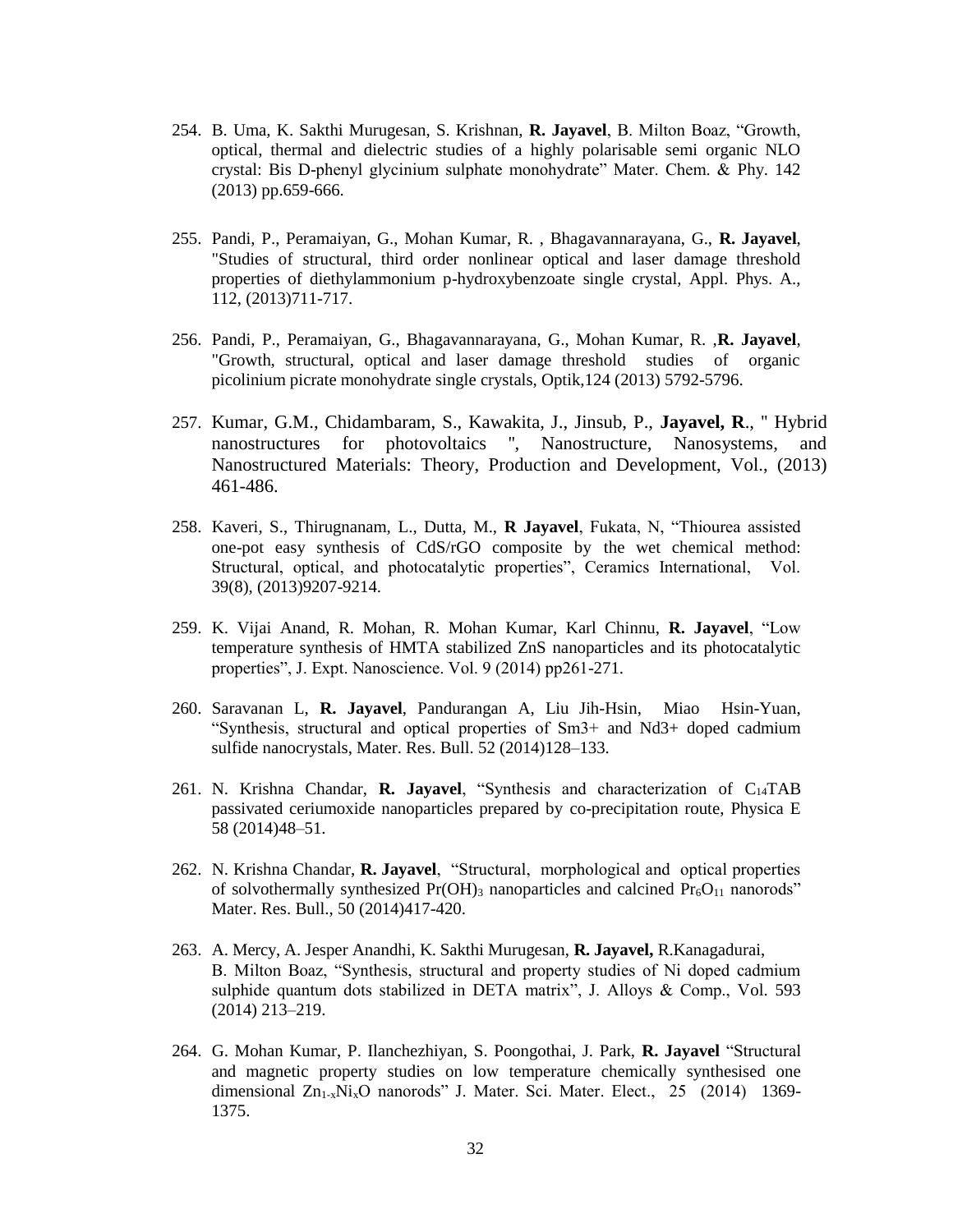- 265. Baraneedharan P, Siva C, Saranya A, **R. Jayavel,** Nehru K, Sivakumar Muthusamy, Dual emissive  $Sn_{1-2x}Cu_{x}Co_{x}O_{2}$  nanostructures - A correlation study of doping concentration on structural, optical and electrical properties, Superlattices and Microstructures, 68 (2014) pp66-75.
- 266. P. Anandan, G. Parthipan, K. Pazhanivel, G. Ravi, **R. Jayavel** "Growth and characterization of potassium halides mixed l-arginine phosphate monohydrate semi organic nonlinear optical single crystals" Optik 125 (2014)8-10.
- 267. B. Srimathy, **R. Jayavel**, I. Bhaumik, S. Ganesamoorthy, A.K. Karnal, P.K.Gupta, J. Kumar "Role of dopant induced defects on the properties of Nd and Cr doped PZNT single crystals" Mater. Sci. & Engg. B 185 (2014) 60-66.
- 268. P. Anandan, M. Arivanandhan, Y. Hayakawa, D. Rajan Babu, **R. Jayavel,** G.Ravi, G. Bhagavannarayana "Investigations on the growth aspects and characterization of semiorganic nonlinear optical single crystals of l-histidine and its hydrochloride derivative " Spectrochimica Acta-A 121, (2014) 508-513
- 269. Ayyaswamy Arivarasan, Ganapathy Sasikala, **R. Jayavel,** "In situ synthesis of CdTe:CdS quantum dot nanocomposites for photovoltaic applications", Mater. Sci. in Semi. Proc., 25 (2014)238-243**.**
- 270. Vasudevan R., Karthik T, Selvakumar D, Ganesan S. and R. **Jayavel**, "Effect of microwave sintering on the structural, optical and electrical properties of  $BaTiO<sub>3</sub>$ nanoparticles" J. Mater. Sci: Mater. Electronic., 25 (2014)529-537.
- 271. Poongodi, G, .Mohan Kumar, R, **R. Jayavel**, "Enhanced antibacterial activity of transition metal doped ZnO nanorods on thin films, Intl. J. ChemTech. Res., 6 (2014)2026-2028.
- 272. Saravanan, L., **R. Jayavel**, Pandurangan, A., Jih-Hsin, L., Hsin-Yuan, M, "Influence of Sm doping on the microstructural properties of CdS nanocrystals, Powder Tech., 266 (2014)407-411.
- 273. Saravanan, R., Rajesh, D., Rajasekaran, S.V., Perumal, R., Chitra, M., **Jayavel, R**," Morphological and electrical studies of lithium ion implanted sodium potassium niobate single crystal grown by flux method, Intl. J. ChemTech. Res., 6, (2014) 1607- 1610.
- 274. Rajasekaran, S.V., Achary, S.N., Patwe, S.J., **Jayavel, R**., Mangamma, G., Tyagi, A.K., "Phase transformation in relaxor-ferroelectric single crystal  $[Pb(Sc_{1/2}Nb_{1/2})O_3]_{0.58}$ - $[PbTiO_3]_{0.42}$ ", J. Mater. Res., 29, (2014)1054-1061.
- 275. Singh, S., Sivadas Menon, S., Gupta, K., **Jayavel, R**., "Preferentially oriented single crystal growth of brownmillerite CaFeO<sub>2.5</sub>by flux growth technique", Mater. Lett., 131, (2014)332-335.
- 276. Esther Jeyanthi, C., Siddheswaran, R., Medlín, R., Karl Chinnu, M., **Jayavel, R**., Rajarajan, K., "Electrochemical and structural analysis of the  $RE^{3+}:\text{CeO}_2$ nanopowders from combustion synthesis" J. Alloys & Comp., 614, (2014)118.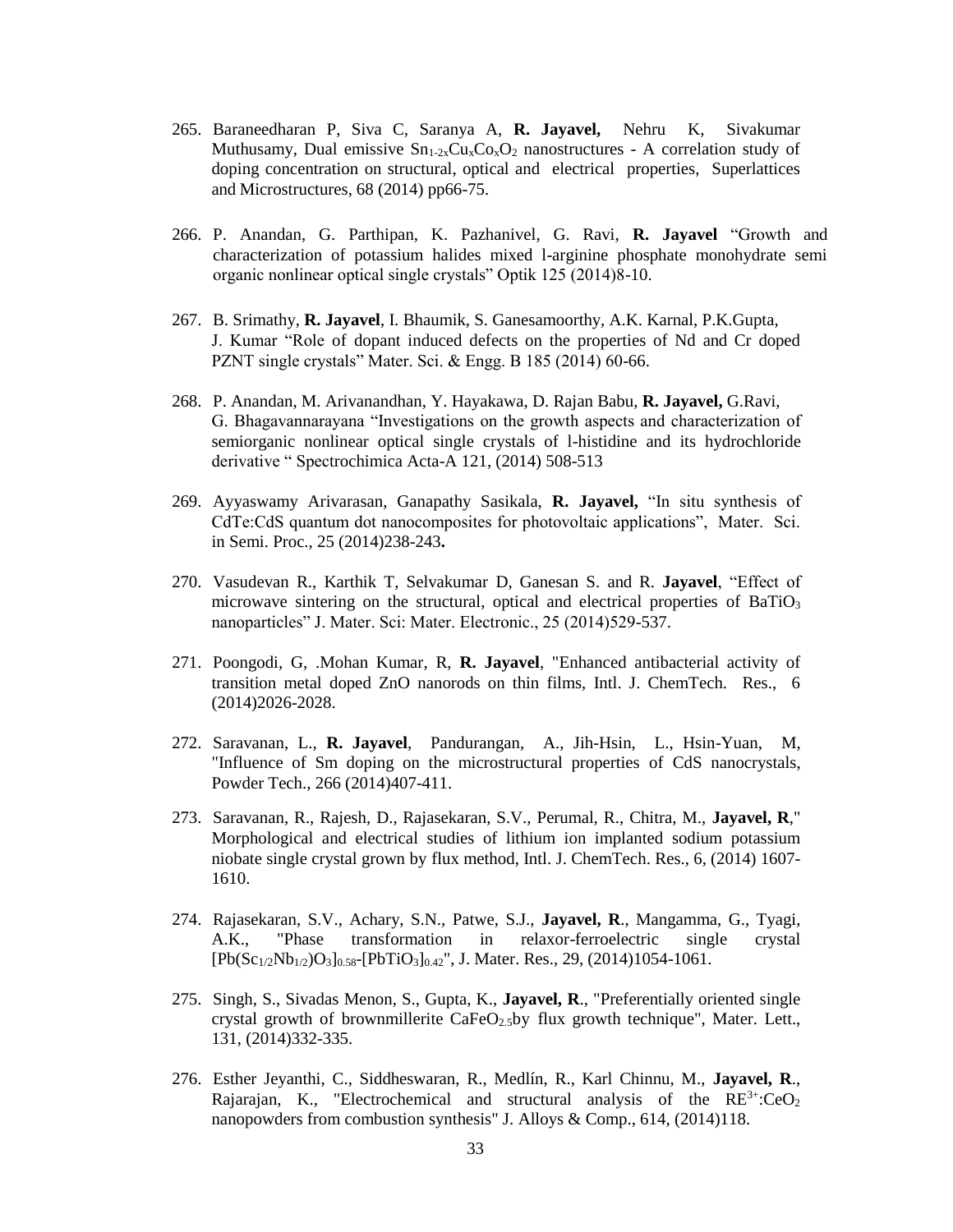- 277. R. Sankar**,** Christopher John Butler, S.-C. Liou, I. Panneer Muthuselvam, M.-W. Chu, W. L. Lee, Minn-Tsong Lin, **R. Jayavel** and F. C. Chou**, "**Room temperature agglomeration for the growth of BiTeI single crystal with giant Rashbaeffect" Cryst. Eng. Comm**.**, 16 (2014)8678-8683.
- 278. Rajendran R, Shrestha L.K, Minami K, Subramanian M, **Jayavel R**, Ariga K, "Dimensionally integrated nanoarchitectonics for a novel composite from 0D,1D, 16 (2014) 2501.and 2Dnanomaterials:RGO/CNT/CeO<sup>2</sup> ternary nanocomposites with electrochemical performance, J. Mater. Chem.A, 2 (2014) 18480-18487.
- 279. Dhinesh Kumar, R., Subramanian, M., Tanemura, M., **Jayavel, R**., "Synthesis, annealing effect and magnetic behavior of  $TbMnO<sub>3</sub>$  nanoparticles, J. Nanoparticle Res., Vol. 16 (2014) 2501.
- 280. Dhinesh Kumar, **R., Jayavel**, R., "Facile hydrothermal synthesis and characterization of  $LaFeO<sub>3</sub>$  nanospheres for visible light photocatalytic applications", J. Mater. Sci: Mater. Elect., Vol. 25 (2014) 3953-3961.
- 281. Murugadoss, G., **Jayavel, R**., Rajesh Kumar, M, Systematic investigation ofstructural and morphological studies on doped  $TiO<sub>2</sub>$  nanoparticles for solar cell applications, Superlattices and Microstructures, 76, (2014)349-361.
- 282. Thangappan, R., Kalaiselvam, S.,Elayaperumal, A., **Jayavel, R,** Synthesis of graphene oxide/vanadium pentoxide composite nanofibers by electrospinning for supercapacitor applications, Solid State Ionics, 268(2014)321-325.
- 283. Sankar R, Panneer Muthuselvam I, Shu G. J, Chen W.T, Karna S.K, **R. Jayavel**  and Chou ,F. C." Crystal growth and magnetic ordering of Na2Ni2TeO6 with honeycomb layers and Na2Cu2TeO6 with Cu spin dimers, Cryst. Engg. Comm, 16 (2014)10791.
- 284. Poongodi, G., Mohan Kumar, R., **Jayavel, R**., "Influence of S doping on structural, optical and visible light photocatalytic activity of ZnO thin films", Ceram. Intl., 40 (2014)14733-14740.
- 285. B. Uma, K. Sakthi Murugesan, **R. Jayavel**, S. Krishnan, B. Milton Boaz, "Growth, spectral, optical, and dielectric studies on novel semiorganic NLO single crystal: dphenylglycine hydrochloride", Applied Physics B, Vol.115 (2), (2014), 215-224.
- 286. Devarajan, D.K., Sivakumar, K., **R. Jayavel**, "Microstructure characteristics of copper single layer and copper/titanium multilayer coatings: Nanomechanical properties and bactericidal activities", Materials Express, Vol. 4(6) (2014)453-464.
- 287. Venkatachalam, V., **Jayavel, R**., '' Synthesis of Co3O4 electrode material for supercapacitor applications '', International Journal of ChemTech Research, Vol.6, (2014) 5404-5407.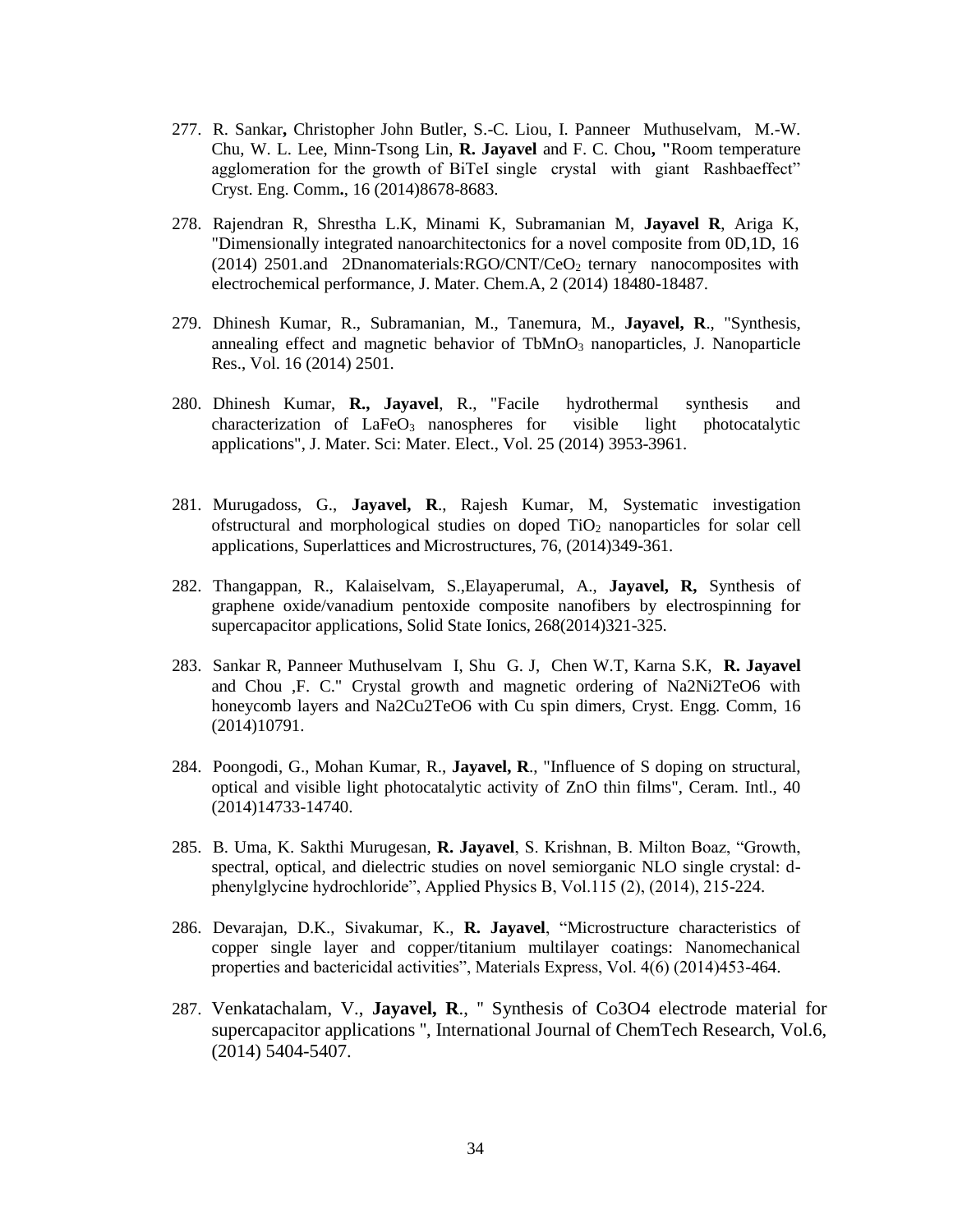- 288. Poongodi, G., Kumar, R.M., **Jayavel, R**., '' Effect of precursor concentration and growth parameters on the morphology of ZnO rods grown by hydrothermal process'', J. Optoelectron. & Adv. Mater., Vol.16, (2014) 1111-1115.
- 289. M. Karl Chinnu, K. Vijai Anand, R. Mohan Kumar, T. Alagesan and **R. Jayavel**  "Synthesis and Electrochemical Behavior of Ceria based Bi-layer Films by Dip coating Technique", J. Nanosci. andNanotech., Vol. 15 (2015)360-367.
- 290. Karl Chinnu. M, Vijai Anand. K, Mohan Kumar. R, Alagesan. T and **Jayavel R, "**Formation and characterization of CeO<sup>2</sup> and Gd:CeO<sup>2</sup> nano-wires/ rods for fuel cell applications" J. Expt. Nanoscience, Vol. 10 (2015)520-531.
- 291. Raja, R.,Sudhagar, P.,Devadoss, A.,Terashima, C.,Shrestha, L.K.,Nakata,K., **Jayavel, R**.**,** Ariga,K,Fujishima, A, Pt-free solar driven photoelectrochemical hydrogen fuel generation using 1T  $MoS<sub>2</sub>$  co-catalyst assembled CdS  $ODs/TiO<sub>2</sub>$ photoelectrode", Chem. Commun. 51 (2015)522-525.
- 292. D Dinesh Kumar, N Kumar, S Kalaiselvam, S Dash, **R. Jayavel**, "Micro-tribomechanical properties of nanocrystalline TiN thin films for small scale device applications, Tribology International, Vol. 88 (2015)25-30.
- 293. R Siddheswaran, Marie Netrvalová, Jarmila Savková, Petr Novák, Jan Očenášek, Pavol Šutta, Jaroslav Kováč, **R. Jayavel**, Reactive magnetron sputtering of Ni doped ZnO thin film: Investigation of optical, structural, mechanical and magnetic properties", Journal of Alloys and Compounds 636 (2015)85-92.
- 294. T Saravanan, SG Raj, NRK Chandar, **R. Jayavel**, "Synthesis, Optical and Electrochemical Properties of Y2O3 Nanoparticles Prepared by Co-Precipitation Method" J. Nanosci. and Nanotech. Vol. 15 (2015)4353-4357.
- 295. G Murugadoss, **R Jayavel**, M Rajesh Kumar, Structural and optical properties of highly crystalline Ce, Eu and co-doped ZnO nanorods", Superlattices & Microstructure, Vol. 82 (2015)538-550.
- 296. C Esther Jeyanthi, R Siddheswaran, Pushpendra Kumar, M Karl Chinnu, K Rajarajan, **R Jayavel**, "Investigation on synthesis, structure, morphology, spectroscopic and electrochemical studies of praseodymium-dopedceria nanoparticles by combustion method", Mater. Chem. &Phys. 151 (2015)22-28.
- 297. N Rajeswari Yogamalar, K Sadhanandam, A Chandra Bose, **R. Jayavel**,"Quantum confined CdS inclusion in graphene oxide for improved electrical conductivity and facile charge transfer in hetero-junction solar cell", RSC Advances 5 (2015) 16856- 16869.
- 298. A. Venkatesan, N. Krishna Chandar, A. Kandasamy, M. Karl Chinnu, K. N. Marimuthu, R. Mohan Kumar, **R. Jayavel**, " Luminescence and electrochemical properties of rare earth (Gd, Nd) doped V 2 O 5 nanostructures synthesized by a nonaqueous sol–gel route", RSC Advances 5 (2015)21778-21785.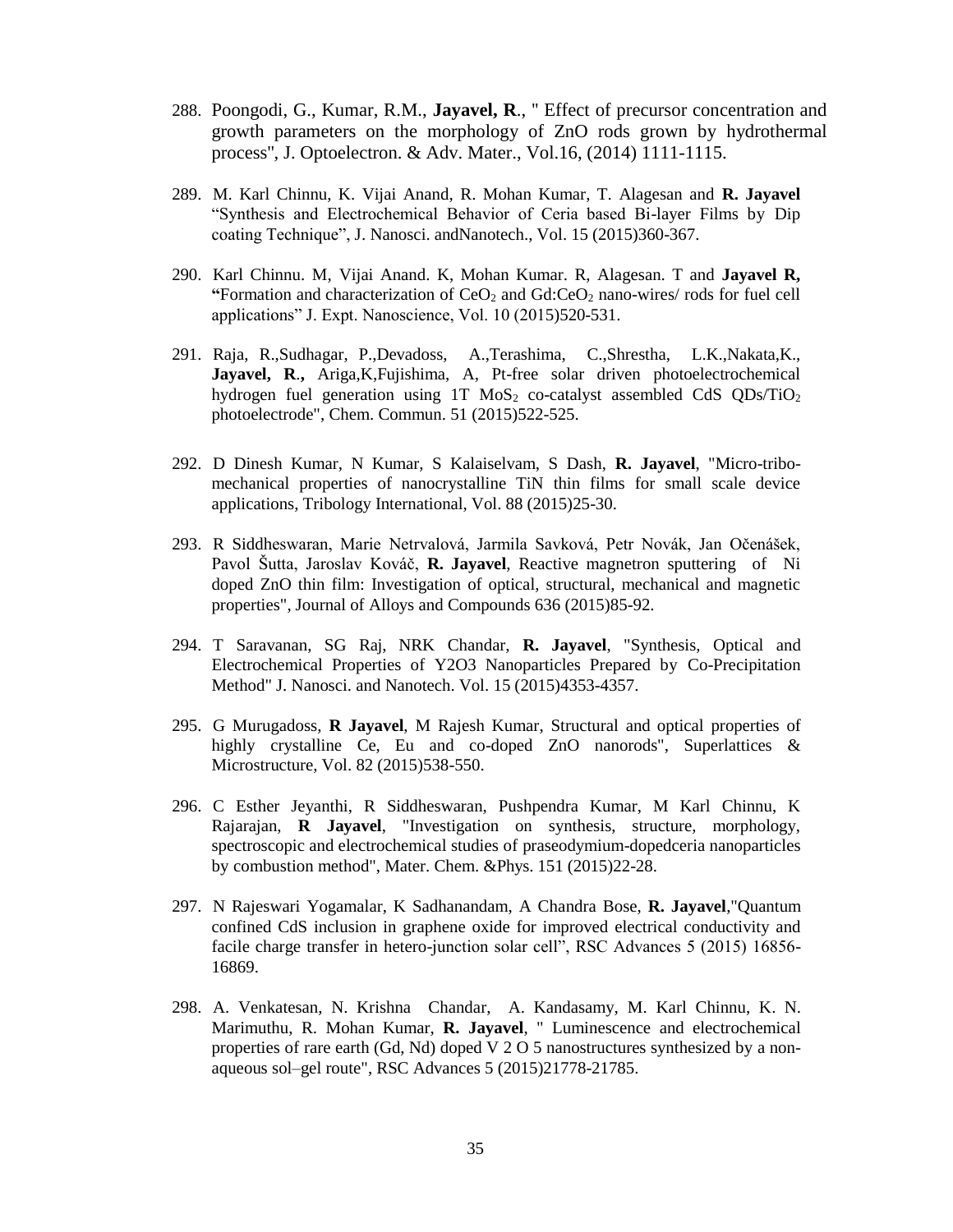- 299. M. Shanmugam, **R. Jayavel**, "Synthesize grapheme-tin oxide nanocomposite and its photocatalytic properties for the degradation of organic pollutants under visible light", J. Nanosci. and Nanotech. Vol. 15 (2015**)**7195–7201**.**
- 300. G Poongodi, P Anandan, R Mohan Kumar, **R Jayavel**, "Studies on visible light photocatalytic and antibacterial activities of nanostructured cobalt doped Zn2016,**45**, 2637-2646 O thin films prepared by sol-gel spin coating method", Spectrochimica Acta Part A: Molecular and Biomolecular Spectroscopy 148 (2015) 237-243.
- 301. G Murugadoss, R Thangamuthu, **R Jayavel**, MR Kumar, "Narrow with Tunable optical band gap of CdS based core shell nanoparticles: Applications in pollutant degradation and solar cells" Journal of Luminescence, Vol. 165 (2015)30-39.
- 302. Thulasingam Saravanan, Mahalingam Shanmugam, Pandurangan Anandan, M Azhagurajan, Kaliyaperumal Pazhanivel, M Arivanandhan, Y Hayakawa, **R.**  Jayavel, Facile Synthesis of graphene-CeO2 Nanocomposites with enhanced electrochemical properties for Supercapacitors", Dalton Trans., 44 (2015) 9901.
- 303. M. Shanmugam, Ali Alsalme, Abdulaziz Alghamdi, and **R. Jayavel,**  "Photocatalytic properties of Graphene-SnO2-PMMA nanocomposite in the degradation of methylene blue dye under direct sunlight irradiation" Mater. Express, Vol. 5, (2015)319-326.
- 304. G Poongodi, RM Kumar, **R Jayavel**, "Structural, optical and visible light photocatalytic properties of nanocrystalline Nd doped ZnO thin films prepared byspin coating method" Ceramic International, Vol. 41 (2015)4169-4175.
- 305. Raja Rajendran, Lok Kumar Shrestha, R. Mohan Kumar, **R. Jayavel,** Jonathan P. Hill, Katsuhiko Ariga, "Composite Nanoarchitectonics for Ternary Systems of Reduced Graphene Oxide/Carbon Nanotubes/Nickel Oxide with Enhanced Electrochemical Capacitor Performance", J. Inorg Organomet. Poly. & Mater. Vol.25 (2015)267-274.
- 306. S. Reghuram, A. Arivarasan, R. Kalpana &**R. Jayavel**, "Cd Se and CdSe/ZnS quantum dots for the detection of C-reactive protein", J. Expt. Nanoscience. Vol.10 (2015)787.
- 307. V Thirumal, A Pandurangan, **R Jayavel**, KS Venkatesh, NS Palani, R Ragavan, R Ilangovan, Single pot electrochemical synthesis of functionalized and phosphorus doped graphene nanosheets for supercapacitor applications, Journal of Materials Science: Materials in Electronics, Vol. 26 (2015)6319-6328.
- 308. K Vijai Anand, G Vinitha, M Karl Chinnu, R Mohan, **R Jayavel**, Enhanced thirdorder nonlinear optical properties of high purity ZnS nanoparticles, Journal of Nonlinear Optical Physics & Materials, Vol. 24 (2015)1550016.
- 309. Vellaikasi Venkatachalam, Ali Alsalme, Abdulaziz Alghamdi, **R. Jayavel**, High performance electrochemical capacitor based on  $MnCo<sub>2</sub>O<sub>4</sub>$  nanostructured electrode, Journal of Electroanalytical Chemistry, Vol. 756 (2015)94-100.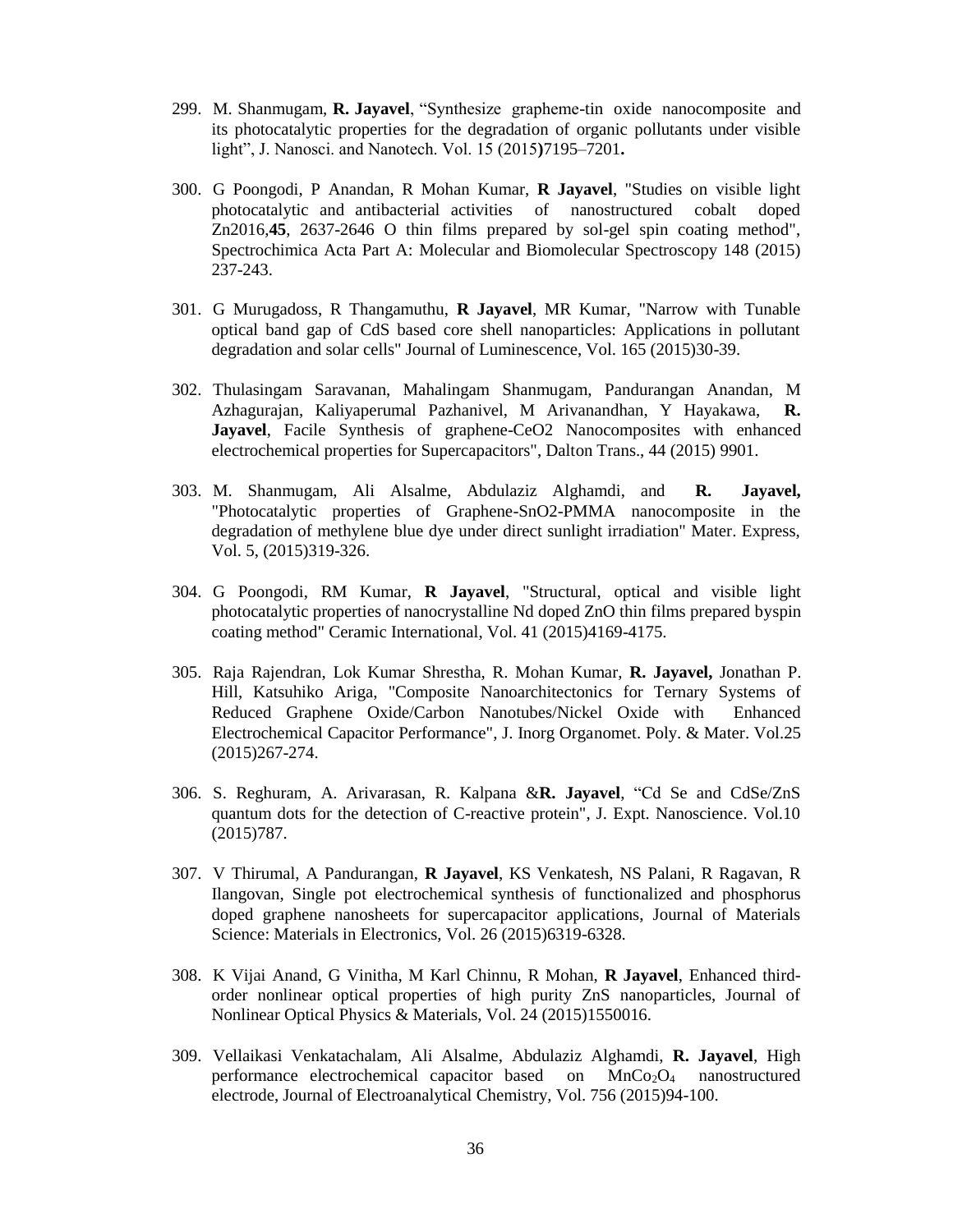- 310. Mahalingam Shanmugam, Ali Alsalme, Abdulaziz Alghamdi, **R. Jayavel**, "Enhanced Photocatalytic Performance of the Graphene- $V_2O_5$  Nanocomposite in the Degradation of Methylene Blue Dye under Direct Sunlight, ACS Applied Materials & Interfaces, Vol. 7 (2015)14905-14911.
- 311. D Dinesh Kumar, N Kumar, S Kalaiselvam, R Radhika, S Dash, AK Tyagi, **R Jayavel**, Reactive magnetron sputtered wear resistant multilayer transition metal carbide coatings: microstructure and tribo-mechanical properties, RSC Advances, Vol. 5 (2015)81790-81801.
- 312. A Ayyaswamy, S Ganapathy, A Alsalme, A Alghamdi**, R. Jayavel**, "Structural, optical and photovoltaic properties of co-doped CdTe QDs for quantum dots sensitized solar cells, Superlattices and Microstructures Vol. 88, (2015)634-644.
- 313. Ragunathan Yuvarajan, Devarajan Natarajan, Chinnasamy Ragavendren, **R. Jayavel**, "Photoscopic characterization of green synthesized silver nanoparticles from Trichosanthes tricuspidata and its antibacterial potential, J. Photochemistry & Photobiology B: Biology, Vol. 149 (2015)300-307.
- 314. DD Kumar, N Kumar, S Kalaiselvam, S Dash, **R Jayavel**, "Substrate effect on wear resistant transition metal nitride hard coatings: microstructure and tribo-mechanical properties", Ceramic International, Vol. 41 (2015)9849-9861.
- 315. R Sankar, M Neupane, S-Y Xu, CJ Butler, I Zeljkovic, I Panneer Muthuselvam, F-T Huang, S-T Guo, Sunil K Karna, M-W Chu, WL Lee, M-T Lin, **R Jayavel**, V Madhavan, MZ Hasan, FC Chou, "Large single crystal growth, transport property, and spectroscopic characterizations of a three-dimensional Dirac semimetal Cd3As2", Scientific Reports, Vol. 5 (2015)12966.
- 316. A Anbarasi, R Kalpana, A Arivarasan**, R Jayavel**, B Venkataraman, "Detection of UV Rays Using CdTe Quantum Dots", Intl. J. Measure. Technol. & Instr. Engg. Vol.5, (2015) pp. 15-27.
- 317. N Mohamed Basith, J Judith Vijaya, L John Kennedy, M Bououdina, **R Jayavel**  "Influence of Fe-Doping on the Structural, Morphological, Optical, Magnetic and Antibacterial Effect of ZnO Nanostructures, J. Nanosci. & Nanotech Vol.16 (2016) 1567-1577.
- 318. D Selvakumar, AN Thenammai, NR Yogamalar, R Hemamalini, **R Jayavel**, "Enriched adhesion of talc/ZnO nanocomposites on cotton fabric assisted by aloevera for bio-medical application" AIP Proc., Vol. 1665 (2015) 050162
- 319. G Murugadoss, **R Jayavel**, R Thangamuthu, MR Kumar, "PbO/CdO/ZnO and PbS/CdS/ZnS nanocomposites: Studies on optical, electrochemical and thermal properties", Journal of Luminescence Vol. 170 (2016)78-89.
- 320. M Murugan, R Mohan Kumar, Ali Alsalme, Abdulaziz Alghamdi, **R Jayavel**, In Situ Hydrothermal Synthesis of Graphene–CuO Nanocomposites for Lithium Battery Applications", J. Nanosci. & Nanotech. Vol. 16 (2016**)**317-320.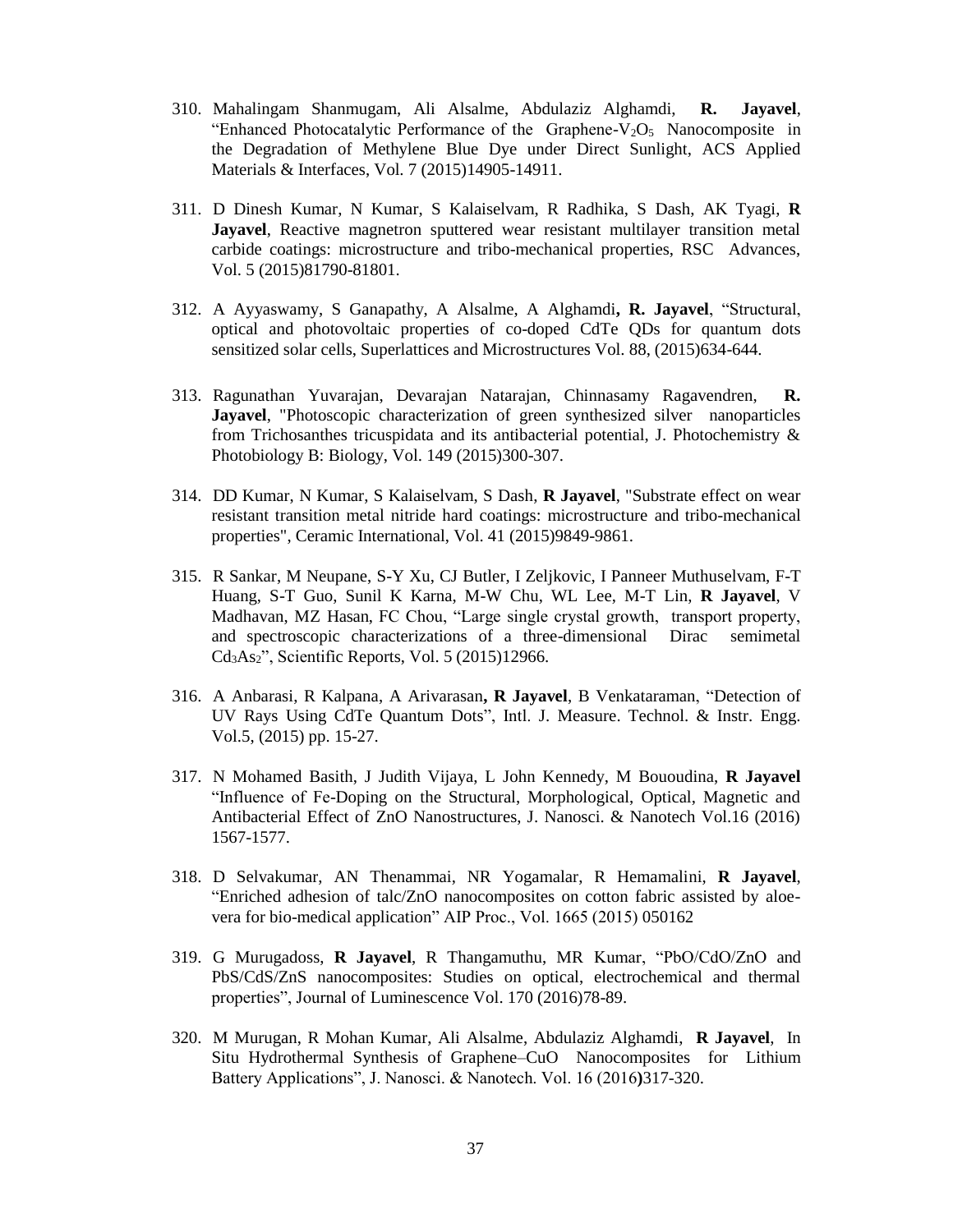- 321. P Vinothkumar, RM Kumar, **R Jayavel**, A Bhaskaran, "Synthesis, growth, structural, optical, thermal and mechanical properties of an organic Urea maleic acid single crystals for nonlinear optical applications, Optics & Laser Technol. 81 (2016) 145-152.
- 322. G Murugadoss, **R Jayavel**, MR Kumar, Structural, optical and thermal properties CdS/Bi2S3nanocomposites,Ind. J.Phys.,Vol.90(2016)173-178.
- 323. R.Thangappan, S Kalaiselvam, A Elayaperumal, **R Jayavel**, M Arivanandhan, R Karthikeyan, Y Hayakawa, Graphene decorated withMoS<sub>2</sub>nanosheets: a synergistic energy storage composite electrode for supercapacitor applications, Dalton Trans., Vol.45 (2016)2637-2646.
- 324. M Murugan, RM Kumar, A Alsalme, A Alghamdi, **R Jayavel**, Facile hydrothermal preparation of niobium pentaoxide decorated reduced graphene oxide nanocomposites for supercapacitor applications, Chem. Phys. Lett. Vol. 650 (2016) 35-40.
- 325. P Vigneshwaran, M Kandiban, N Senthil Kumar, V Venkatachalam, **R Jayavel**, I Vetha Potheher, "A study on the synthesis and characterization of  $CoMn<sub>2</sub>O<sub>4</sub>$ electrode material for supercapacitor applications, J. Mat. Sci.: Mater. Electron., Vol. 27(2016)4653-4658.
- 326. Duraisamy Selvakumar, Hari Sivaram, Ali Alsalme, Abdulaziz Alghamdi, **R. Jayavel**, Facile synthesize of free standing highly conducting flexible Reduced graphene oxide paper, , J. Mat. Sci.: Mater. Electron., 27(2016) 6232-6241.
- 327. G Murugadoss, **R Jayavel**, MR Kumar, R Thangamuthu, "Synthesis, optical, photocatalytic, and electrochemical studies on Ag2S/ZnS and ZnS/Ag2S nanocomposites", Appl. Nanosci. Vol. 6 (2016)503-510.
- 328. V Thirumal, A Pandurangan, **R Jayavel**, R Ilangovan, "Synthesis and characterization of boron doped graphene nanosheets for supercapacitor applications", Synthetic Metals Vol. 220 (2016)524-532.
- 329. S. Dorothy, T. Lavanya, K Punithamurthy, **R. Jayavel**, K. Satheesh, "Optical Characterization and Electrochemical Properties of Cd(1−x)Cu(x)S/rGO Composites Synthesized Through Reflux Method", J. Nanosci. & Nanotech. Vol, 16 (2016)9716.
- 330. V Thirumal, A Pandurangan**, R Jayavel**, SR Krishnamoorthi, R Ilangovan, "Synthesis of nitrogen doped coiled double walled carbon nanotubes by chemical vapor deposition method for supercapacitor applications", Current Appl. Phys. Vol. 16 (2016)816-825.
- 331. M Shanmugam, A Alsalme, A Alghamdi, **R Jayavel**, "In-situ microwave synthesis of graphene– $TiO<sub>2</sub>$  nanocomposites with enhanced photocatalytic properties for the degradation of organic pollutants", J. Photochem. Photobio. B,163(2016)216-223.
- 332. T Saravanan, P Anandan, M Azhagurajan, M Arivanandhan, K Pazhanivel, Y Hayakawa, **R Jayavel**, "Synthesis and characterization of Y<sub>2</sub>O<sub>3</sub>-reduced graphene oxide nanocomposites for photocatalytic applications", Mater. Res. Exp. Vol.3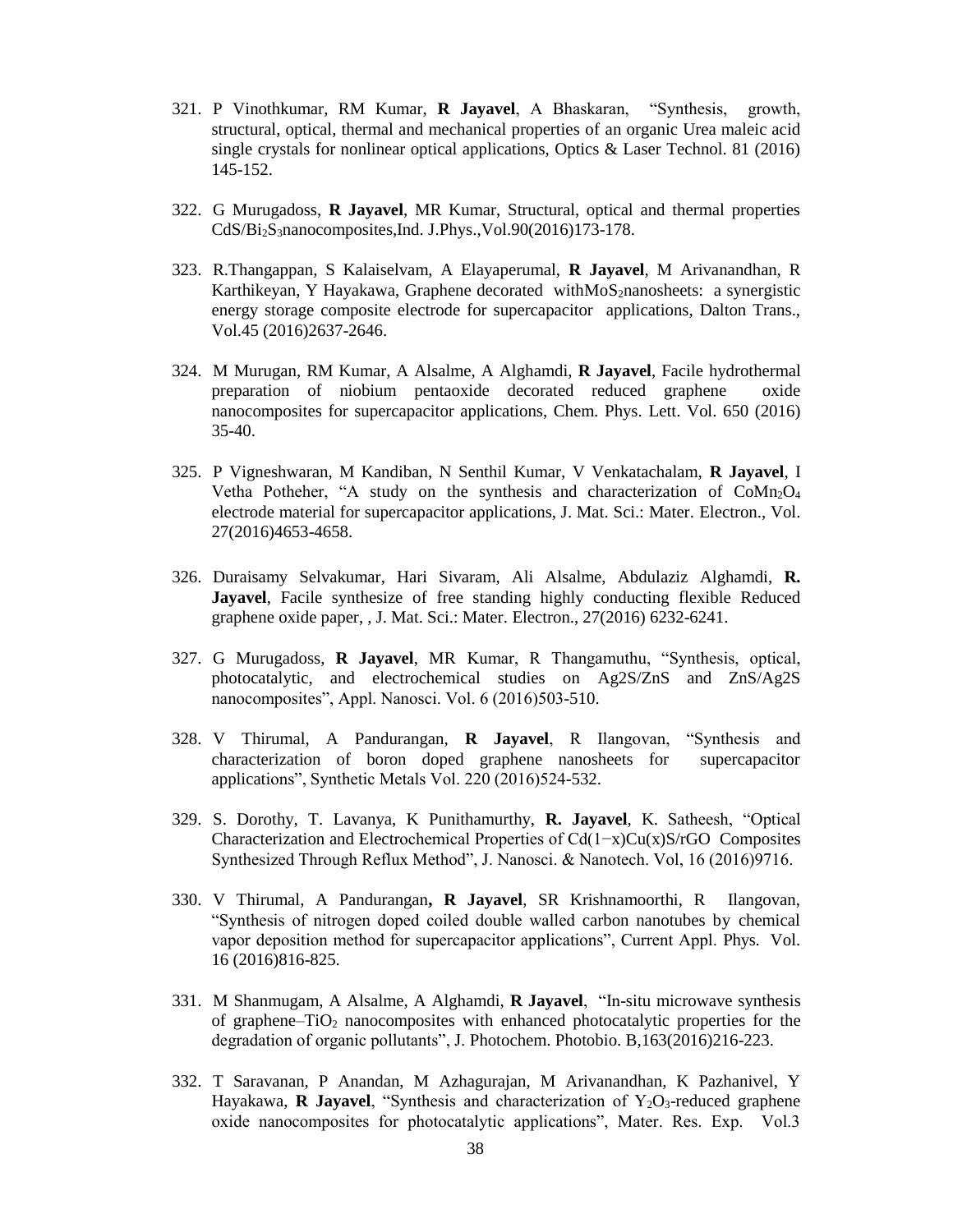(2016) 075502.

- 333. V Venkatachalam, **R Jayavel**, Synthesis of Pristine Cobalt oxide  $(Co_3O_4)$ Nanostructured Electrode Material for Supercapacitor Applications", Invertis J. Sci. & Technol., Vol 9 (2016)6-10.
- 334. G Dharunya, N Duraipandy, Rachita Lakra, Purna Sai Korapatti, **R Jayavel**, Manikantan Syamala Kiran,"Curcumin cross-linked collagen aerogels with controlled anti-proteolytic and pro-angiogenic efficacy," Biomed. Mater. Vol. 11 (2016) 045011.
- 335. Kothandam, R., Pandurangan, M., R. **Jayavel**, Gupta, S., "A Novel Nano-finish Formulations for Enhancing Performance Properties in Leather Finishing Applications", J. Cluster Sci., Vol. 27(2016)1263-1272.
- 336. NR Yogamalar, K Sadhanandham, AC Bose, **R. Jayavel**, "Band alignment and depletion zone at ZnO/CdS and ZnO/CdSe hetero-structures for temperature independent ammonia vapor sensing", Phys. Chem. Chem. Phy. Vol. 18 (2016), 32057-32071.
- 337. Vijai Anand, K., Mohan, R., **Jayavel, R**., '' Facile one-pot hydrothermal synthesis and structural characterization of transition metals (Cu, Co and Mn) doped ZnS nanoparticles in HMTA matrix '', Journal of Materials and Environmental Science, Vol.7, (2016) 679-684.
- 338. K Ramalingam, T Devasena, B Senthil, R Kalpana, **R. Jayavel**, "Silver nanoparticles for melamine detection in milk based on transmitted light intensity, IET Science, Measurement & Technol. Vol. 11 (2017)171-178.
- 339. V Venkatachalam, A Alsalme, A Alghamdi, **R. Jayavel**, "Hexagonal-like NiCo2O4 nanostructure based high-performance supercapacitor electrodes", Ionics, Vol. 23 (2017)977-984.
- 340. D. Selvakumar, A Alsalme, A Alghamdi, **R. Jayavel**, Reduced graphene oxide paper as bimorphic electrical actuators, Mater. Lett. Vol. 191 (2017)182-185.
- 341. R. Dinesh Kumar, R Thangappan, **R. Jayavel**, "Synthesis and characterization of LaFeO  $3/TiO<sub>2</sub>$  nanocomposites for visible light photocatalytic activity, J. Phy. & Chem. Solids, Vol.101 (2017)25-33.
- 342. AK Manoharan, S Chinnathambi, **R. Jayavel**, N Hanagata, "Simplified detection of the hybridized DNA using a graphene field effect transistor, Science and Technology of Advanced Materials, Vol. 18 (2017)43-50.
- 343. G. Krithika, R. Saraswathy, M. Muralidhar, D. Thulasi, N. Lalitha, P.Kumararaja, A. Nagavel, Arun Balaji, and **R. Jayavel**, "Zinc Oxide Nanoparticles—Synthesis, Characterization and Antibacterial Activity**",** J. Nanosci. & Nanotech. Vol. 17 (2017**)**5209–5216.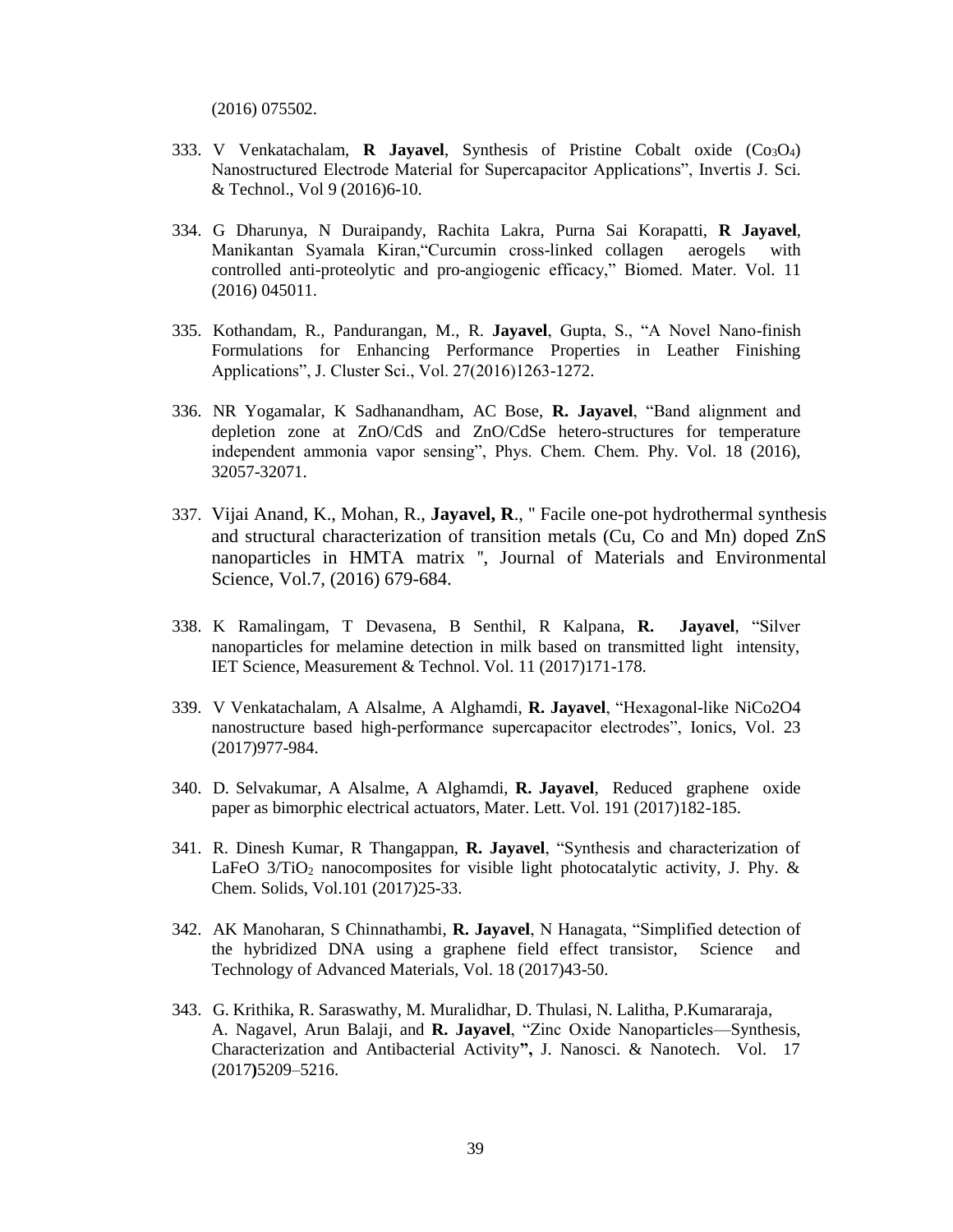- 344. C Sengottaiyan, **R Jayavel**, R.G. Shrestha, J.P. Hill, K Ariga, L.K. Shrestha, "Electrochemical Supercapacitance Properties of Reduced Graphene Oxide/Mn<sub>2</sub>O<sub>3</sub>: Co3O4 Nanocomposite", J.Inor. andOrganomet. Poly. Mater., Vol.27 (2017),576- 585.
- 345. P Seenuvasaperumal, A Elayaperumal, **R. Jayavel**, "Influence of calcium hexaboride reinforced magnesium composite for the mechanical and tribological behviour", Triboloy Intl. Vol. 111 (2017)18-25.
- 346. DD Kumar, N Kumar, S Kalaiselvam, S Dash, **R. Jayavel**, "Wear resistant superhard multilayer transition metal-nitride coatings", Surfaces & Interfaces, Vol. 7(2017)74-82.
- 347. M. Murugan, R. Mohan Kumar, Ali Alsalme, Abdulaziz Alghamdi, and **R. Jayavel**, "Synthesis and Property Studies of Molybdenum Disulfide Modified Reduced Graphene Oxide ( $MoS<sub>2</sub>-rGO$ ) Nanocomposites for Supercapacitor Applications, J. Nanosci. & Nanotech. Vol. 17 (2017**)**5469–5474.
- 348. R Dhinesh Kumar, R Thangappan, **R Jayavel,** "Study on the effect of annealing temperature and photocatalytic properties of TbMnO<sub>3</sub> nanoparticles", Optik-International Journal for Light and Electron Optics, Vol. 138 (2017)365-371.
- 349. V. Venkatachalam, A. Alsalme, A. Alswieleh, **R. Jayavel**, "Double hydroxide mediated synthesis of nanostructured  $ZnCo<sub>2</sub>O<sub>4</sub>$  as high performance electrode material for supercapacitor applications", Chem. Engg. J., Vol. 321 (2017)474-483.
- 350. R Dhinesh Kumar, R Thangappan, **R Jayavel, "**Facile Preparation of LaFeO3/rGO Nanocomposites with Enhanced Visible Light Photocatalytic Activity", J. Inor. and Organomet. Poly. Mater., Vol. 27 (2017)892–900.
- 351. DD Kumar, N Kumar, S Kalaiselvam, R Radhika, AM Rabel, **R Jayavel,** "Tribomechanical properties of reactive magnetron sputtered transition metal carbide coatings", Tribol. Int. Vol. 114 (2017)234-244.
- 352. M Shanmugam, **R Jayavel,** Young-Ho Ahn, "Synthesis and application of grapheneαMoO<sup>3</sup> nanocomposite for improving visible light irradiated photocatalytic decolorization of methylene blue dye", J. Taiwan Inst. Chem. Eng., Vol. 80 (2017)276-285.
- 353. D Selvakumar, A Alsalme, A Alswieleh, **R Jayavel,** "Freestanding flexible nitrogen doped-reduced graphene oxide film as an efficient electrode material for solid-state supercapacitors", J. Alloys Compd., Vol.723 (2017)995-1000.
- 354. P Rajasekaran, AS Alagar Nedunchezhian, N Yalini Devi, D Sidharth, M Arivanandhan, **R Jayavel,** "The effect of rare earth ionsonstructural,morphological and thermoelectric properties of nanostructured tin oxide based perovskite materials", (2017), Mater. Res. Express,Vol. 4 (2017)115024.
- 355. C Sengottaiyan, **R Jayavel,** Partha Bairi, R Goswami Shrestha, K Ariga, Lok K Shrestha, "Cobalt Oxide/Reduced Graphene Oxide Composite with Enhanced Electrochemical Supercapacitance Performance", Bull. Chem. Soc. Jpn., Vol. 90 (2017)955-962.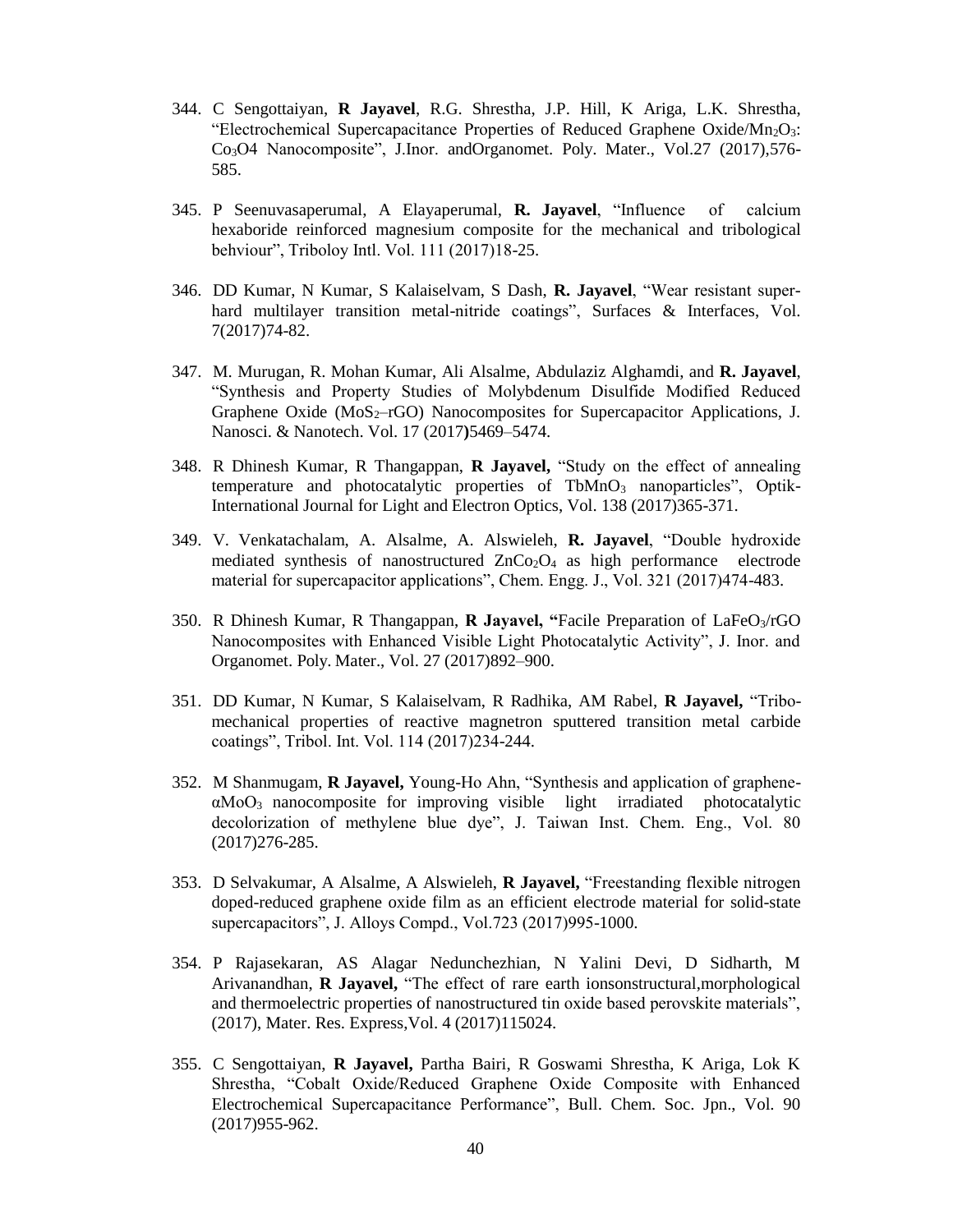- 356. AK Noordeen, Sankar S, C Sengottaiyan, **R Jayavel,** S Thiyagu, "Hierarchical Flower Structured Bi2S3/Reduced Graphene Oxide Nanocomposite for High Electrochemical Performance", J. Inor. And Organomet. Poly. Mater., Vol. 28 (2018)73-83.
- 357. R Thangappan, M Arivanandhan, S Kalaiselvam, **R Jayavel,** Y Hayakawa, "Molybdenum Oxide/Graphene Nanocomposite Electrodes with Enhanced Capacitive Performance for Supercapacitor Applications", J. Inor. andOrganomet. Poly. Mater., Vol. 28, (2017)50-62.
- 358. S Sathyajothi, **R Jayavel,** AC Dhanemozhi, "The Fabrication of Natural Dye Sensitized Solar Cell (Dssc) based on TiO<sub>2</sub> Using Henna And Beetroot Dye Extracts", Mater. Today:. Proc., Vol. 4 (2017)668-676.
- 359. G Dasi, R Ramarajan, R Thangappan, **R Jayavel,** K Thangaraju, "Improved electroluminescence in organic light emitting diodes by thermal annealing of indium tinoxideanode,"AIP Conference Proceedings,Vol.1832(2017)060017.
- 360. V Rajeswari, **R Jayavel,** AC Dhanemozhi, "Synthesis and Characterization of Graphene-Zinc Oxide Nanocomposite Electrode Material For Supercapacitor Applications", Mater. Today:. Proc., Vol. 4 (2017)645-652.
- 361. D Govindarajan, N Duraipandy, K Vinjimur Srivatsan, R Lakra, Purna Sai Korrapati, **R Jayavel,** M Syamala Kiran "Fabrication of Hybrid Collagen Aerogels Reinforced with Wheat Grass Bioactives as Instructive Scaffolds for Collagen Turnover and Angiogenesis for Wound Healing Applications", ACS Appl. Mater. Interfaces, Vol. 9 (2017)16939–16950.
- 362. R Kothandam, **R Jayavel**, S Gupta, "Zinc oxide (ZnO) nanoparticles for enhancement of fastness properties in cationic finishing", J. Am. Leather Chem. Assoc., Vol. 112 (2017)162-167.
- 363. R Kannadasan, P Valsalal, **R Jayavel**, "Performance improvement of metal-oxide arrester for VFTs", IET Sci. Meas. Technol., Vol. 11 (2017)438-444.
- 364. Raju K, Prasad V, **Ramasamy J**, Development of metal oxide arrester block using a rare earth element for very fast transient overvoltage applications, Turkish Journal of Electrical Engineering and Computer Sciences, Vol. 25 (2017) 4893-4900.
- 365. J Jayachandiran, A Raja, M Arivanandhan, **R. Jayavel**, D Nedumaran, "A facile synthesis of hybrid nanocomposites of reduced graphene oxide/ZnO and its surface modification characteristics for ozone sensing", J. Mater. Sci. - Mater. Electron., Vol. 29 (2017)3074-3086.
- 366. Kannadasan, R., Valsalal, P., **Jayavel, R**., '' High gradient metal oxide surge arrester block for VFTO applications '', Journal of Electrical Engineering, Vol.17, (2017) 401-410.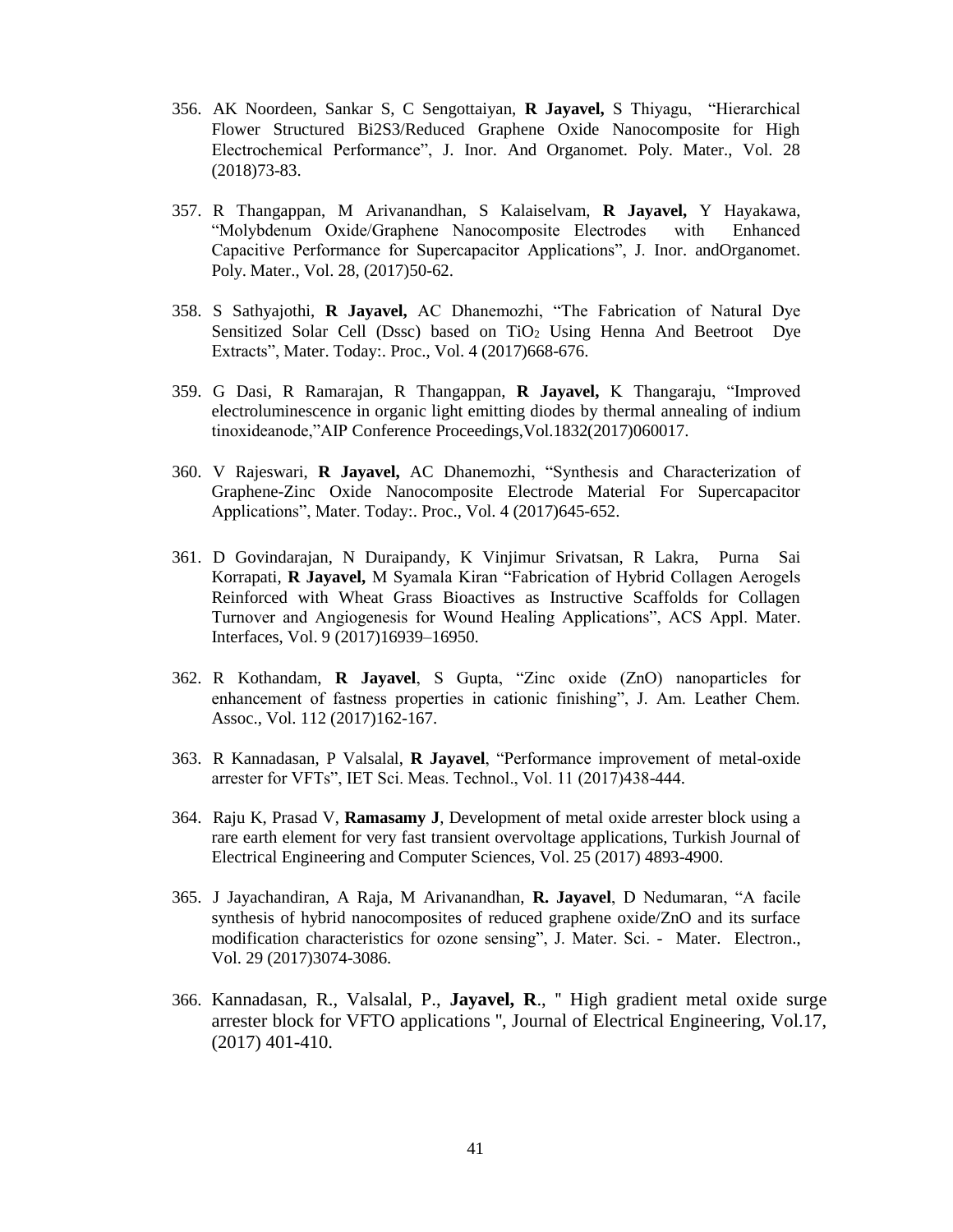- 367. Mahalingam, S., **R. Jayavel**, Ahn, Y.-H., "Enhanced Photocatalytic Degradation of Synthetic Dyes and Industrial Dye Wastewater by Hydrothermally Synthesized G– CuO–Co3O4Hybrid Nanocomposites Under Visible Light Irradiation", Journal of Cluster Science, Vol. 29 (2018)235-250.
- 368. M Jayanthi, T Lavanya, N Anbil Saradha, K Satheesh, S Chenthamarai, **R Jayavel,**  "Superior Photocatalytic Performance of CeO2 Nanoparticles and Reduced Graphene Oxide Nanocomposite Prepared by Low Cost Co-Precipitation Method", (2018), J. Nanosci. Nanotechnol., Vol. 18 (2018)3257-3265.
- 369. P Nagaraju, A Alsalme, A Alswieleh, **R Jayavel,** "Facile in-situ microwave irradiation synthesis of  $TiO<sub>2</sub>/graphene$  nanocomposite for high-performance supercapacitor applications", J. Electroanal. Chem., Vol. 808(2018) 90–100.
- 370. P.S.M. Kumar, T. Sivakumar, T. Fujita, **R. Jayavel**, H. Abe, "Synthesis of metastable Au-Fe alloy using ordered nanoporous silica as a hard template", Metals, Vol. 8(2018).
- 371. D Mani, N Tsunoji, Y Yumauchi, M Arivanandhan, **R Jayavel**, Y Ide, Templated synthesis of atomically thin platy hematite nanoparticles within a layered silicate exhibiting efficient photocatalytic activity, Journal of Materials Chemistry A, Vol. 6 (2018),5166-5171.
- 372. D Selvakumar, G Murugadoss, A Alsalme, AM Alkathiri, **R Jayavel**, Heteroatom doped reduced graphene oxide paper for large area perovskite solar cells, Solar Energy 163, (2018)564-569.
- 373. Selvakumar D, Vasudevan R**, Jayavel R**, "Formation of PbSe ZnO Thin Film Based Heterostructure for Solar Cell Applications" Mater. Today Proc. Vol.5 (2018) 14468.
- 374. V Venkatachalam, A Alsalme, A Alswieleh, **R Jayavel**, Shape controlled synthesis of rod-like  $Co<sub>3</sub>O<sub>4</sub>$  nanostructures as high-performance electrodes for supercapacitor applications, Journal of Materials Science: Materials in Electronics, Vol. 29 (2018) 6059-6067.
- 375. S Pugazhendhi, PK Palanisamy, **R Jayavel,** Synthesis of highly stable silver nanoparticles through a novel green method using Mirabillis jalapa for antibacterial, nonlinear optical applications, Optical Mater., 79 (2018)457-463
- 376. N Sivakumar, **R Jayavel**, G Anbalagan, RR Yadav, Synthesis, growth, spectral, electrical, mechanical and thermal characterization of a potential optical material: γglycine single crystal, Optical Materials 80, (2018)177-185
- 377. D Dinesh Kumar, N Kumar, S Kalaiselvam, R Thangappan, **R Jayavel**, Film thickness effect and substrate dependent tribo-mechanical characteristics of Titanium Nitride films, Surfaces and Interfaces, Vol. 12, (2018)78-85.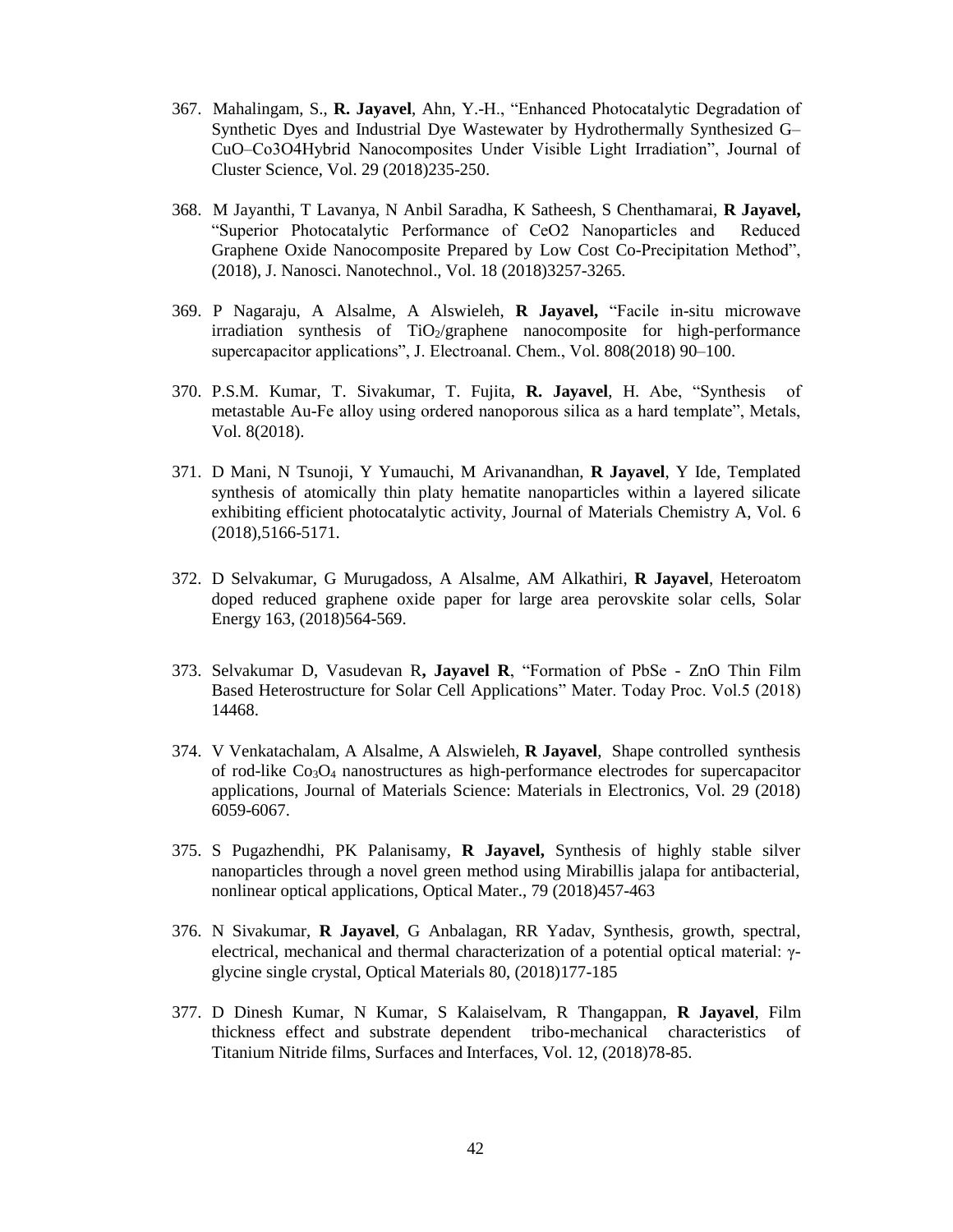- 378. Selvakumar, D., Nagaraju, P., **Jayavel, R**., '' Graphene-metal oxide based nanocomposites for supercapacitor applications'', TechConnect 2018 - Advanced Materials, Vol.1, (2018) 70-73.
- 379. P Nagaraju, A Alsalme, AM Alkathiri, **R Jayavel**, Rapid synthesis of WO 3/graphene nanocomposite via insitu microwave method with improved electrochemical properties, Journal of Physics and Chemistry of Solids, Vol. 120, (2018)250-260.
- 380. H Sivaram, D Selvakumar, A Alsalme, A Alswieleh, **R Jayavel**, Enhanced performance of PbO nanoparticles and PbO-CdO and PbO-ZnO nanocomposites for supercapacitor application, J. Alloys andCompounds, Vol. 731, (2018)55-53.
- 381. T Tsuchiya, M Jayabalan, K Kawamura, M Takayanagi, T Higuchi, **R Jayavel**, K Terabe, Neuromorphic transistor achieved by redox reaction of  $WO<sub>3</sub>$  thin film, Japanese Journal of Applied Physics, 57, (2018)04FK01.
- 382. S Nagarani, G Sasikala, K Satheesh, M Yuvaraj, **R Jayavel**, Synthesis and characterization of binary transition metal oxide/reduced graphene oxide nanocomposites and its enhanced electrochemical properties for supercapacitor applications, J. Mater. Sci.: Mater. in Electronics, Vol. 29, (2018)11738-11748.
- 383. R Dhinesh Kumar, R Thangappan, **R Jayavel**, Enhanced visible light photocatalytic activity of LaMnO3 nanostructures for water purification, Research on Chemical Intermediates, Vol. 44 (2018)4323-4337.
- 384. S Paulraj, **R Jayavel**, "Microwave-assisted synthesis of Ru and Ce doped tungsten oxide for supercapacitor electrodes", J.Mater. Sci.: Mater. in Electron., Vol. 29 (2018)13794-13802.
- 385. S Felix, A.N Grace, **R Jayavel**, Sensitive electrochemical detection of glucose based on Au-CuO nanocomposites, J. Phys. and Chem. of Solids, Vol. 122(2018) 255-260.
- 386. R Thangappan, M Arivanandhan, R Dhinesh Kumar, **R Jayavel**, Facile synthesis of RuO<sup>2</sup> nanoparticles anchored on graphene nanosheets for high performance composite electrode for supercapacitor applications, Journal of Physics andChemistry of Solids, Vol. 121, (2018)339-349.
- 387. N Sivakumar, N Kanagathara, M.K Marchewka, M Drozd, **R Jayavel**, G Anbalagan, The theoretical and experimental vibrational studies of thiourea and silver nitrate (2:1) complex, Spectrochimica Acta - Part A: Molecular and Biomolecular Spectroscopy, Vol. 204, (2018)717-725.
- 388. Chinnu, M.K., Anandan, P., Arivanandhan, M. Kumar, R.M., **Jayavel, R**., Effect of rare earth doping on the enhancement of photocatalytic performance of ceria nanocrystals under natural sunlight, Journal of Materials Science: Materials in Electronics, Vol. 29 (2018) 9564-9572.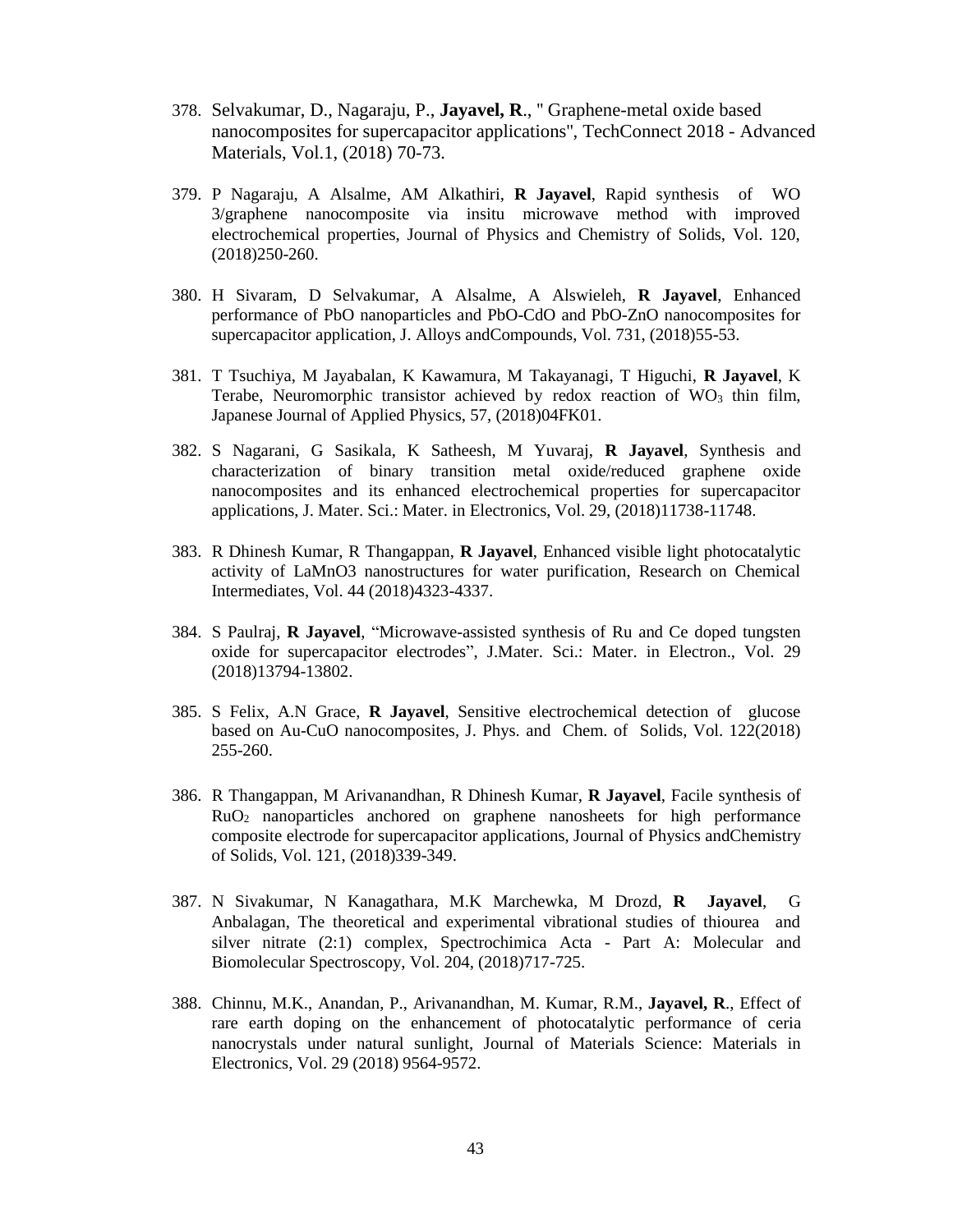- 389. Ashwin Karthick N. R. Thangappan, M. Arivanandhan, A. Gnanamani, **R. Jayavel,**  "A Facile Synthesis of Ferrocene Functionalized Graphene Oxide Nanocomposite for Electrochemical Sensing of Lead" J. Inor. And Organomet. Poly. & Mater., Vol. 28 (2018) 1021-1028.
- 390. Ayyaswamy Arivarasan, Sambandam Bharathi, Vijayaraj, Ganapathy Sasikala, **R. Jayavel**, Evaluationof Reaction Parameters Dependent Optical Properties and Its Photovoltaics Performances of CdTe QDs, J. Inor. And Organomet. Poly. & Mater., Vol. 28 (2018)1263–1275.
- 391. J Jayachandiran, J Yesuraj, M Arivanandhan,A Raja, S.A. Suthanthiraraj, **R Jayavel**, D Nedumaran, Synthesis and Electrochemical Studies of rGO/ZnO Nanocomposite for Supercapacitor Application, J. Inor.and Organomet. Poly. &Mater., Vol. 28 (2018) 2046-2055.
- 392. K.V Anand, G Vinitha, S Gautam, K.H Chae, R Mohan, K Asokan, T.R Ravindran, **R Jayavel**, Enhancement of third-order nonlinear optical properties of HMTA stabilized pure and doped ZnS nanoparticles and their electronic structures, J. Nonlinear Opt. Phy. &Mater.,Vol. 27(2018) 1850016.
- 393. Manibalan, G, Murugadoss, G, Thangamuthu, R, Mohan Kumar, R, Rajesh Kumar, M, **Jayavel, R**, Enhanced photocatalytic activity of CeO2@α-MoO<sup>3</sup> heterostructure, J. Mater. Sci.: Mater.in Elect., Vol. 29 (2018) 13692-13702.
- 394. Manibalan, G, Murugadoss, G, Thangamuthu, R, Ragupathy, P, Mohan Kumar, R, Jayavel, R, Enhanced electrochemical supercapacitor and excellent amperometric sensor performance of heterostructure CeO2-CuO nanocomposites via chemical route, Appl. Surf. Sci., Vol. 456 (2018) 104-113.
- 395. Saravanan T, Anandan P, Shanmugam M, Jayakumari T, Arivanandhan M, Azhagurajan M, Hayakawa Y, **Jayavel R**, "Impact of graphene on the enhancement of electrochemical and photocatalytic performance of  $Gd_2O_3$ -Graphene nanocomposites", Solid State Sciences, Vol. 83 (2018) 171-180.
- 396. Noordeen Abdul Kalam, Chinnasamy Sengottaiyan, **R. Jayavel**, Katsuhiko Ariga, Rekha Goswami Shrestha, Thiyagu Subramani, Sambasivam Sankar, Lok Kumar Shrestha, "Vanadium sulfide/reduced graphene oxide composite with enhanced supercapacitance performance", Journal of the Taiwan Institute of Chemical Engineers, Vol. 92 (2018) 72-79.
- 397. Chinnasamy Sengottaiyan, Noordeen Abdul Kalam, **Ramasamy Jayavel**, Rekha Goswami Shrestha, Thiyagu Subramani, SambasivamSankar, Jonathan P. Hill, Lok Kumar Shrestha and Katsuhiko Ariga, BiVO4/RGO Hybrid Nanostructure for High Performance Electrochemical Supercapacitor, J. of Solid State Chemistry, Vol. 269 (2019) 409-418.
- 398. Manibalan, G., Murugadoss, G., Thangamuthu, R., Mohan Kumar, R., **Jayavel, R.,** Facile synthesis of heterostructure  $CeO<sub>2</sub> - TiO<sub>2</sub>$  nanocomposites for enhanced [electrochemical sensor and solar cell applications,](https://www.scopus.com/record/display.uri?eid=2-s2.0-85053829220&origin=resultslist&sort=plf-f&src=s&st1=R.+Jayavel&nlo=&nlr=&nls=&sid=575eaf6219c6b59da2fddf75c56a3a2b&sot=b&sdt=b&sl=23&s=AUTHOR-NAME%28R.+Jayavel%29&relpos=0&citeCnt=0&searchTerm=) J. Alloys & Compound., Vol. 773 (2019) 449-461.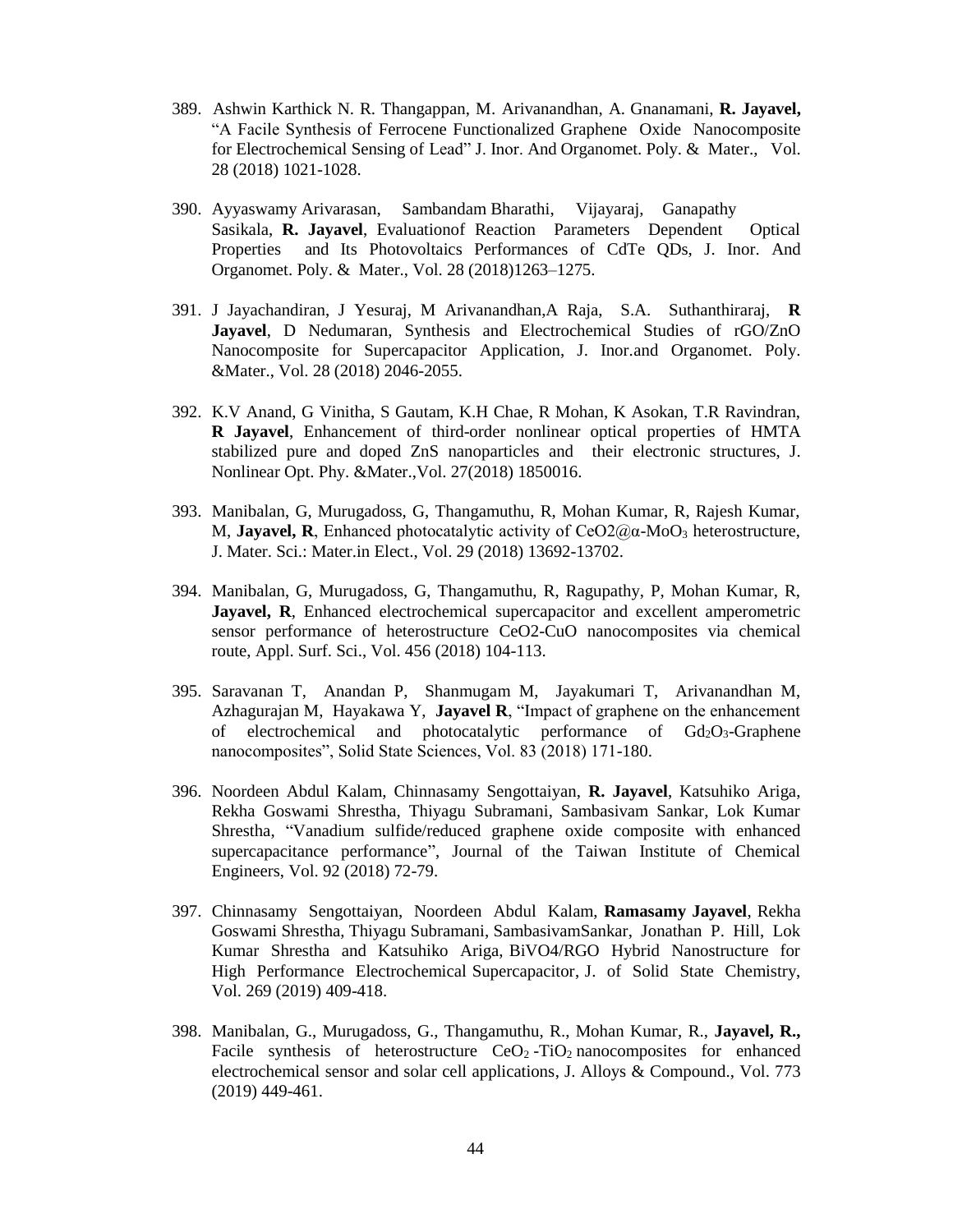- 399. Senthilkumar N, Venkatachalam V, Kandiban M, Vigneshwaran P, **Jayavel R**, Vetha Potheher I, "Studies on Electrochemical Properties of Hetarolite (ZnMn2O4) Nanostructure for Supercapacitor Application", Physica E: Low-dimensional Systems and Nanostructures, Vol. 106 (2019) 121-126.
- 400. A. Venkatesan, N.Krishna Chandar, K. Pradeeswari, P. Pandi; A. Kandasamy R. Mohakumar, **R. Jayavel**, "Influence of Al doping on structural, luminescence and electrochemical properties of V2O5 nanostructures synthesized via non-hydrolytic sol-gel technique", Mater. Res. Exp., Vol. 6 (2019) 015017.
- 401. A Saranya, T Devasena, H Sivaram, **R Jayavel**, Role of hexamine in ZnO morphologies at different growth temperature with potential application in dye sensitized solar cell, J. Mater. Sci.: Mater. Semicond. Proc., 92(2019) 108-115.
- 402. Sengottaiyan, C, **Jayavel, R**, Shrestha, R.G, Subramani, T, Maji, S, Kim, J.H, Hill, J.P, Ariga, K, Shrestha, L.K, "Indium oxide/carbon nanotube/reduced graphene oxide ternary nanocomposite with enhanced electrochemical supercapacitance" Bull. Chem. Soc. Jpn., Vol. 92 (2019) 521-528.
- 403. Manibalan, G, Murugadoss, G, Thangamuthu, R, Kumar, R.M, **Jayavel, R**, Kumar, M.R, "Enhanced photocatalytic performance of heterostructure CeO2-SnO2 nanocomposite via hydrothermal route" Mater. Res. Exp., Vol. 6 (2019) 075032
- 404. Alagar Nedunchezhian, A.S, Sidharth, D, Devi, N.Y, Rajkumar, R, Rajasekaran, P, Arivanandhan, M, Anbalagan, G, **Jayavel, R**, "Effect of Bismuth substitution on the enhancement of thermoelectric power factor of nanostructured BixCo3-xO4, Ceramics Interntl. Vol. 45 (2019), 6782-6787.
- 405. Arivarasan, A, Bharathi, S, Ezhilarasi, S, Arunpandiyan, S, **Jayavel, R**, "Photovoltaic Performances of Yb Doped CdTe QDs Sensitized TiO 2 Photoanodes for Solar cell Applications, J. Inor.and Organomet. Poly. &Mater., Vol. 29 (2019) 859-868.
- 406. Govindarajan, D, Lakra, R, Korapatti, P.S, **Ramasamy, J**, Kiran, M.S, "Nanoscaled Biodegradable Metal-Polymeric Three-Dimensional Framework for Endothelial Cell Patterning and Sustained Angiogenesis, ACS Biomater. Sci. & Engg. Vol. 5, (2019)2519-2531.
- 407. Selvakumar, D, Sivaram, H, Alsalme, A, Alghamdi, A, **Jayavel, R**, "Freestanding flexible, pure and composite form of reduced graphene oxide paper for ammonia vapor sensing, Scientific Reports, Vol.9, (2019)9:8749.
- 408. Archana, T, Vijayakumar, K, Arivanandhan, M, Jayavel, R, "TiO<sub>2</sub> nanostructures with controlled morphology for improved electrical properties of photoanodes and quantum dot sensitized solar cell characteristics", Surfaces and Interfaces, Vol. 17 (2019) 100350.
- 409. R Dhinesh Kumar, R Thangappan, **R Jayavel**, "Structural, Morphological and Photocatalytic Activity of YMnO3 Nanorods", J. Nanosci. & Nanotech. Vol.19 (2019) 2385-2390.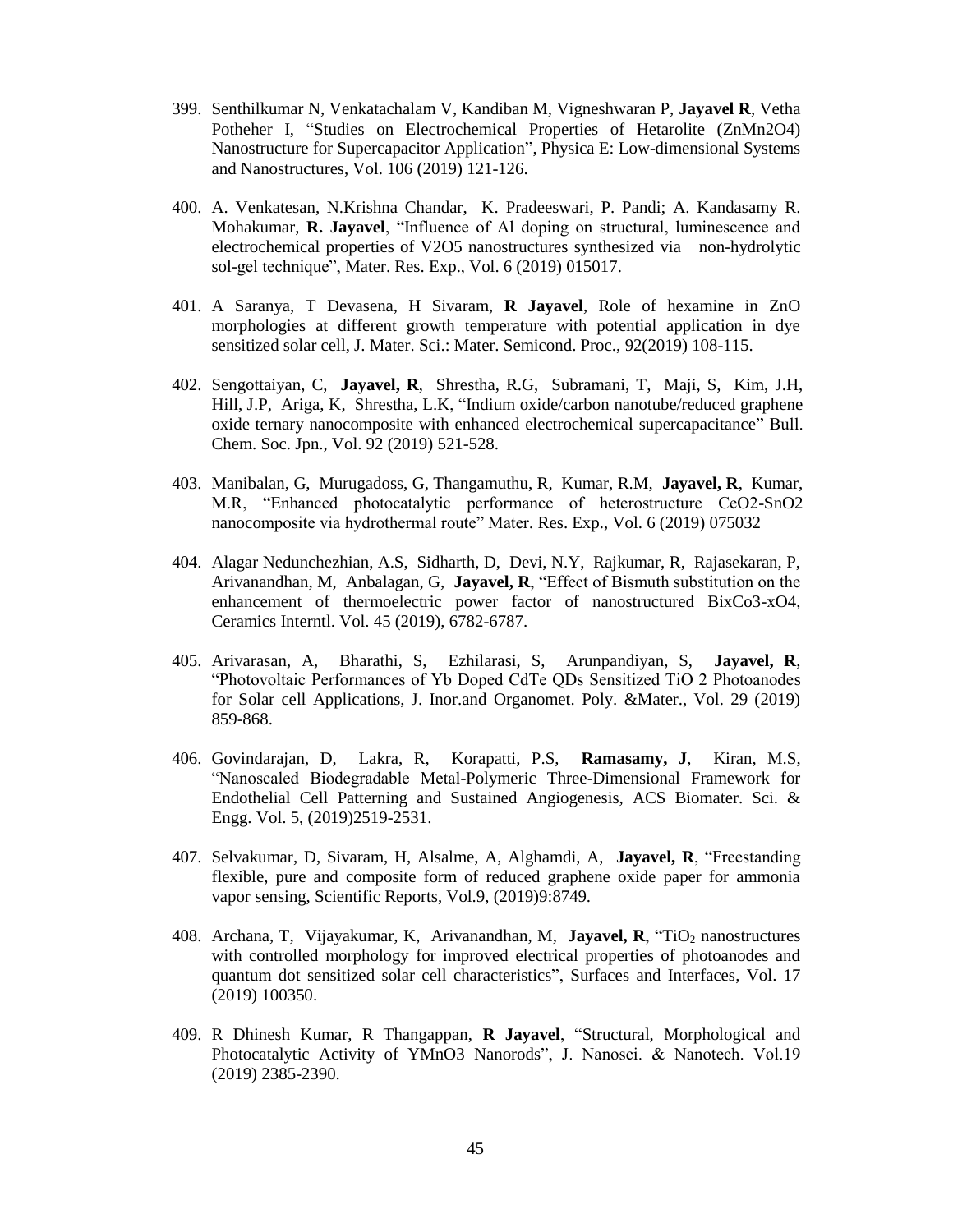- 410. Dhanasekar, K, Sridaran, M, Arivanandhan, M, **Jayavel, R**, "A facile preparation, performance and emission analysis of pongamia oil based novel biodiesel in diesel engine with CeO2:Gd nanoparticles", Fuel, Vol. 255 (2019) 115756.
- 411. D Sidharth, AS Alagar Nedunchezhian, R Rajkumar, N Yalini Devi, P Rajasekaran, M Arivanandhan, Kozo Fujiwara, G Anbalagan, **R Jayavel**, "Effect of Te substitution on the enhancement of thermoelectric power factor of nanostructured SnSe1-xTex", Phys. Chem. Chem. Phys.. 21 (2019), pp. 15725-15733.
- 412. Muthamizh, S, Narayanan, V, **Jayavel, R**, "Hydrogen evolution reaction with transition metal molybdate as cathode material, AIP Proceedings, Vol.2115, (2019) 030553.
- 413. Sivasamy, P, Harikrishnan, S, **Jayavel, R**, Hussain, S.I., Kalaiselvam, S., Lu, Li, "Preparation and thermal characteristics of caprylic acid based composite as phase change material for thermal energy storage", Mater. Res. Express, Vol.6 (2019) 105051.
- 414. M Sivaraj, Swathi Sudhakar, M Arivanandhan, S Ganesan, **R Jayavel,** "Study on Photo-Catalytic and Antimicrobial Activity of Green Synthesized TiO2 Nanoparticles Coated Vitrified Tiles, J. Nansci. and Technol. (2019) 836-839.
- 415. Arunmetha S, **Jayavel R**, "Visible light activity of sulfur doped TiO2 nanoparticles prepared by one step process" J. Indian Chem. Soc. Vol. 96 (2019) 126-130.
- 416. Gunasekaran Manibalan, Govindhasamy Murugadoss, Rangasamy Thangamuthu, Pitchai Ragupathy, Manavalan Rajesh Kumar, Rangasamy Mohan Kumar, and **Ramasamy Jayavel,** "High Electrochemical Performance and Enhanced Electrocatalytic Behavior of a Hydrothermally Synthesized Highly Crystalline Heterostructure CeO2@NiO Nanocomposite"**,** ACS-Inorganic Chemistry, Vol. 58 (2019) 13843-13861.
- 417. Ayyaswamy Arivarasan, Sambandam Bharathi, Sozhan Ezhilarasi, Surulinathan Arunpandiyan, MS Revathy, **Ramasamy Jayavel**, "Investigations of rare earth doped CdTe QDs as sensitizers for quantum dots sensitized solar cells", Journal of Luminescence, Vol.219 (2019) 116881.
- 418. P. Nagaraju, R. Vasudevan, M. Arivanandhan, A. Alsalme, **R. Jayavel**, "Highperformance electrochemical capacitor based on cuprous oxide/graphene nanocomposite electrode material synthesized by microwave irradiation method", Emergent Materials, Vol. 2, (2019) 495–504.
- 419. S Muthamizh, C Sengottaiyan, **R Jayavel**, V Narayanan, "Facile Synthesis of Phase Tunable MoO3 Nanostructures and Their Electrochemical Sensing Properties", J. Nanoscience and Nanotechnology, Vol.20. (2020) 2823-2831.
- 420. S. Subhasree, P. Anitha, K. Kannan, A. Ramachandran, J. J. Sheri, **R. Jayavel**, "Anticorrosion behavior of ZnO Nanoparticles coated on Mild Steel in NaCl solution", J. Nanosci. & Nano Technol. Vol. 20, (2020) 4061–4068.
- 421. Selvarajan, R, Vadivel, S, Arivanandhan, M, **Jayavel, R**, "Facile synthesis of pervoskite type BiYO3 embedded reduced graphene oxide (RGO) composite for supercapacitor applications" Ceramic International, Vol. 46 (2020) 3471-3478.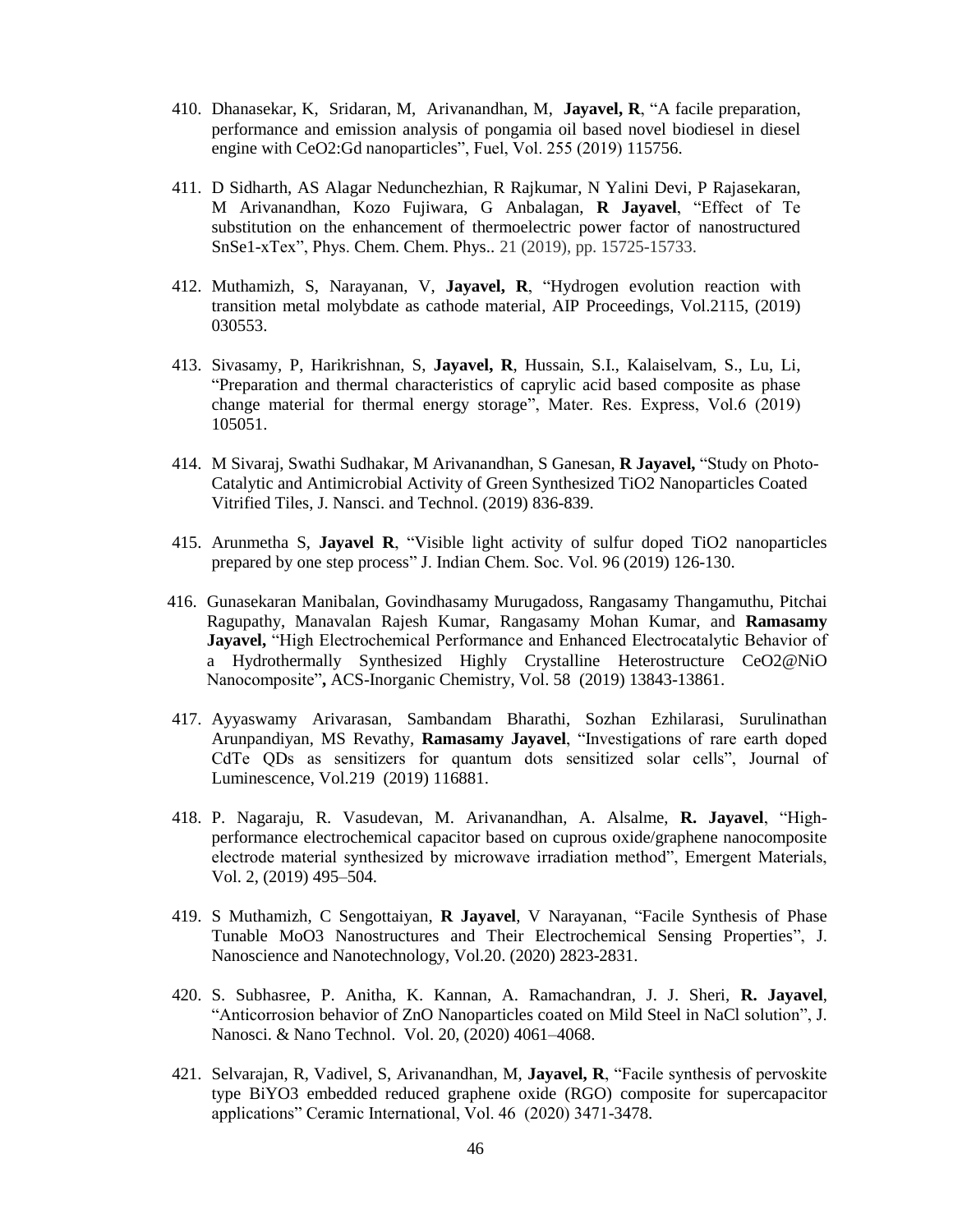- 422. R. Thangappan, R. Dhinesh Kumar, **R. Jayavel**, "Synthesis, structural and electrochemical properties of Mn-MoO4/graphene nanocomposite electrode material with improved performance for supercapacitor application", J. Energy Storage, Vol. 27 (2020) 101069.
- 423. P. Nagaraju, R. Vasudevan, A. Alsalme, A. Alghamdi, M. Arivanandhan, **R. Jayavel**, "Surfactant-Free Synthesis of Nb2O5 Nanoparticles Anchored Graphene Nanocomposites with Enhanced Electrochemical Performance for Supercapacitor Electrodes" Nanomaterials, Vol. 10 (2020) 160.
- 424. Gunasekaran Manibalan, Govindhasamy Murugadoss, Rangasamy Thangamuthu, Manavalan Rajesh Kumar, Rangasamy Mohan Kumar, **Ramasamy Jayavel**, "CeO2 based heterostructure nanocomposite for electrochemical determination of L-cysteine biomolecule", Inorg. Chem. Commun. Vol. 113 (2020) 107793.
- 425. N Yalini Devi, Rajasekaran Palani, K VijayaKumar, AS Alagar Nedunchezhian, D Sidharth, Gopalakrishnan Anbalagan, Arivanandhan Mukannan, **Ramasamy Jayavel,**  "Enhancement of thermoelectric power factor of hydrothermally synthesised SrTiO3 nanostructures", Mater. Res. Express, Vol. 7 (2020) 015094.
- 426. T Archana, K VijayaKumar, G Subhashini, Arivanandhan Mukannan, **Ramasamy Jayavel**, "Facile synthesis of CdS Quantum dots for QDSSC with high photo current density", Mater. Res. Express, 7 (2020) 015528.
- 427. Saravanan T, Anandan P, Shanmugam M, Azhagurajan M, Mohamed Ismail M, Arivanandhan M, Hayakawa Y, **Jayavel R**, "Facile synthesis of Yb2O3–graphene nanocomposites for enhanced energy and environmental applications, , Polimer Bulletin (2020) In Press.
- 428. Mohamed Ismail, Mani Durai, M. Arivanandhan, G. Anbalagan, **R. Jayavel**, "Facile preparation of Mn3O4/rGO hybrid nanocomposite by sol-gel in-situ reduction method with enhanced energy storage performance for supercapacitor applications", Journal of Sol-Gel Science and Technology, 93 (2020) 703-713.
- 429. V Venkatachalam, R Jayavel, "1D/2D Co 3 O 4/Graphene Composite Electrodes for High-Performance Supercapacitor Applications, J. Electronic Mater. 49 (2020) 3174.
- 430. N Sivakumar, J Gajendiran, R Jayavel, "Microstructural, optical, electrochemical and magnetic properties of hydrothermal synthesized zincite/carbon (ZnO/C) composite", Chem. Phy. Letters, (2020) 137262.
- 431. J Jayachandiran, M Arivanandhan, O Padmaraj, R Jayavel, D Nedumaran, "Investigation on ozone-sensing characteristics of surface sensitive hybrid rGO/WO3 nanocomposite films at ambient temperature", Adv. Composites & Hybrid Mater., 3, (2020) 16-30.
- 432. T. Archana, K. Vijayakumar, G. Subashini, A. Nirmala Grace, M. Arivanandhan, R. Jayavel, Effect of co-sensitization of InSb quantum dots on enhancing the photoconversion efficiency of CdS based quantum dot sensitized solar cells, RSC Advances, 10, (2020) 14837-14845.